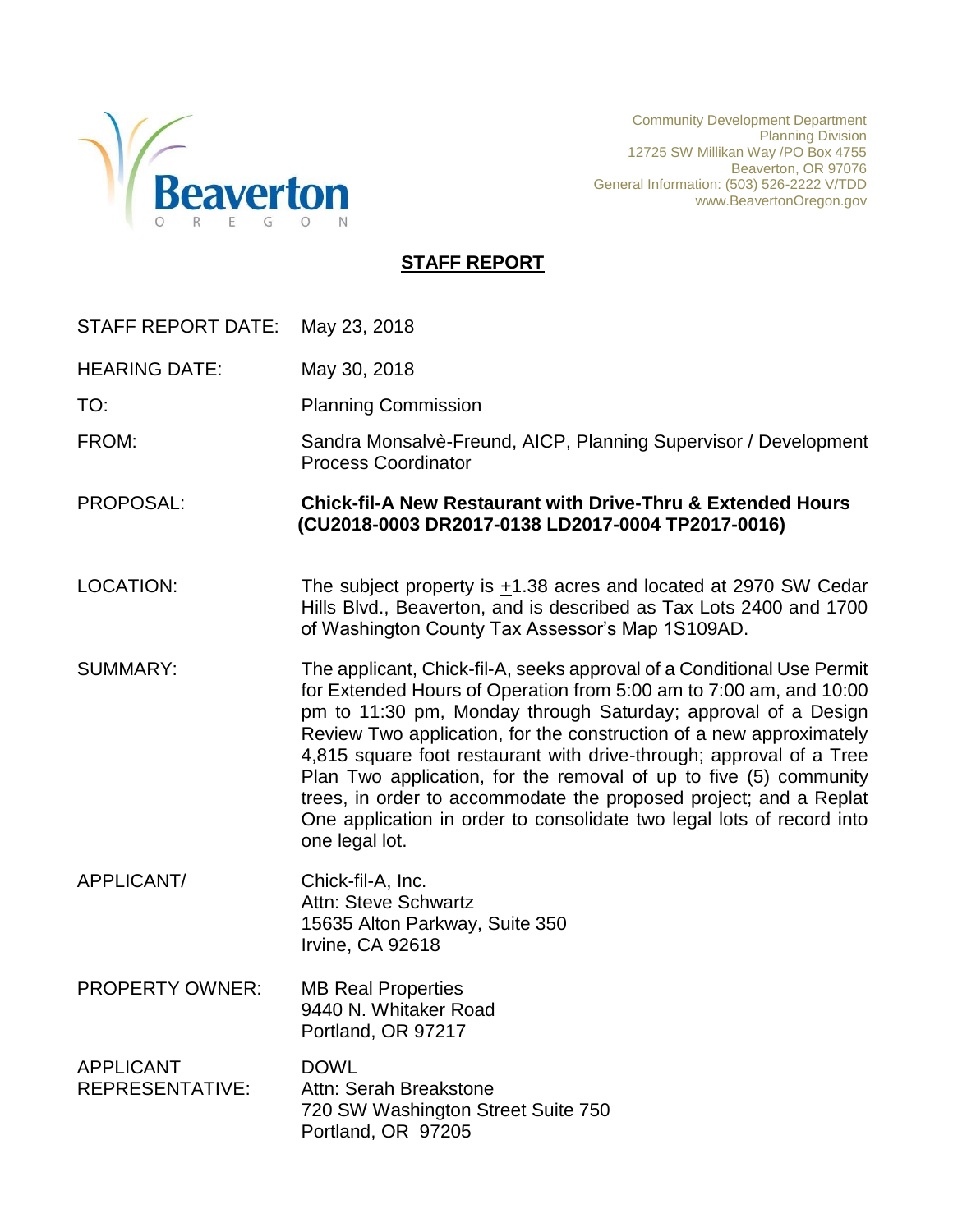| <b>APPLICABLE</b> | <b>Facilities Review, Section 40.03</b>        |
|-------------------|------------------------------------------------|
| <b>CRITERIA:</b>  | New Conditional Use, Section 40.15.15.3        |
|                   | Design Review Two, Section 40.20.15.2          |
|                   | Land Division - Replat One, Section 40.45.15.2 |
|                   | Tree Plan Two, Section 40.90.15.2              |

#### **STAFF RECOMMENDATION**:

**CU2017-0014 (Chick-Fil-A)**: **Approval** subject to conditions identified at the end of this report. **DR2018-0031 (Chick-Fil-A)**: **Approval** subject to conditions identified at the end of this report. **LD2017-0004 (Chick-Fil-A)**: **Approval** subject to conditions identified at the end of this report. **TP2017-0016 (Chick-Fil-A)**: **Approval** subject to conditions identified at the end of this report.

### **TABLE OF CONTENTS**

| <b>Project Overview</b><br>Project Proposal and Key background information                                                                                                                                                                                                                                                                                     | $SR3 - SR4$                   |
|----------------------------------------------------------------------------------------------------------------------------------------------------------------------------------------------------------------------------------------------------------------------------------------------------------------------------------------------------------------|-------------------------------|
| <b>Exhibit 1: Exhibits by City Staff</b>                                                                                                                                                                                                                                                                                                                       |                               |
| <b>Exhibit 1.1: Vicinity Map</b><br><b>Exhibit 1.2: Zoning Map</b><br><b>Exhibit 1.3: Aerial Map</b>                                                                                                                                                                                                                                                           | $SR5 - SR7$                   |
| <b>Attachment A: Facilities Review Committee Technical Review and</b><br><b>Recommendation Report</b>                                                                                                                                                                                                                                                          | $FR1 - FR13$                  |
| Attachment B: CU2017-0014: New Conditional Use                                                                                                                                                                                                                                                                                                                 | $CU1 - CU4$                   |
| Attachment C: DR2018-0031 - Design Review Two                                                                                                                                                                                                                                                                                                                  | $DR1 - DR15$                  |
| Attachment D: LD2017-0004 - Land Division - Replat One                                                                                                                                                                                                                                                                                                         | LD1-LD5                       |
| Attachment E: TP2017-0016 - Tree Plan Two                                                                                                                                                                                                                                                                                                                      | TP1-TP8                       |
| <b>Attachment F: Proposed Conditions of Approval</b>                                                                                                                                                                                                                                                                                                           | COA1-COA8                     |
| <b>Exhibit 2: Exhibits by Applicant</b><br><b>Exhibit 2.1</b> Applicant Materials                                                                                                                                                                                                                                                                              | Combined<br>materials package |
| <b>Exhibit 3: Public Testimony / Comments</b><br><b>Exhibit 3.1:</b> Emails received from Carla E. Muss, 12579 SW<br>Fairfield, Beaverton, OR, dated May 14 and 22, 2018.<br>Exhibit 3.2: Email received from DOWL, May 22, 2018.<br><b>Exhibit 3.3:</b> Letter received from Way W. Lee, 5210 SE 26 <sup>th</sup> Ave.,<br>Portland, OR, dated March 9, 2018. |                               |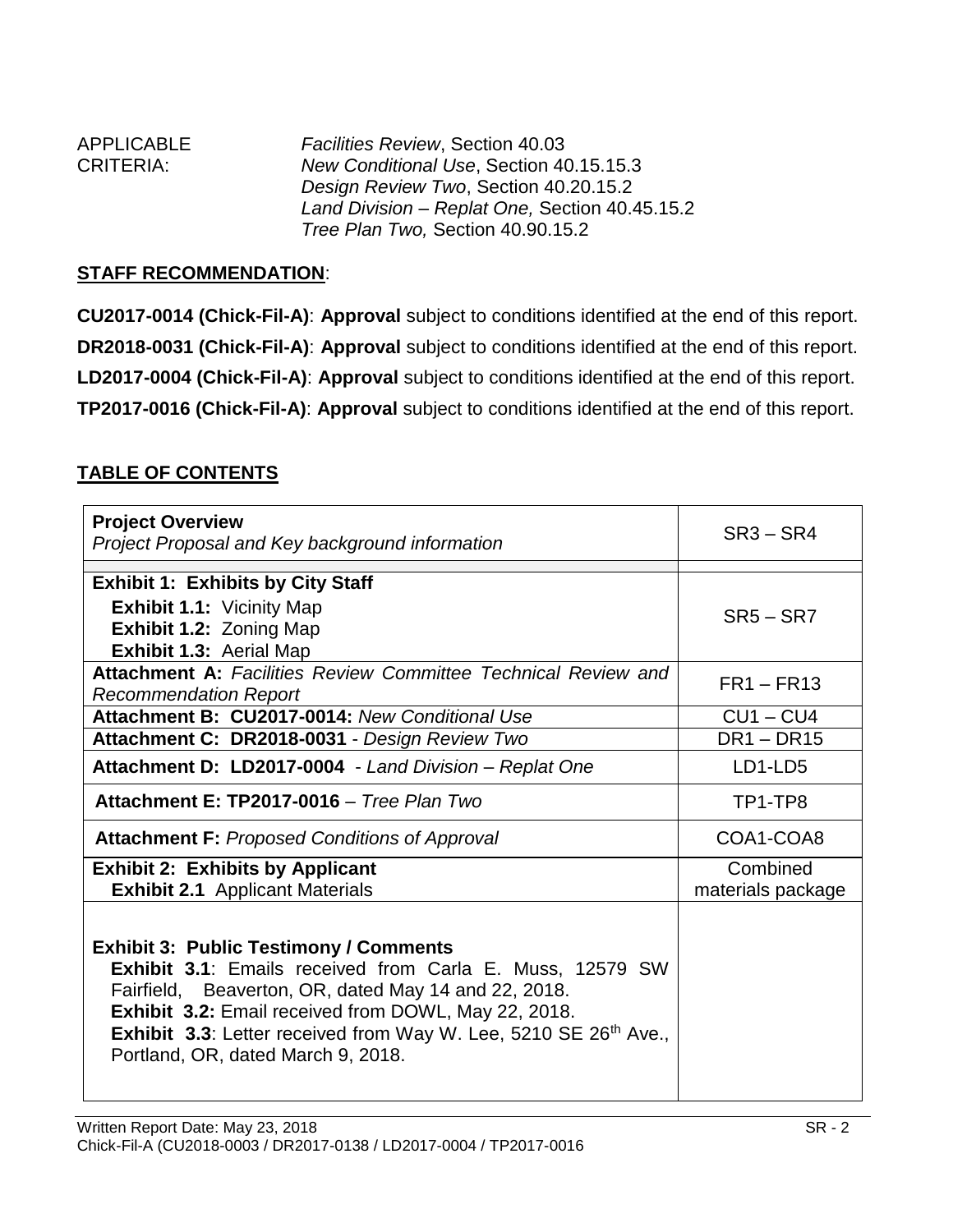#### **Project Overview**

The applicant, Chick-Fil-A, seeks approval of a Conditional Use Permit for Extended Hours of Operation; approval of a Design Review Two application, for the construction of a new approximately 4,815 square foot restaurant with drive-through; approval of a Tree Plan Two application, for the removal of up to five (5) community trees, in order to accommodate the proposed project; and a Replat One application in order to consolidate two legal lots of record into one legal lot.

The subject property is ±.902 acres and is the currently developed with Baxter's Auto Parts. The new restaurant with drive-through facilities well replace the auto parts store, which will be demolished. The subject site is located just southeast of the intersection of SW Cedar Hills Boulevard and SW Jenkins Road, and northeast of the intersection of SW Cedar Hills Boulevard and SW Fairfield Street. The site has direct access onto SW Cedar Hills Boulevard and access via reciprocal access easements to SW Jenkins Road and SW Gem Lane through the Jack in the Box restaurant property.

The subject site is immediately adjacent to commercially zoned properties to the north and south (Jack in the Box and O'Reilly Auto Parts), and across SW Cedar Hills Boulevard; and residentially zoned properties along the southeast side and rear of the property. These residential areas are within unincorporated Washington County and zoned R5 (Residential 5 units per acre). The entire rear of the property abuts residentially zoned properties (R2-Urban Medium-Density), and are within the City of Beaverton city limits. The site is also comprised of landscape trees and some community trees. The applicant has proposed removal of up to five (5) community trees, necessitating a Tree Plan Two application, as well as a Lot Consolidation (Replat One) of the eastern property, ±.478 acres (Tax Lot 2400) to be consolidated with the subject site, Tax Lot 1700, to total  $\pm 1.38$  acres for the subject site.

The overall site design features include the 4,815 square foot restaurant with a two (2) lane drivethrough facility; 50 vehicular parking spaces, including two (2) ADA compliant spaces; four (4) bicycle parking spaces; outdoor dining area and plaza along the SW Cedar Hills Boulevard frontage, and finally approximately 13,700 square feet of landscaped area. The applicant has also requested a Conditional Use Permit for Extended hours of operation, in order to accommodate one (1) semi-truck delivery from 5:00 am to 7:00 am; allow employees on premise in order to assist with unloading of delivery goods; prepare the restaurant for opening, and lastly to allow employees to stay on premise from 10:00 pm to 11:30 pm, Monday through Saturday in order to clean up and close down for the night. The actual hours of business operation open to the public will not be outside of the regular hours of 7:00 am to 10:00 pm, Monday through Saturday, closed on Sundays.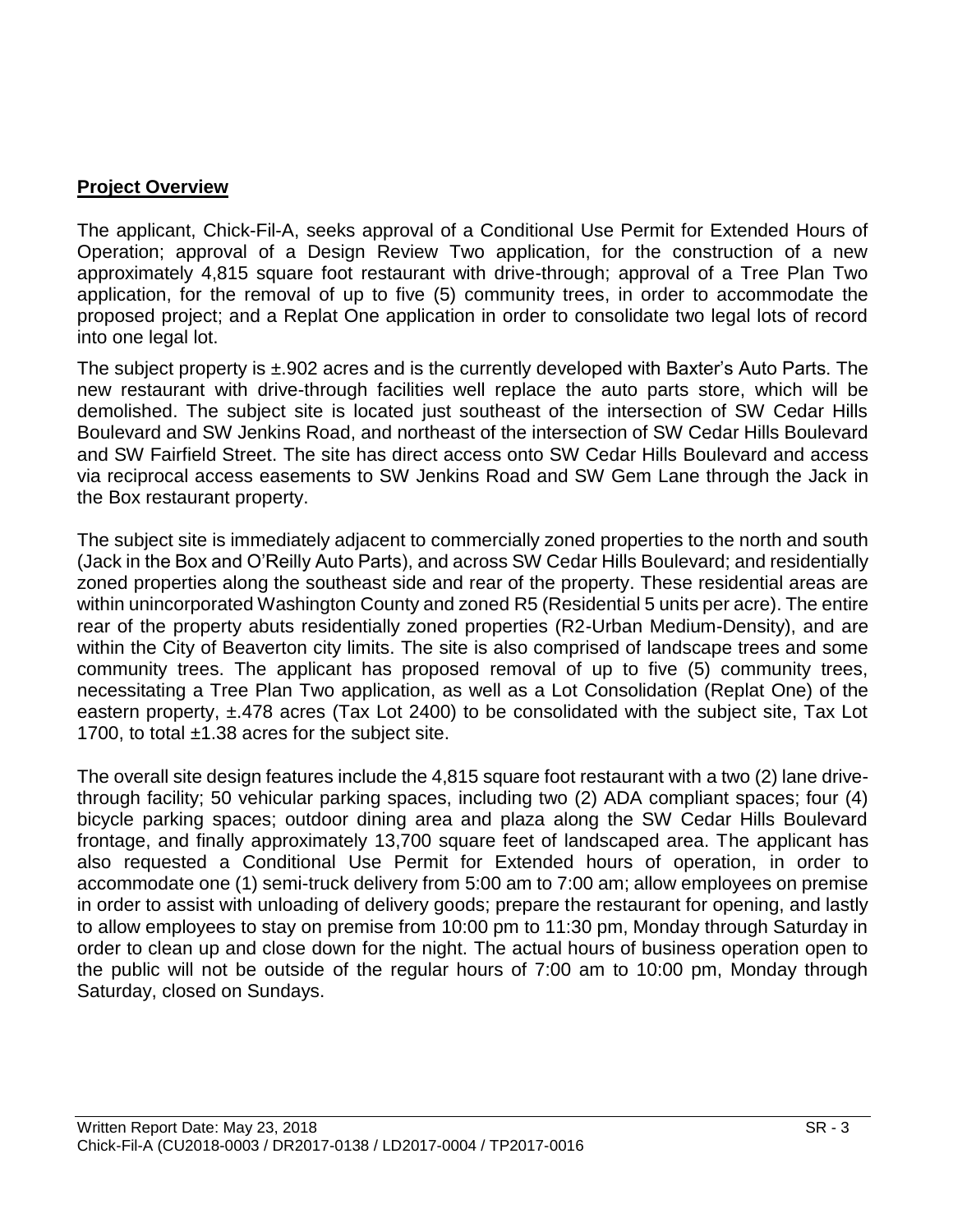### **BACKGROUND FACTS**

# **Key Application Dates**

| <b>Application</b> | <b>Submittal Date</b> | <b>Deemed</b><br><b>Complete</b> | $120$ -Day*   | 365-Day        |
|--------------------|-----------------------|----------------------------------|---------------|----------------|
| CU2018-0003        | March 14, 2018        | March 28, 2018                   | July 26, 2018 | March 28, 2019 |
| DR2017-0138        | October 26, 2017      | ** January 30, 2018              | May 31, 2018  | May 31, 2019   |
| LD2018-0004        | January 10, 2018      | **January 30, 2018               | May 31, 2018  | May 31, 2019   |
| TP2017-0016        | October 26, 2017      | **January 30, 2018               | May 31, 2018  | May 31, 2019   |

\*Pursuant to Section 50.25.8 of the Development Code this is the latest date, without a continuance, by which a final written decision on the proposal can be made.

**\*\* Continuance Requested on February 12, 2018 until DR2018-0138 submitted to run concurrently.**

### **Existing Conditions Table**

| Zoning                                                                                                     | <b>Community Service (CS)</b>                                        |                                                                                         |  |  |  |
|------------------------------------------------------------------------------------------------------------|----------------------------------------------------------------------|-----------------------------------------------------------------------------------------|--|--|--|
| <b>Current</b>                                                                                             | The site consists of an auto parts store with associated parking and |                                                                                         |  |  |  |
| <b>Development</b>                                                                                         | landscaping.                                                         |                                                                                         |  |  |  |
| <b>Site Size</b>                                                                                           | Tax Lot 1700 is ±.902 Acres and Tax Lot 2400 is ±.478 Acres          |                                                                                         |  |  |  |
| <b>NAC</b>                                                                                                 | <b>Central Beaverton</b>                                             |                                                                                         |  |  |  |
| <b>Surrounding</b><br><b>Uses</b>                                                                          | Zoning:<br>North: Community Service (CS)                             | Uses:<br>Restaurant (Jack in the Box)                                                   |  |  |  |
| South: Community Service (CS) /<br>Residential, R-5 (Washington County)<br>East: Urban Medium Density (R2) |                                                                      | South: Commercial /<br>Residential (Single-family)<br>East: Residential (Single Family) |  |  |  |
|                                                                                                            | West: Community Service (CS)<br>West: Commercial                     |                                                                                         |  |  |  |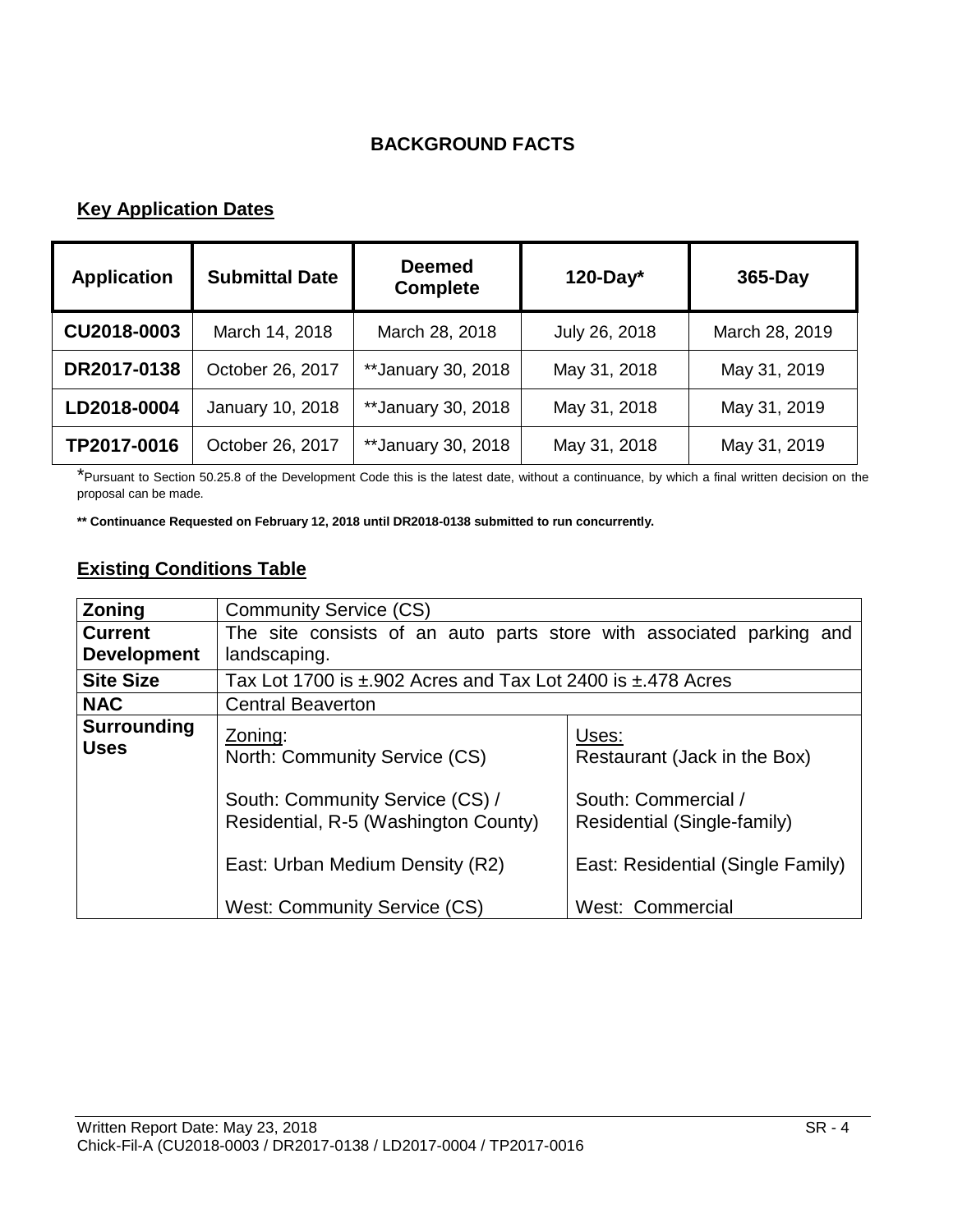## **EXHIBIT 1.1**

**VICINITY MAP**



# **Chick-Fil-A (CU2018-0003 / DR2017-0138 / LD2017-0004 / TP2017-0016)**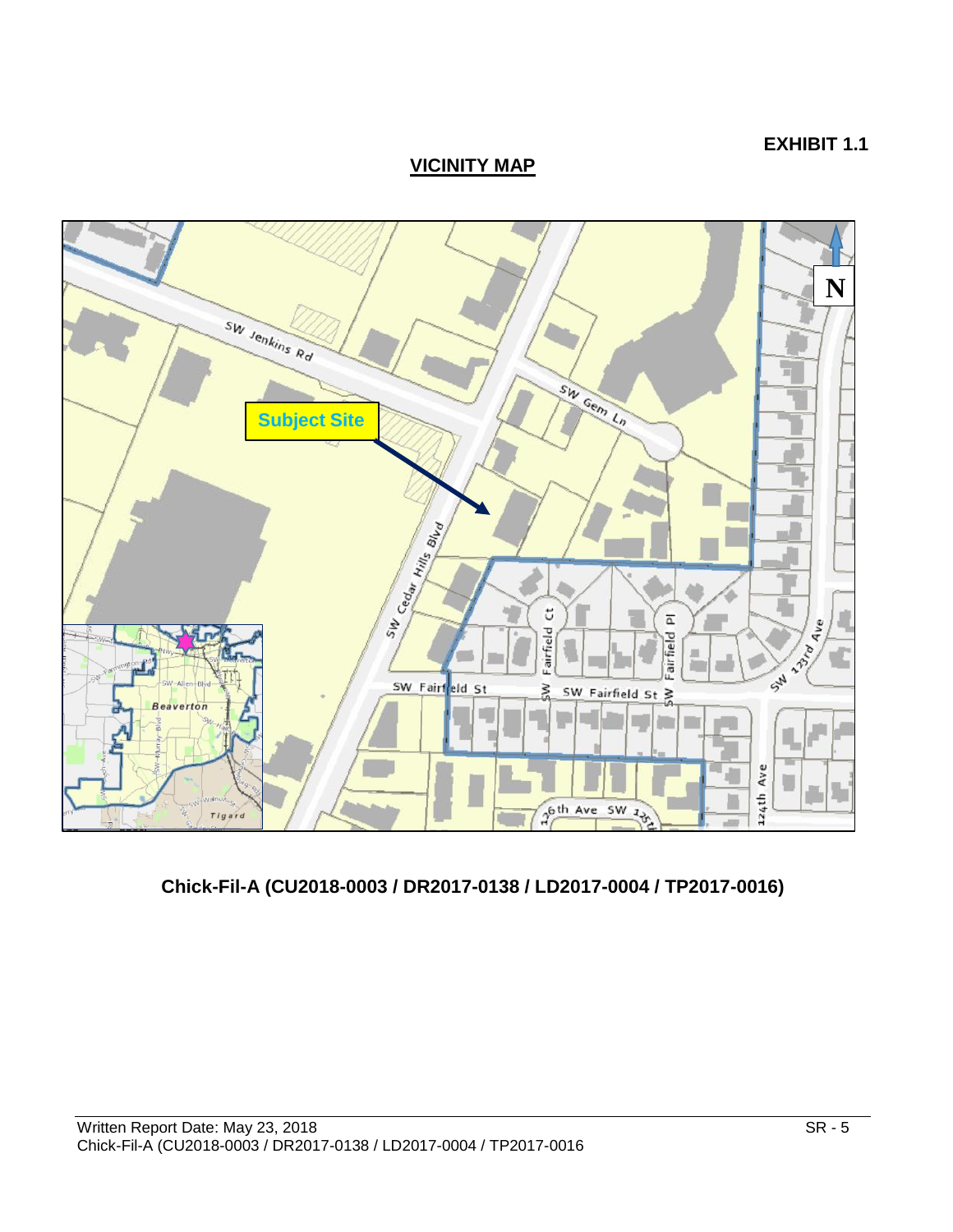#### **EXHIBIT 1.2**

# **Zoning Map**



# **Chick-Fil-A (CU2018-0003 / DR2017-0138 / LD2017-0004 / TP2017-0016)**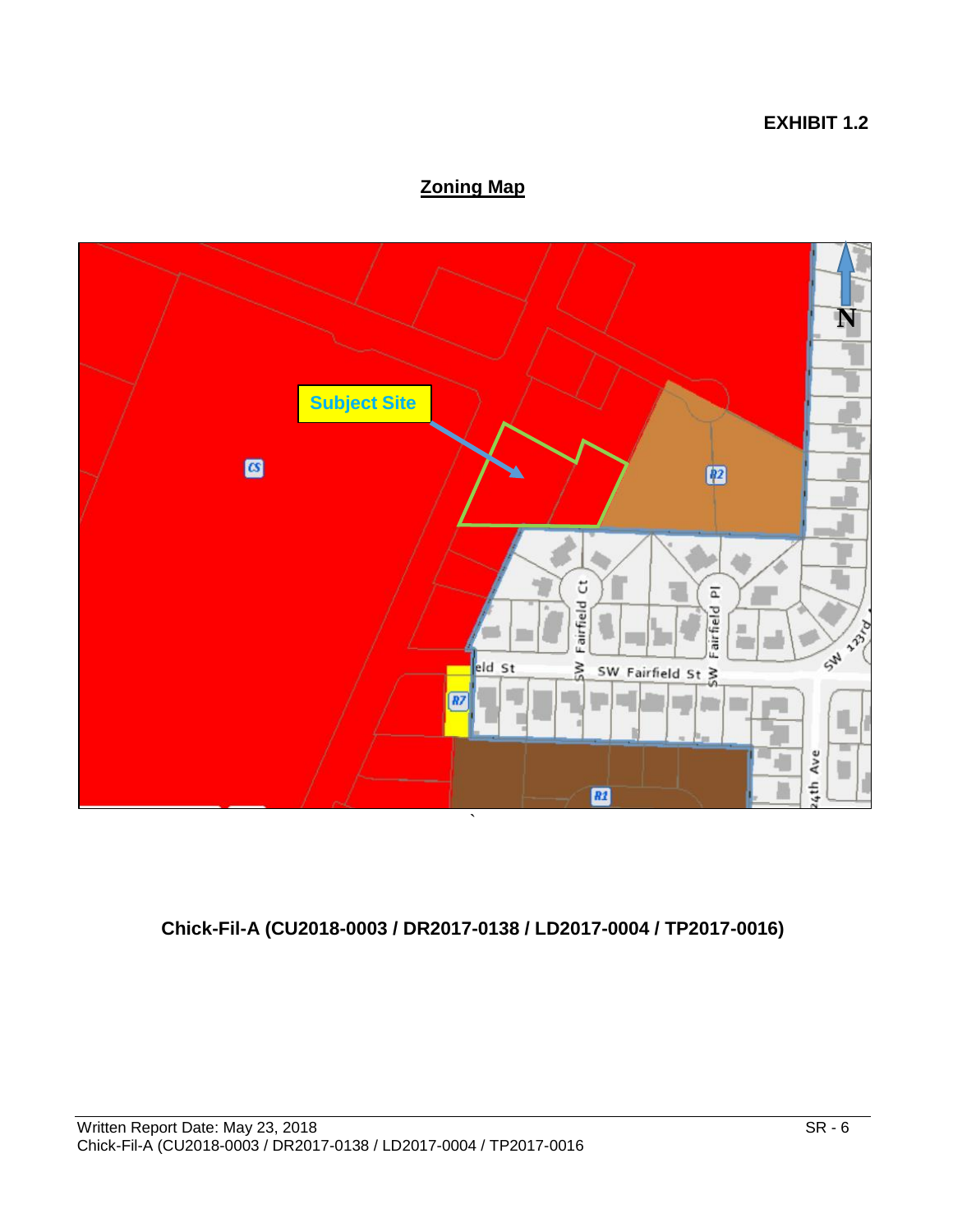### **EXHIBIT 1.3**

### **Aerial Map**



**Chick-Fil-A (CU2018-0003 / DR2017-0138 / LD2017-0004 / TP2017-0016)**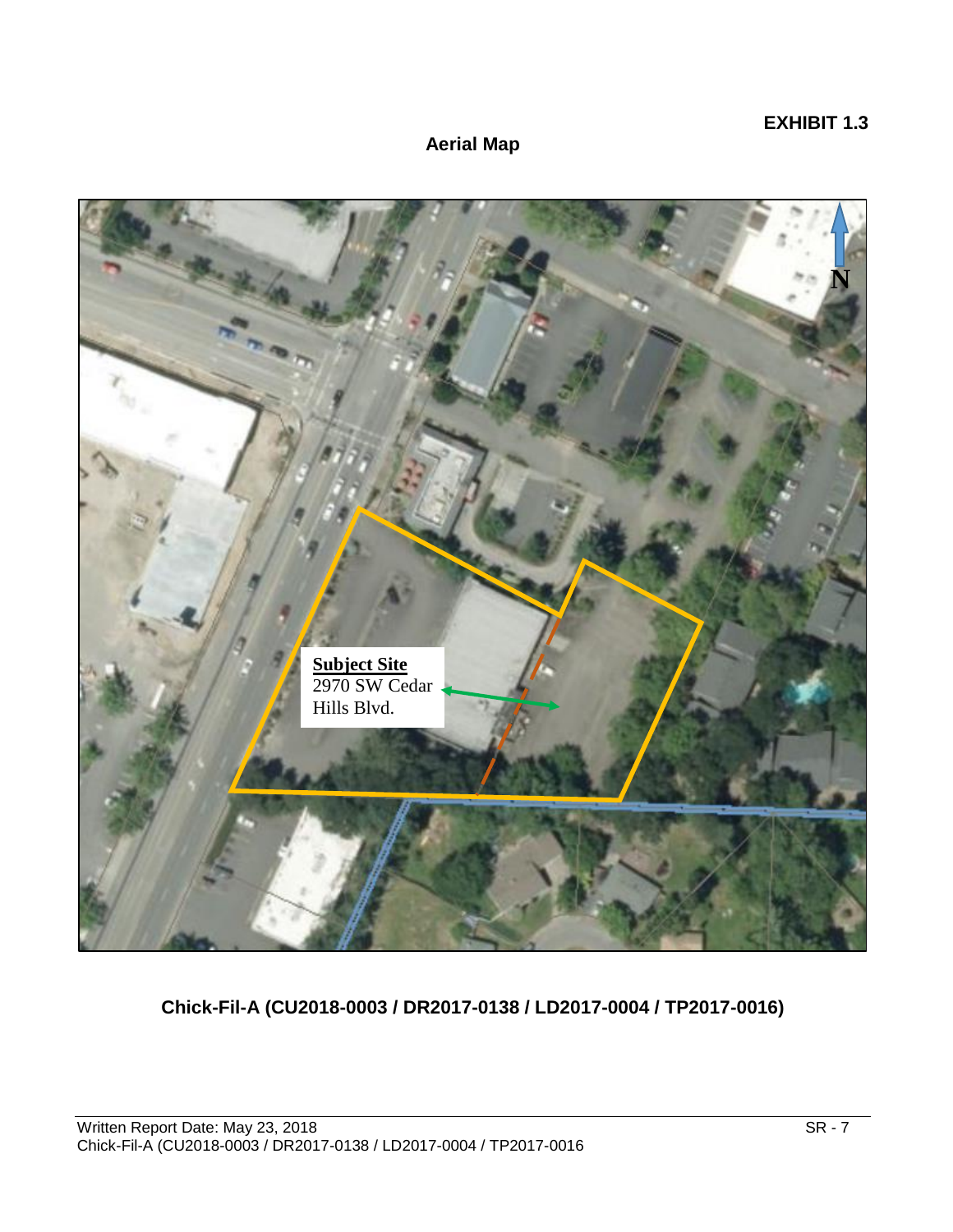### **ATTACHEMENT A**

#### **FACILITIES REVIEW COMMITTEE TECHNICAL REVIEW AND RECOMMENDATIONS Chick-fil-A New Restaurant with Drive-Thru and Extended Hours (CU2018-0003 / DR2017-0138 / LD2017-0004 / TP2017-0016)**

#### **Section 40.03 Facilities Review Committee:**

The Facilities Review Committee has conducted a technical review of the application, in accordance with the criteria contained in Section 40.03 of the Development Code. The Committee's findings and recommended conditions of approval are provided to the decisionmaking authority. As they will appear in the Staff Report, the Facilities Review Conditions may be re-numbered and placed in different order.

The decision-making authority will determine whether the application as presented meets the Facilities Review approval criteria for the subject application and may choose to adopt, not adopt, or modify the Committee's findings, below.

**The Facilities Review Committee Criteria for Approval will be reviewed for all criteria that are applicable to the submitted applications as identified below:**

**All twelve (12) criteria are applicable to the New Conditional Use and Design Review Two application as submitted.**

**Facilities Review criteria do not apply to the Tree Plan Two and Replat One applications.**

#### *A. All critical facilities and services related to the development have, or can be improved to have, adequate capacity to serve the proposal at the time of its completion.*

Chapter 90 of the Development Code defines "critical facilities" to be services that include public water, public sanitary sewer, storm water drainage and retention, transportation, and fire protection. The applicant states that all critical facilities and services have adequate capacity to serve the proposed restaurant.

#### **Water**:

Water Service will be provided to the site by the City of Beaverton. The proposed project will connect to existing water infrastructure via a 12-inch water line located within SW Cedar Hills Blvd., right-of-way. Staff concur with the applicant's information and find that water services can be improved, extended, and/or constructed to have adequate capacity to serve the development as proposed.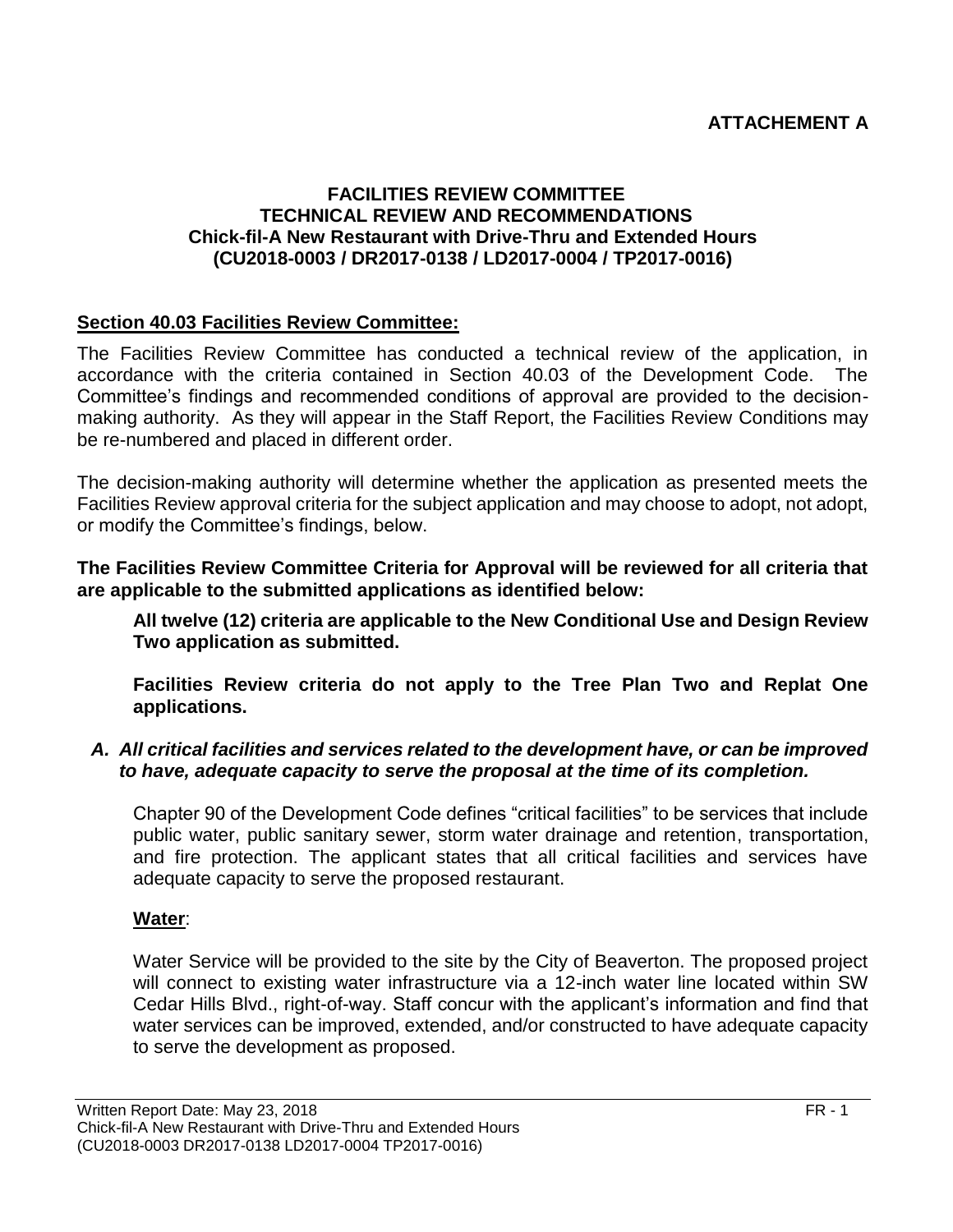### *Sanitary Sewer:*

Sewer Service will be provided the City of Beaverton. The proposed project will connect to existing sewer infrastructure via a 10-inch sewer line located within the SW Cedar Hills Blvd., right-of-way. Staff concurs with the applicant's information and find that sanitary sewer services can be improved, extended, and/or constructed to have adequate capacity to serve the development as proposed.

### *Storm Water drainage, treatment, and detention:*

Storm water will be collected on site, treated in an underground water quality vault, detained in a proposed Stormtech facility and released to an existing City of Beaverton line in the SW Cedar Hills Blvd., right-of-way. Storm water calculations and demonstration of compliance with storm water management requirements are provided in Exhibit D of the applicant's materials.

All utility infrastructure information has been provided graphically on Sheets C4.0 and C5.0 of the applicant materials. Staff finds that storm water can be improved, extended, and/or constructed to have adequate capacity to serve the development as proposed.

### **Fire Protection**

Fire protection will be provided to the site by Tualatin Valley Fire and Rescue (TVF&R). Fire Station #67 is located at 13810 SW Farmington Rd. and is approximately 0.97 miles away (as the crow flies), from the subject site. TVF&R staff have provided conditions of approval, included herein, to ensure the proposed development will have adequate fire protection services. Staff also cites the findings for Criterion H hereto regarding fire prevention.

### **Public Transportation:**

A Traffic Impact Analysis (TIA), dated December 11, 2017, has been prepared by Kittleson & Associates, Inc. The applicant proposes to construct one fast food restaurant, Chick-Fil-A, with a drive-through facility. The proposed restaurant will have indoor and outdoor seating. The new building would replace an existing auto parts store (Baxter Auto Parts). The proposed restaurant is estimated to increase trip generation by 1,012 weekday trips, including 64 weekday PM peak hour trips, and 133 Saturday midday peak hour trips, as compared to the existing retail use of the site.

In summary of the above, the Committee finds that the proposed development will provide the required essential facilities, as conditioned.

### **Therefore, the Committee finds that by meeting the conditions of approval, the proposal meets the criterion.**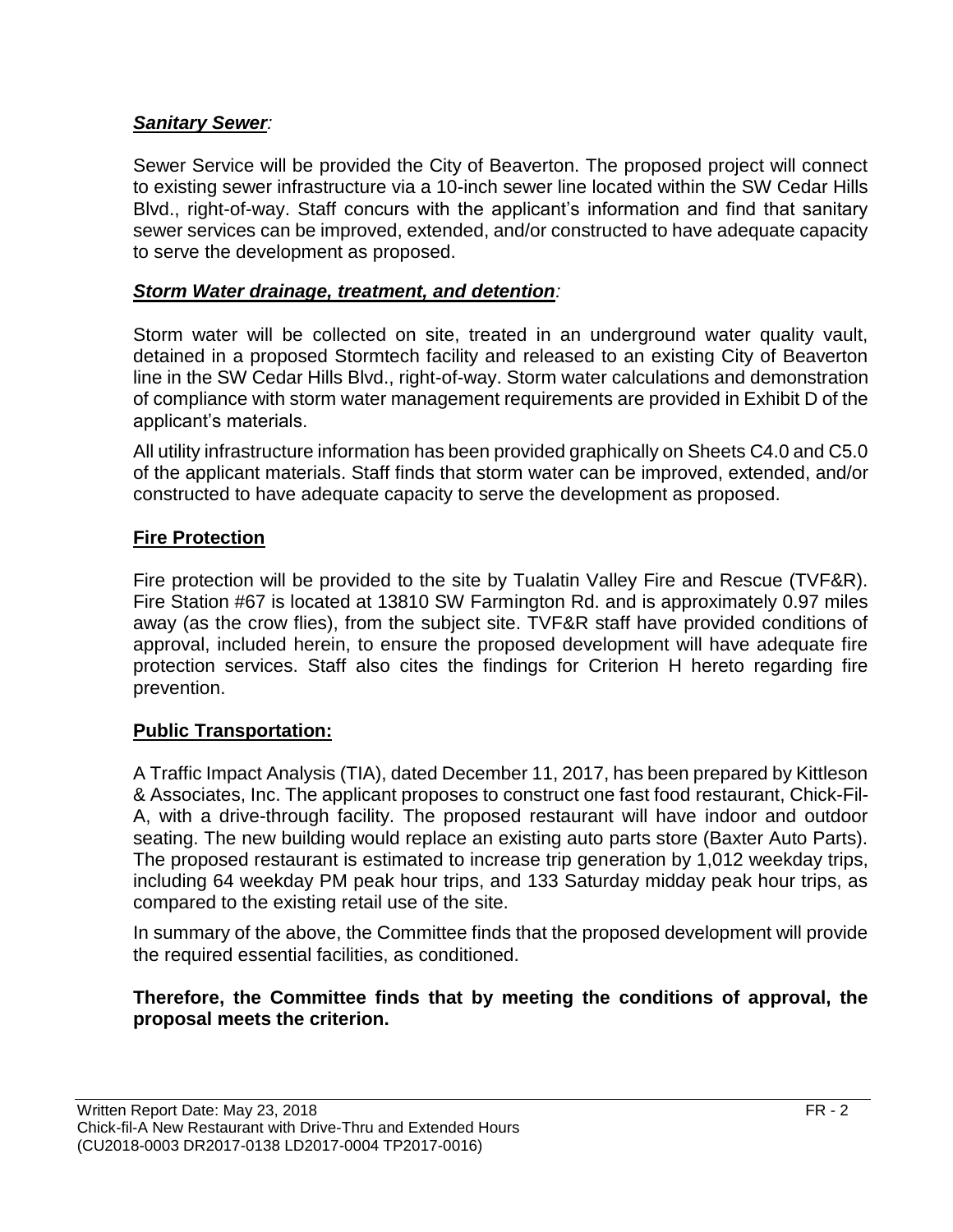*B. Essential facilities and services are available, or can be made available, with adequate capacity to serve the development prior to occupancy. In lieu of providing essential facilities and services, a specific plan may be approved if it adequately demonstrates that essential facilities, services, or both will be provided to serve the proposed development within five years of occupancy.*

Chapter 90 of the Development Code defines "essential facilities" to be services that include schools, transit improvements, police protection, and pedestrian and bicycle facilities in the public right-of-way.

### **Schools**

The proposed development is within the Beaverton School District (BSD) boundaries. As this development is non-residential, it will not result in an increased demand on schools.

### Transit Improvements

TriMet bus line #20 serves the site, operating along SW Cedar Hills Blvd., connecting the Beaverton Transit Center and Gresham Central Transit Center respectively. Line #20 currently has a stop located between the site and SW Jenkins Road, with a southbound stop located across SW Cedar Hills Blvd., to the west. The applicant states frontage improvements will be provided along on the frontage along SW Cedar Hills Blvd., including new sidewalks. Additionally proposed are direct pedestrian accessways between the adjacent public streets and the proposed restaurant, as well as from the site to nearby transit stops.

### Police:

The site will continue to be served by the City of Beaverton Police Department.

### On-site Pedestrian and Bicycle Facilities

The project site has approximately 255 feet of street frontage along SW Cedar Hills Blvd. The applicant proposes three (3) pedestrian connections into the site from SW Cedar Hills Blvd., to the new building via the proposed walkway surrounding the building. The applicant also proposes pedestrian connections through the parking area via concrete sidewalks with curbs, thus physically separated from parking and traffic areas. Where pedestrian pathways cross the asphalt drive aisle at the site entry, the crosswalks will be constructed of concrete, and scored, to differentiate crosswalks from primary paving materials. Where the pedestrian pathways cross the concrete drive-through aisle, the pathway will be constructed of a charcoal concrete with scoring pattern to clearly distinguish it from the drive-through aisle. All walkways are proposed to be five (5) feet and unobstructed in order to comply with all ADA standards. The applicant has proposed four (4) bicycle parking spaces, two (2) short-term, and two (2) long-term.

In summary of the above, staff find that the proposed development will provide the required essential facilities, as conditioned.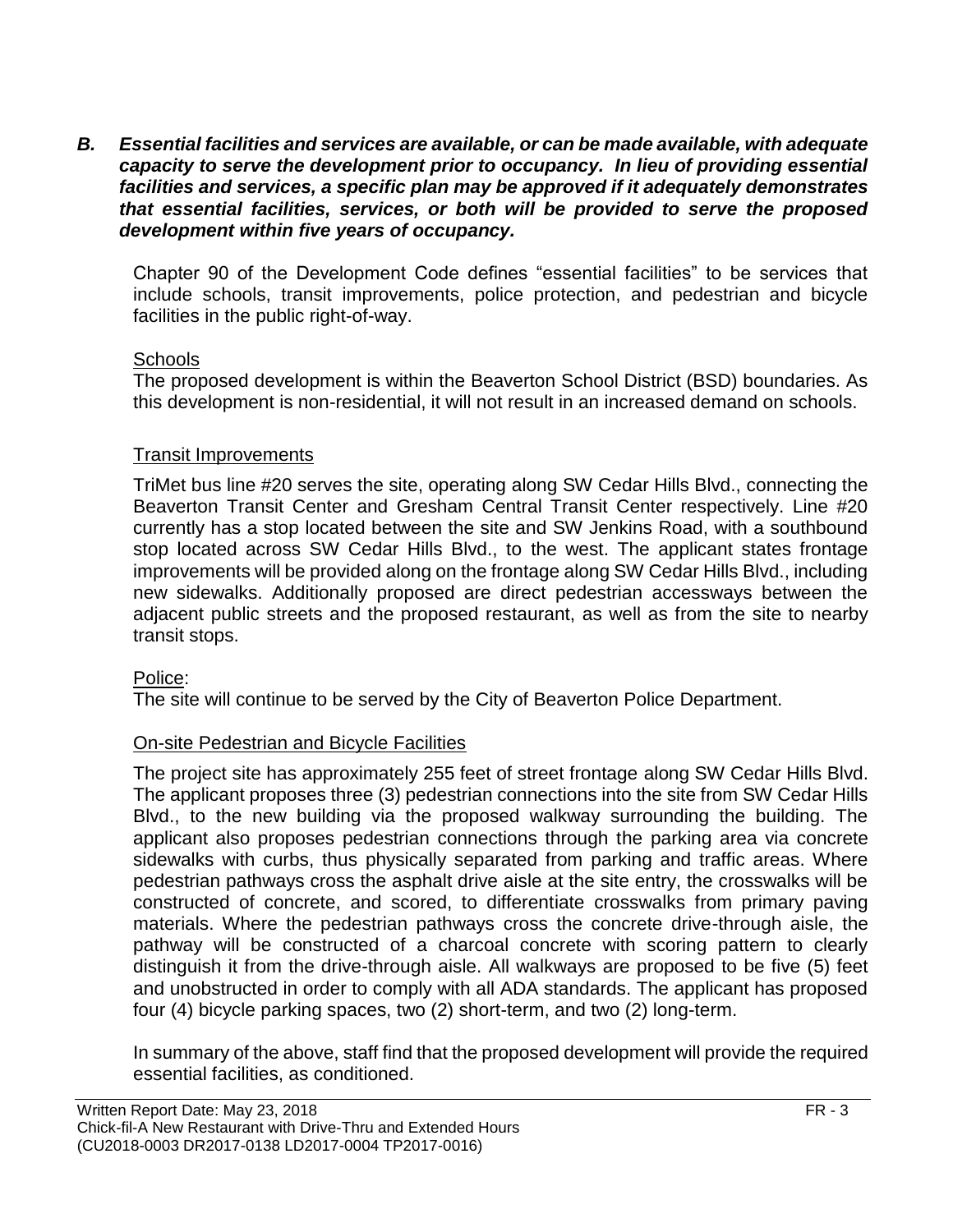**Therefore, the Committee finds that by meeting the conditions of approval, the proposal meets the criterion.**

#### *C. The proposal is consistent with all applicable provisions of Chapter 20 (Land Uses) unless the applicable provisions are modified by means of one or more applications which shall be already approved or which shall be considered concurrently with the subject proposal.*

The applicant states that all applicable provisions of Chapter 20 are met and addressed. The applicant has submitted additional applications to be considered concurrently with this application; a Conditional Use for Extended Hours of Operation, a Land Division – Replat One, and a Tree Plan Two, however the Facilities Review Committee review criteria are only applicable to the New Conditional Use and Design Review Two applications.

Staff cites the Code Conformance Analysis chart at the end of this attachment, which evaluates the project as it relates the applicable Code requirements of Chapter 20 for the Community Service (CS) zone as applicable to the above mentioned criteria. As demonstrated on the chart, the development proposal meets all applicable standards.

### *Therefore, the Committee finds that by meeting the conditions of approval, the proposal meets the criterion.*

#### *D. The proposed development is consistent with all applicable provisions of Chapter 60 (Special Regulations) and all improvements, dedications, or both, as required by the applicable provisions of Chapter 60 (Special Regulations), are provided or can be provided in rough proportion to the identified impact(s) of the proposal.*

The Committee cites the Code Conformance Analysis chart at the end of this attachment, which evaluates the proposal as it relates the applicable Code requirements of Chapter 60, in response to the above mentioned criteria.

### Drive-Up Window Facilities (Section 60.07)

The proposed restaurant includes two drive-through lanes, leading to one (1) drive-through window. The applicant has shown on the submitted site plans (Sheet SP-1) adequate parking and seating to accommodate the anticipated customer volumes, in addition to providing the necessary access and egress to the drive-through lanes from an on-site drive aisle and internal circulation system. The proposal shows sufficient vehicle stacking capacity and an adequate escape/by-pass lane. Immediately past the drive-up window are parking stalls that will be available as waiting spaces for delayed orders.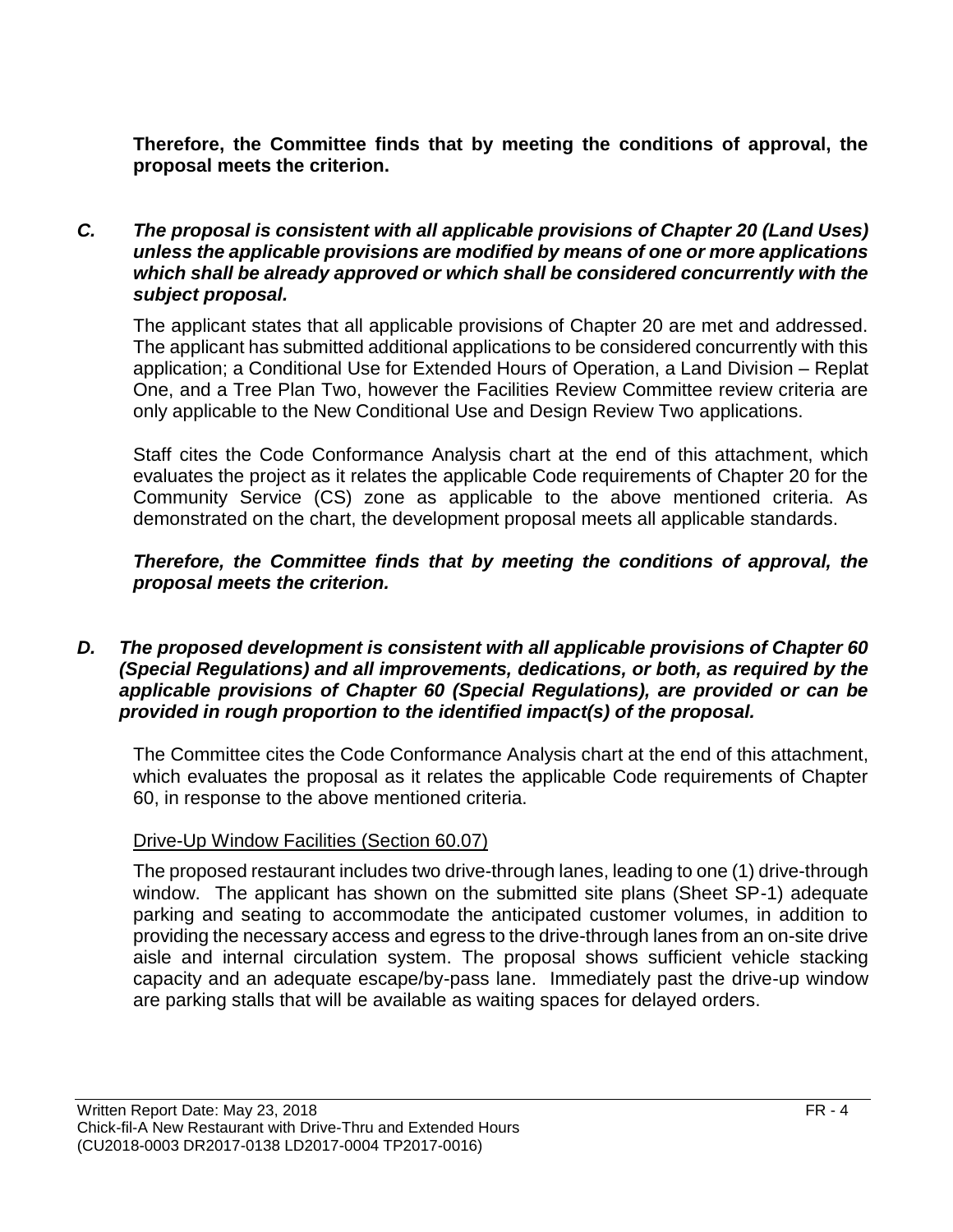## Off-Street Parking Requirements (Section 60.30)

Within the Community Service (CS) zoning district, the following standards for the required amount of off-street parking spaces apply:

# *Motor Vehicle:*

Fast food restaurants require a minimum of 10 parking spaces per 1,000 square feet of floor area and a maximum of 12.4 spaces (Parking Zone A) per 1,000 square feet of floor area. The proposed restaurant is 4,815 square feet therefore the minimum number of parking spaces required is 48.1 and the maximum permitted is 60. The applicant has proposed 49 standard parking spaces, which includes two (2) ADA parking spaces. Most stalls are shown to be 8.5-feet wide by 18.5-feet long. The five (5) parking spaces towards the southeastern portion of the parking lot, as well as at the eastern property line, are proposed to be 17.5 feet in depth. Staff recommends a condition of approval that these nine (9) parking spaces be 18.5 feet deep or have bumper overhang of at least one (1) foot in order to meet the depth requirement of Section 60.30.15 of the Beaverton Development Code.

With the recommended condition of approval, this proposal will be consistent with applicable provisions of Chapter 60, thereby meeting this criterion for approval

# *Bicycle:*

The proposed restaurant is required to have two (2) long-term and two (2) short-term bicycle parking spaces. The applicant states that two (2) long-term and two (2) short-term bicycle parking spaces are provided. The submitted plans show that short term bicycle parking will be provided near the primary entrance and the long term bicycle parking will be located within the trash enclosure structure, though separated by a wall from the trash and recycling area and accessible through a separate entrance. The site meets the minimum requirement for bicycle parking.

Per Site Plan Sheet C2.0, and the narrative, staff concur with the applicant, that this proposal is consistent with applicable provisions of Chapter 60, thereby meeting this criterion for approval.

# *General Provisions Section (60.55.10)*

All transportation facilities shall be designed and improved in accordance with the standards of this code and the Engineering Design Manual and Standard Drawings.

Per the Traffic Impact Analysis (TIA) recommendations (Exhibit E of applicant materials), the applicant proposes to close and vacate the southernmost driveway access along the site's frontage. Per the TIA findings and recommendations, the applicant proposes widening along SW Cedar Hills Blvd. site frontage in order to provide a raised median to enforce right-turns only at the site driveway with the redevelopment of the site. These access changes will provide an opportunity to lengthen the striped northbound left-turn storage on SW Cedar Hills Boulevard approaching SW Jenkins Road traffic signal. The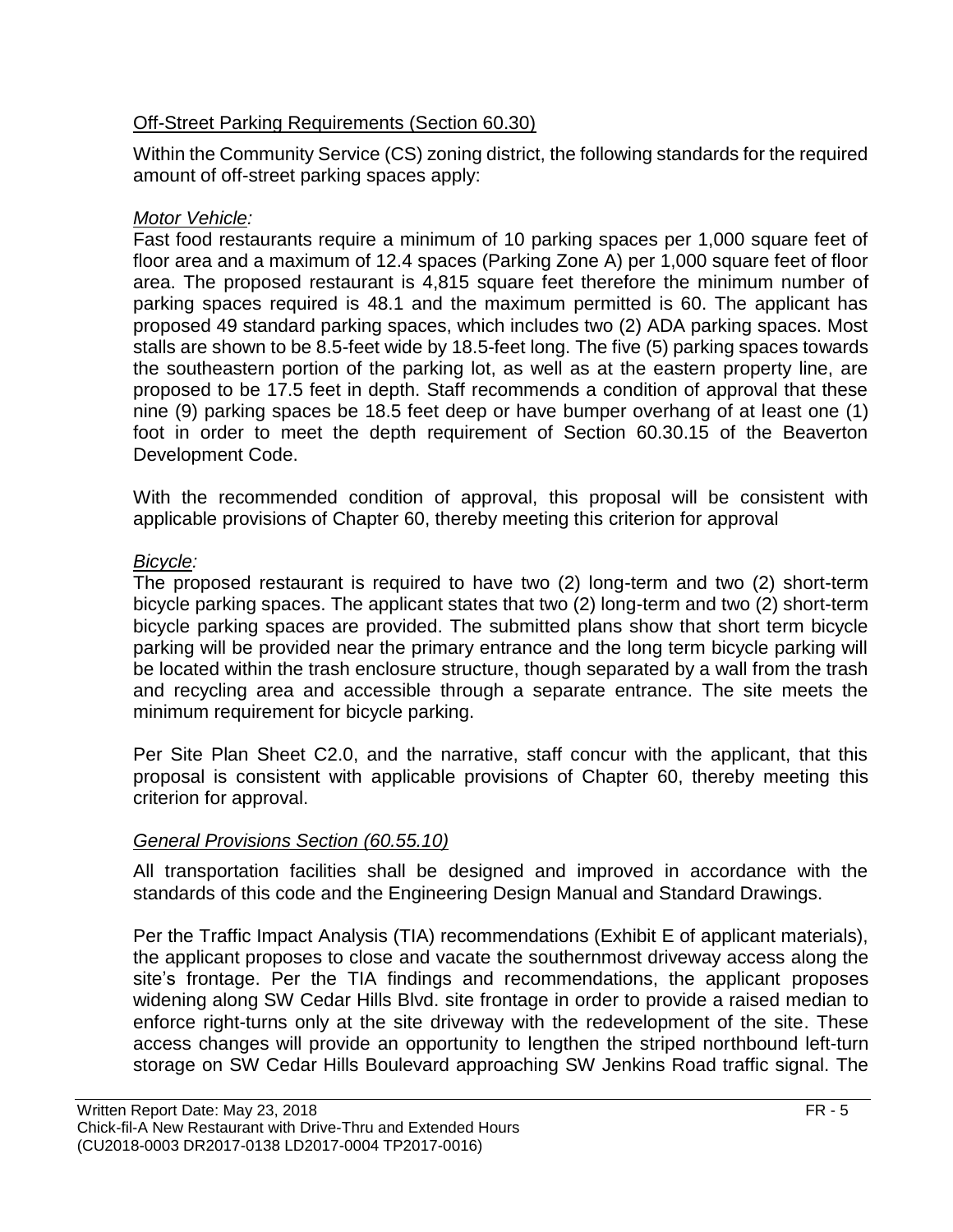applicant will be required to dedicate 20-feet of right-of-way (ROW) and construct halfstreet improvements as a result of the proposed project.

### *Traffic Impact Analysis (Section 60.55.20.2.A)*

A Traffic Impact Analysis (TIA) is required when the proposed land use change or development will generate 300 vehicles or more per day (vpd) in average weekday trips as determined by the City Engineer.

Based on the submitted TIA and resultant calculations of Table 5 *Trip Generation Estimate* (page 18 of TIA) the projected trips resulting from the proposed fast-food restaurant with drive-through will generate 2,478 Total Daily Trips. However when the change in existing Pass-by Trips is entered into the calculations, the resultant Net-new Trips equals 1,012 for the proposed project. This includes 64 net new weekday PM peak hour trips and 133 additional Saturday midday peak hour trips. Please see Criterion A.

### *Street, Bicycle, and Pedestrian Connection Requirements (Section 60.55.25)*

The proposed site abuts SW Cedar Hills Boulevard, and is currently accessed via an existing right-in/right-out driveway. An existing reciprocal access easement currently connects to SW Jenkins Road and SW Gem Street to the north, allowing access to the traffic signal at Jenkins and Cedar Hills. Pedestrians and bicycles will access the site from the walkway that directly connects to the public sidewalk along SW Cedar Hills Boulevard and the restaurant building. Site delivery/vehicular maneuvering has been provided graphically within the applicant materials, Figure 1 (Truck Turning–Ingress) and Figure 2 (Truck Turning–Egress); all other access can be seen on Site Plan Sheet C2.0. The applicant has also provided four (4) bicycle parking spaces, two (2) short-term, and two (2) long-term.

Safe and efficient pedestrian walkways are provided on site and connect to the existing public circulation system. Adequate bicycle facilities are also available and accessible on site. The applicant is proposing street frontage improvements along all frontages, see Criterion A.

### Access Standards (Section 60.55.35)

*The applicant shall show how public and private access to, from, and within the proposed development will be preserved.*

The submitted plans show safe access to and from the proposed development.

### *Trees and Vegetation Requirements (Section 60.60)*

Table 1 of the Arborist report (Exhibit G of applicant materials) indicates 36 trees were surveyed as part of this application. There are 17 trees on-site, five (5) of which are community trees which will be removed as a result of the proposed project. Mitigation requirements will be addressed within the findings for the Tree Plan Two application.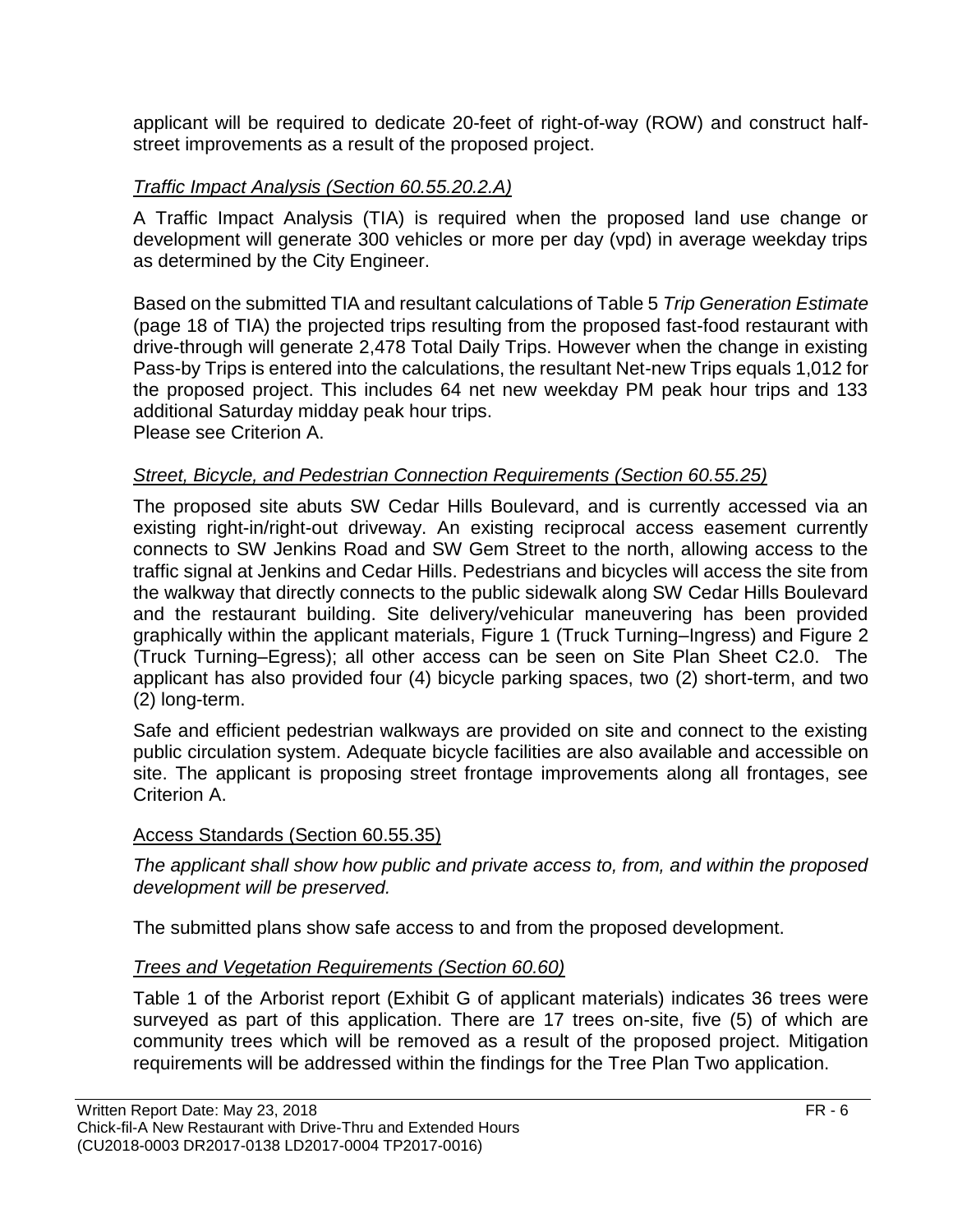The committee recommends standard conditions of approval for tree protection fencing during construction for trees identified for preservation within the Arborist report.

### *60.65 Utility Undergrounding*

The proposal will comply with the standards of Section 60.65, *Utility Undergrounding*  Section. Staff recommends a standard condition of approval requiring that utility lines, as applicable, are placed underground in accordance with Section 60.65.

**Therefore, the Committee finds that by meeting the conditions of approval, the proposal meets the criterion.** 

**E.** *Adequate means are provided or can be provided to ensure continued periodic maintenance and necessary normal replacement of the following private common facilities and areas, as applicable: drainage ditches, roads and other improved rightsof-way, structures, recreation facilities, landscaping, fill and excavation areas, screening and fencing, ground cover, garbage and recycling storage areas and other facilities not subject to maintenance by the City or other public agency.*

The applicant states that on-site common facilities will be strategically located to be easily accessible, thus allowing for maintenance and replacement as necessary. Additionally, private common facilities are shown on the Grading Plan (Sheet C3.0), Storm Plan (Sheet C4.0), and the Planting Plan (Sheet L1.0). As represented, the proposal does not present any barriers, constraints, or design elements that would prevent or preclude required maintenance of the private infrastructure and facilities on site.

### **Therefore, the Committee finds that the proposal meets the criterion.**

### *F. There are safe and efficient vehicular and pedestrian circulation patterns within the boundaries of the development.*

The applicant states that the development will provide a logical and efficient circulation path for vehicles, with access from SW Cedar Hills Boulevard. Direct pedestrian connections are provided from the sidewalk along SW Cedar Hills Boulevard to the outdoor dinning and plaza areas to the front of the restaurant. The pedestrian connection will also connect directly to the restaurant's main entrance and on-site pedestrian circulation system. The pedestrian paths are designed to avoid unnecessary vehicular drive aisle crossings to ensure pedestrian safety.

As noted above in response to criteria A, B and D, the vehicular and pedestrian circulation patterns within the boundaries of the site are safe and efficient for the operation of the proposed fast food restaurant with drive-through.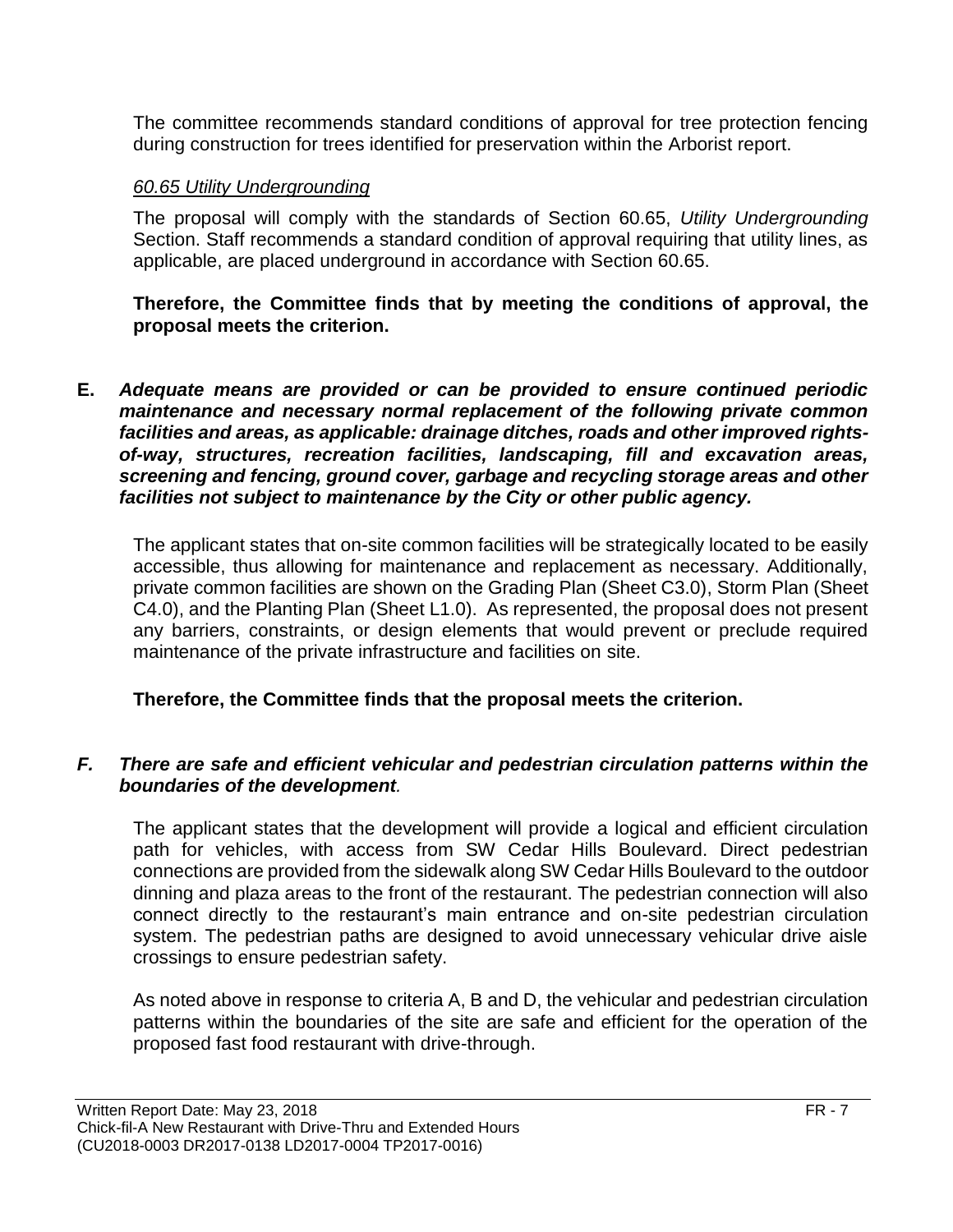**Therefore, the Committee finds that by meeting the conditions of approval, the proposal meets the criterion.** 

### *G. The development's on-site vehicular and pedestrian circulation systems connect to the surrounding circulation systems in a safe, efficient, and direct manner.*

The site will be accessible only from SW Cedar Hills Boulevard via reciprocal access easements from SW Jenkins and SW Gem Street, and via right-in and right-out only, using one of two existing driveways onto SW Cedar Hills Boulevard. The southernmost existing driveway will be closed. As noted in response to criteria A, B, and D, the on-site vehicular and pedestrian circulation system connect to the surrounding circulation systems in a safe, efficient, and direct manner for the operation of the proposed restaurant with drive-through facilities.

**Therefore, the Committee finds that by meeting the conditions of approval, the proposal meets the criterion.** 

#### *H. Structures and public facilities serving the development site are designed in accordance with adopted City codes and standards and provide adequate fire protection, including, but not limited to, fire flow.*

The applicant indicates in the narrative that the proposed building and facilities have been designed in accordance with applicable fire protection codes. Tualatin Valley Fire and Rescue District (TVF&R) has provided conditions of approval regarding fire flow, hydrant placement, aerial fire apparatus, roads and access. Site Development plan review will address compliance with City codes and standards and provide adequate fire protection.

The Committee concludes that, subject to meeting the conditions of approval the site can be designed in accordance with City codes and standards and provide adequate fire protection.

### **Therefore, the Committee finds that by meeting the conditions of approval, the proposal meets the criterion.**

*I. Structures and public facilities serving the development site are designed in accordance with adopted City codes and standards and provide adequate protection from hazardous conditions due to inadequate, substandard or ill-designed development***.**

The applicant has indicated that all public facilities serving the site have been designed in accordance with all applicable standards to ensure public safety. Additionally, proposed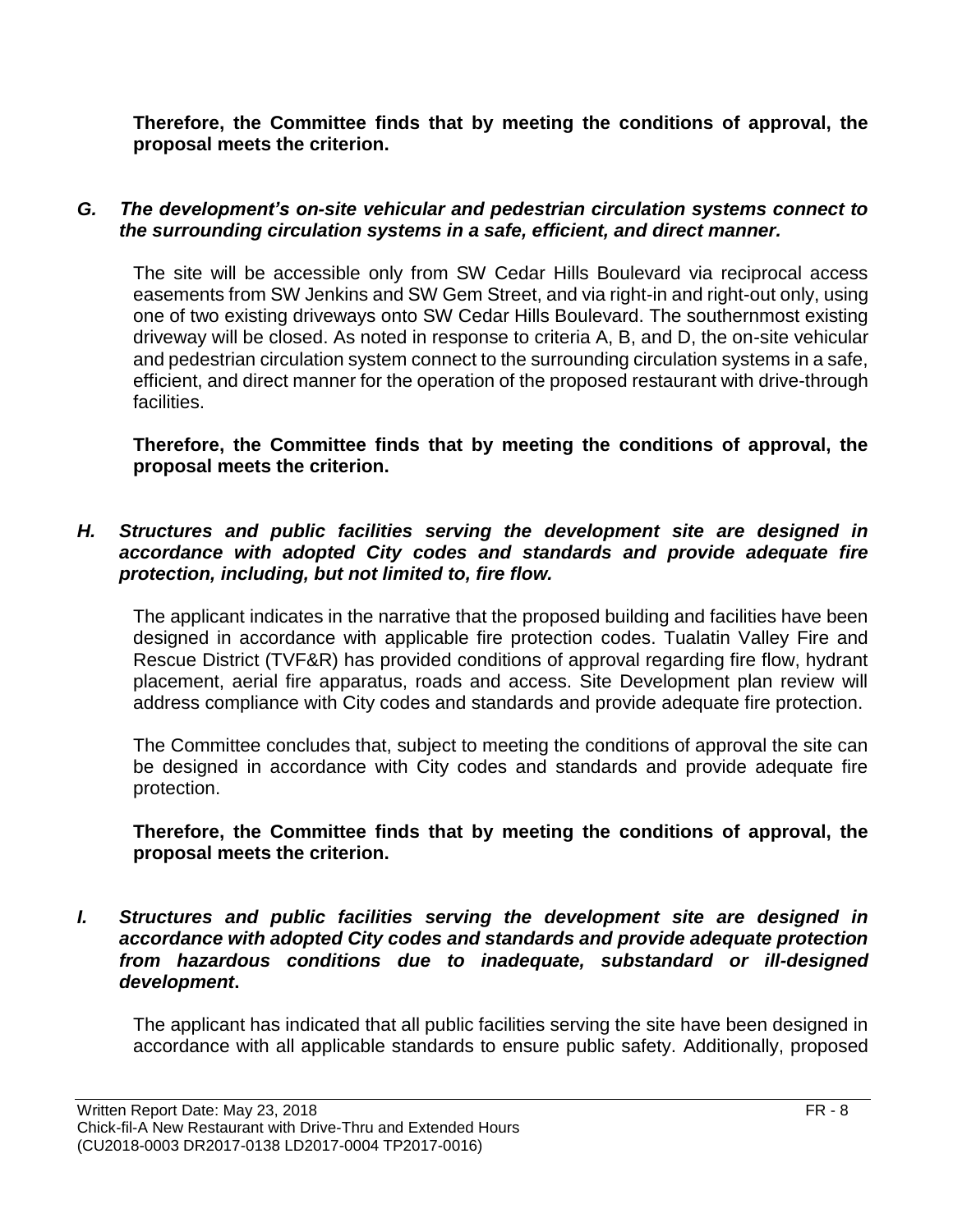pedestrian pathways are required to be adequately lit and shall be designed to meet all applicable Design Standards as a Condition of Approval.

The Committee finds that review of the construction documents at the building and site development permit stages will ensure protection from hazardous conditions due to inadequate, substandard or ill-designed development.

**Therefore, the Committee finds that by meeting the conditions of approval, the proposal meets the criterion.** 

#### *J. Grading and contouring of the development site is designed to accommodate the proposed use and to mitigate adverse effect(s) on neighboring properties, public right-of-way, surface drainage, water storage facilities, and the public storm drainage system.*

The applicant states proposed grading has been designed to minimize the effects to offsite properties and public rights-of-way. A Preliminary Drainage Report has been included with the applicant materials (Exhibit D), in addition to the Grading and Erosion Control Plan shown on Plan Set Sheet C3.0 of the materials. The applicant states no retaining walls will be necessary at the property lines and that the site has been, and will further be, improved to shed and collect storm water into an on-site managed storm water system.

The applicant must show compliance with Site Development erosion control measures at the time of Site Development Permit issuance.

**Therefore, the Committee finds that by meeting the conditions of approval, the proposal meets the criterion.** 

#### *K. Access and facilities for physically handicapped people are incorporated into the development site and building design, with particular attention to providing continuous, uninterrupted access routes.*

The proposal includes Americans with Disabilities Act (ADA) accessible routes to and from the restaurant from SW Cedar Hills Blvd. Proposed street improvements include relocating and widening of the existing sidewalk to 10 feet along SW Cedar Hills Blvd. Two (2) ADA accessible parking spaces will be located approximately 25 feet away from the building entrance, with a direct pedestrian accessway adjacent to the outdoor plaza area and building. All access has been designed to be wheelchair accessible.

The Committee finds that as proposed, the sidewalks and walkways internal to the development appear to meet applicable accessibility requirements and through the site development and building permitting reviews will be thoroughly evaluated.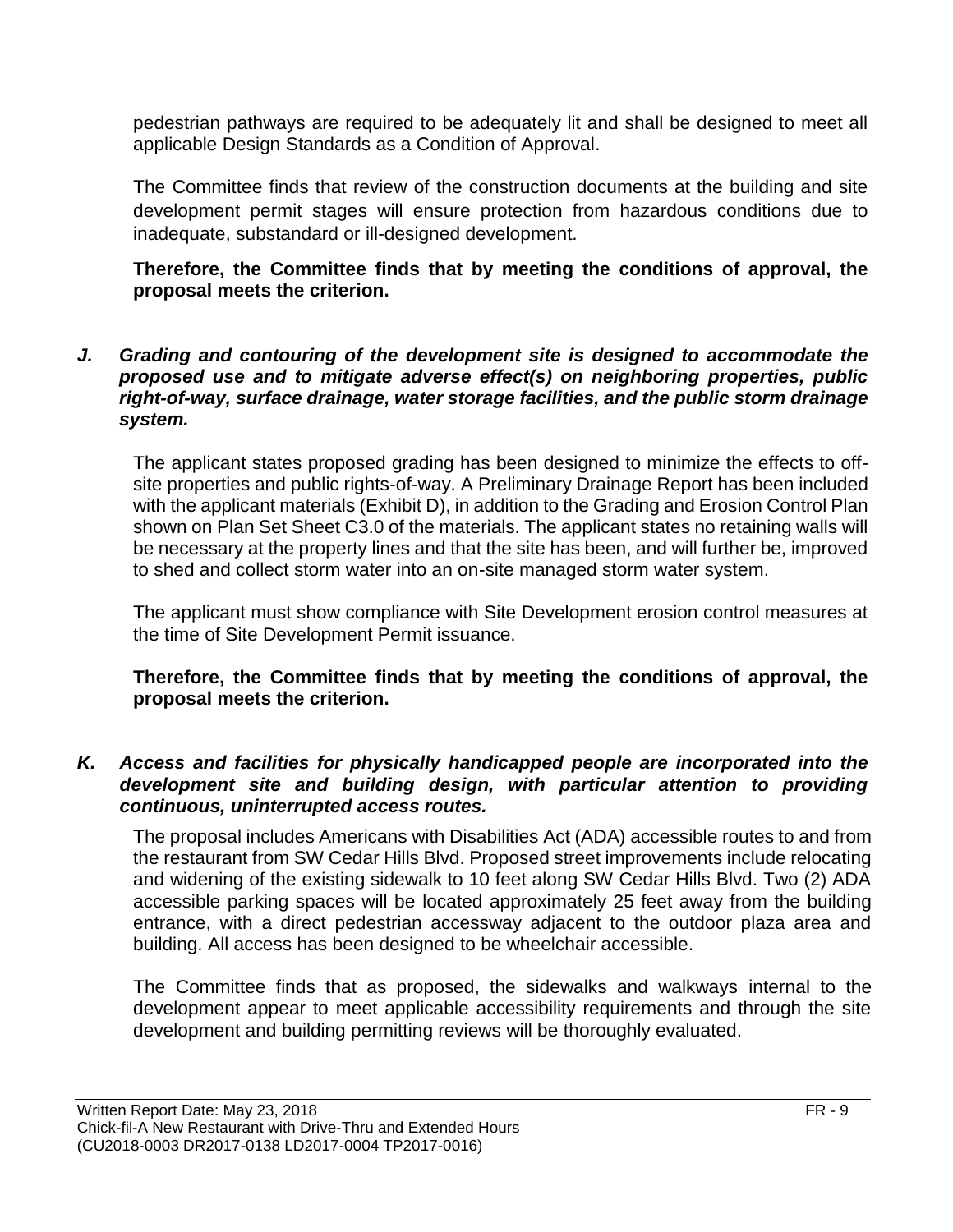Therefore, the Committee finds that by meeting the conditions of approval, the site will be in conformance with ADA requirements, and would thereby be in conformance with Development Code Section 60.55.65 and the criterion will be met.

### **Therefore, the Committee finds that by meeting the conditions of approval, the proposal meets the criterion for approval.**

### *L. The proposal contains all applicable application submittal requirements as specified in Section 50.25.1 of the Development Code.*

The applicant submitted the initial Design Review Two, Land Division – Replat One, and Tree Plan Two applications on October 26, 2017 and was deemed complete on January 30, 2018. A continuance request was submitted on February 12, 2018 to allow the associated Conditional Use application to be filed and processed concurrently with the development. The New Conditional Use Permit Application for Extended Hours of Operation was submitted March 14, 2018, and deemed complete on March 29, 2018. At the request of the applicant all applications are being processed concurrently. In the review of the materials during the application review, the Committee finds that all applicable application submittal requirements, identified in Section 50.25.1 are contained within this proposal.

### **Therefore, the Committee finds the proposal meets the criterion for approval.**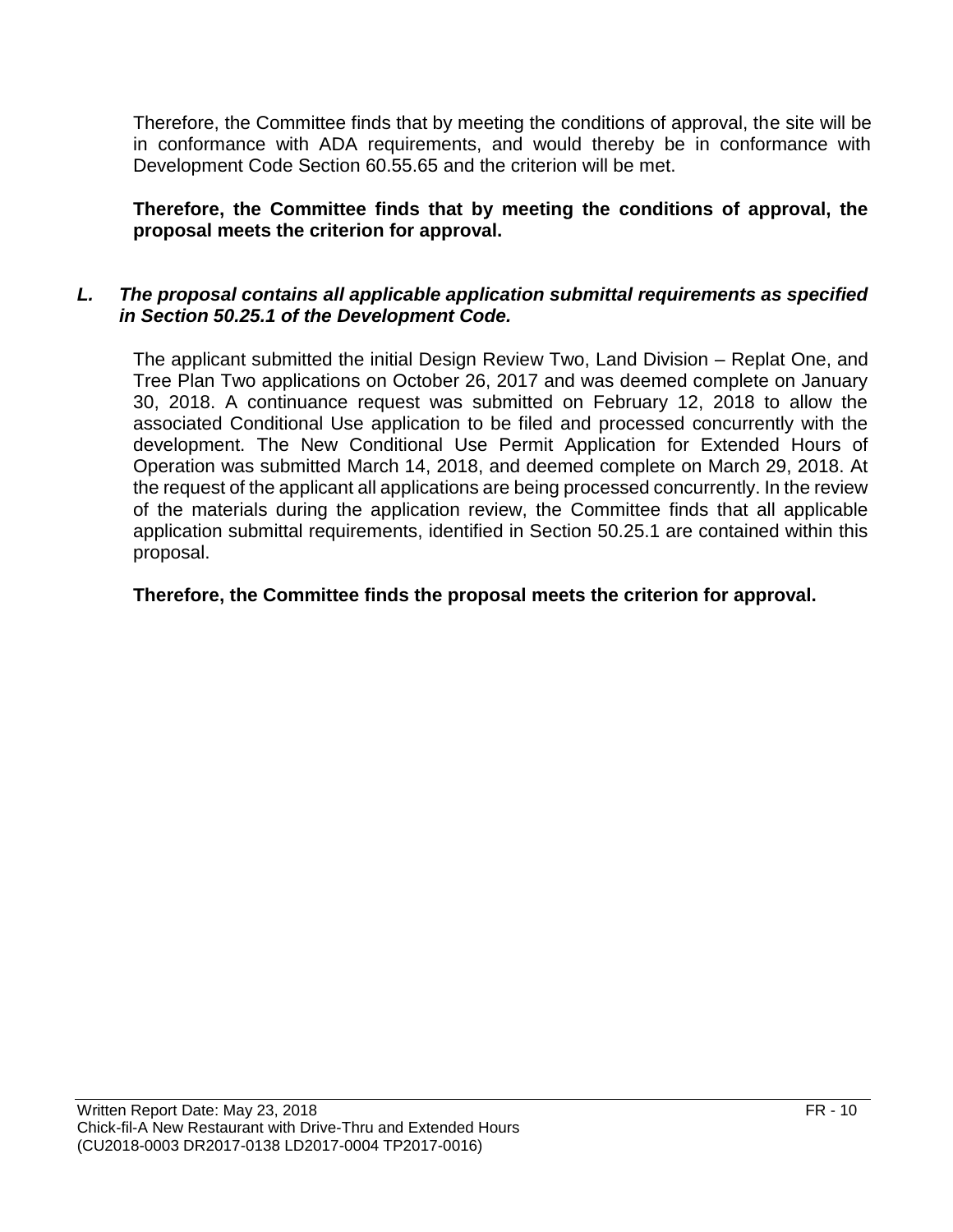# **Code Conformance Analysis Chapter 20 Use and Site Development Requirements Community Service (CS) District**

|           | <b>CODE STANDARD</b>                           | <b>CODE</b><br><b>REQUIREMENT</b>          | <b>PROJECT PROPOSAL</b>                                                                                                                                                                                                                                                                                                                                                                                                                                                         | <b>MEETS</b><br>CODE?            |
|-----------|------------------------------------------------|--------------------------------------------|---------------------------------------------------------------------------------------------------------------------------------------------------------------------------------------------------------------------------------------------------------------------------------------------------------------------------------------------------------------------------------------------------------------------------------------------------------------------------------|----------------------------------|
|           |                                                |                                            | <b>Development Code Section 20.10.20 (Community Service)</b>                                                                                                                                                                                                                                                                                                                                                                                                                    |                                  |
| Use:      | Eating and Drinking Permitted                  |                                            | Applicant is proposing a new 4,815 square<br>foot restaurant with a drive-through lane. The<br>existing automotive parts store will be<br>demolished.                                                                                                                                                                                                                                                                                                                           | See DR<br><b>Findings</b>        |
| Use:      | Extended Hours of Conditional Use<br>Operation |                                            | The applicant proposes hours of operation for<br>a restaurant (Chick-fil-A) to be between the<br>hours of 10:00 pm and 7:00 am, specifically<br>from 10:00 pm to 11:30 pm, and 5:00 am to<br>7:00 am, Monday through Saturday.                                                                                                                                                                                                                                                  | <b>See CU</b><br><b>Findings</b> |
|           |                                                |                                            | <b>Development Code Section 20.10.15 (Community Service)</b>                                                                                                                                                                                                                                                                                                                                                                                                                    |                                  |
|           | Minimum Lot Area                               | 7,000                                      | The project site is approximately 60,118<br>square feet. No new lots proposed.                                                                                                                                                                                                                                                                                                                                                                                                  | <b>Yes</b>                       |
|           | Minimum Lot Dimensions                         | Width: 70 feet<br>Depth: 100 feet          | Due to irregular shape of the subject site, the<br>lot width is approximately 180 feet and lot<br>depth exceeds 275 feet.                                                                                                                                                                                                                                                                                                                                                       | <b>Yes</b>                       |
| Minimums: | <b>Yard Setbacks</b>                           | Front: 20<br>Interior Side: 10<br>Rear: 20 | The subject site is located within commercial<br>zone and is exempt from minimum front yard<br>setback standards because it will exceed<br>60,000 square feet once consolidated per the<br>Replat One application. The applicant states<br>the interior side setback is at least 11 feet.<br>Additionally, the site is not a corner lot; hence,<br>the standard does not apply. The rear setback<br>per Site Plan, Sheet C2.0, is over 200 feet<br>from the rear property line. | <b>Yes</b>                       |
|           | Maximum Building Height                        | 60 feet                                    | The proposed overall building height will be 21<br>feet, 8 inches.                                                                                                                                                                                                                                                                                                                                                                                                              | <b>Yes</b>                       |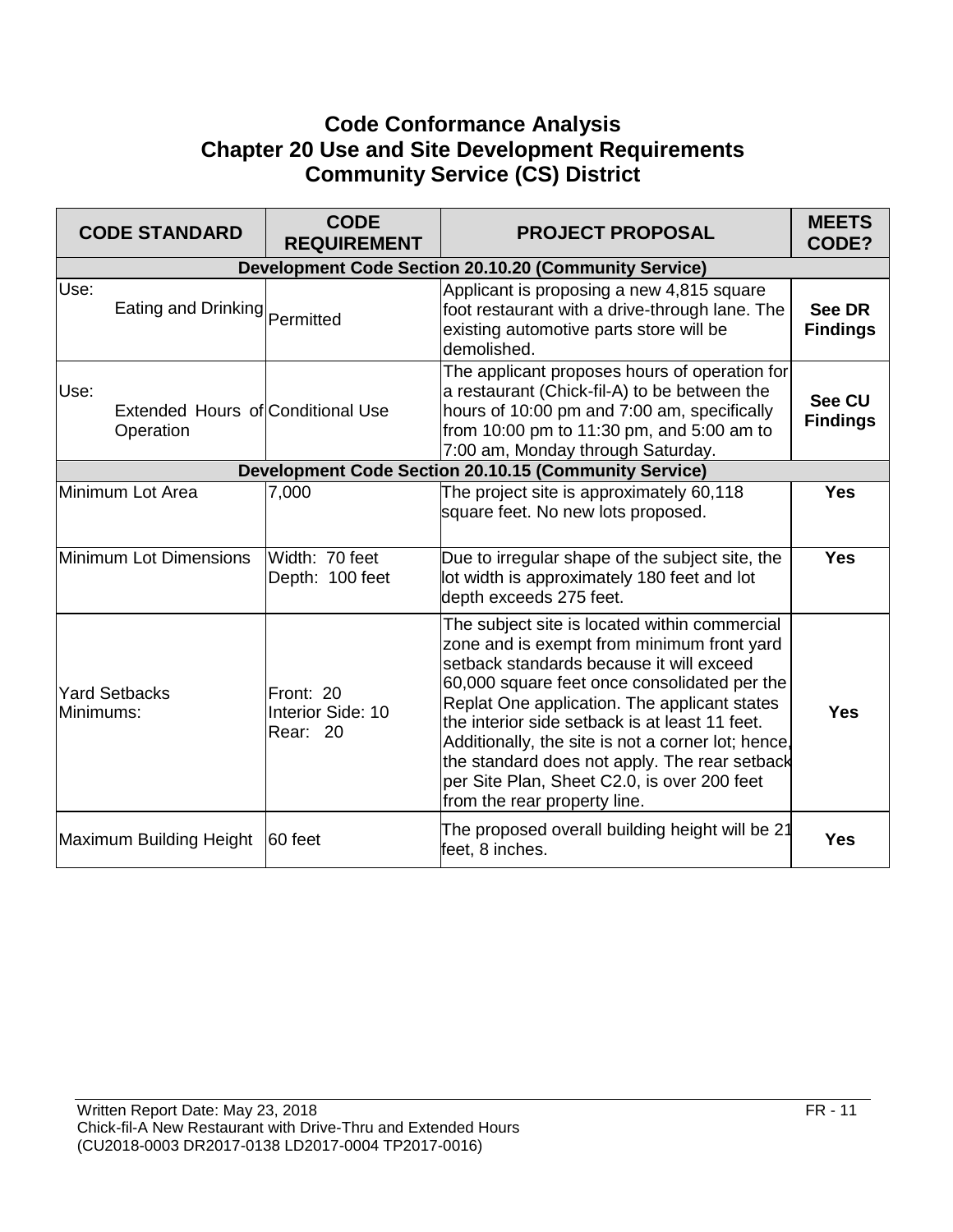# **Chapter 60 Special Requirements**

| <b>CODE</b><br><b>STANDARD</b>                                                           | <b>CODE REQUIREMENT</b>                                                                         | <b>PROJECT PROPOSAL</b>                                                                                                                                                                                                                                               | <b>MEETS</b><br>CODE?            |
|------------------------------------------------------------------------------------------|-------------------------------------------------------------------------------------------------|-----------------------------------------------------------------------------------------------------------------------------------------------------------------------------------------------------------------------------------------------------------------------|----------------------------------|
|                                                                                          | <b>Development Code Chapter 60.05</b>                                                           |                                                                                                                                                                                                                                                                       |                                  |
| Standards, and Guidelines and redevelopment.                                             | Design Review Principles, Requirements for new development New 4,815 square foot restaurant     | with a drive-through lane.                                                                                                                                                                                                                                            | <b>See DR</b><br><b>Findings</b> |
|                                                                                          | Development Code Section 60.07 Drive-Up Window Facilities                                       |                                                                                                                                                                                                                                                                       |                                  |
| Drive-up window facility Requirements<br>standards                                       | for<br>including drive-up window service.                                                       | The proposal includes one drive-<br>up window. The applicant's plans<br>developments show adequate stacking capacity<br>and an escape/by-pass lane as<br>well as parking spaces available<br>past the drive-up window.                                                | <b>Yes</b>                       |
|                                                                                          | <b>Development Code Section 60.10 Floodplain Regulations</b>                                    |                                                                                                                                                                                                                                                                       |                                  |
| <b>Floodplain Regulations</b>                                                            | Requirements for properties located in<br>floodplain,<br>floodway,<br>or<br>fringe.             | The applicant has submitted a<br><b>Service Provider Letter from CWS</b><br>for the proposed project, which<br>states there will be no impacts to<br>floodway existing resources. The proposed<br>project is not within a floodplain,<br>floodway or floodway fringe. | <b>Yes</b>                       |
|                                                                                          | <b>Development Code Section 60.15 - Land Division Standards</b>                                 |                                                                                                                                                                                                                                                                       |                                  |
| <b>Land Division Standards</b>                                                           | Standards pertaining to Land Divisions                                                          | Division-Replat-One<br>Land<br>application has been applied for.                                                                                                                                                                                                      | <b>See LD</b><br><b>Findings</b> |
|                                                                                          | Development Code Section 60.25 - Off-Street Loading                                             |                                                                                                                                                                                                                                                                       |                                  |
| <b>Loading Facilities</b>                                                                | No loading berth(s) are required                                                                | The new proposed restaurant<br>building is less than 7,000 square<br>feet; therefore, no loading berth is<br>required. The applicant states<br>loading will occur outside of peak<br>business hours and within the<br>parking lot north of the proposed<br>building.  | N/A                              |
|                                                                                          | Development Code Section 60.30 - Off-Street Parking                                             |                                                                                                                                                                                                                                                                       |                                  |
| Off-street motor<br>vehicle parking<br>Parking Zone A<br><b>Required Bicycle Parking</b> | Minimum: 10 $p/1,000$ sq.ft. = 48<br>Maximum: 12.4 $p/1,000$ sq.ft. = 60<br>2 Short-term spaces | 50<br>applicant<br>The<br>proposes<br>parking spaces, including two (2)<br>ADA accessible spaces.<br>The applicant has proposed:<br>2 Short-term spaces<br>2 Long-term spaces                                                                                         | <b>Yes</b>                       |
|                                                                                          | 2 Long-term spaces                                                                              |                                                                                                                                                                                                                                                                       |                                  |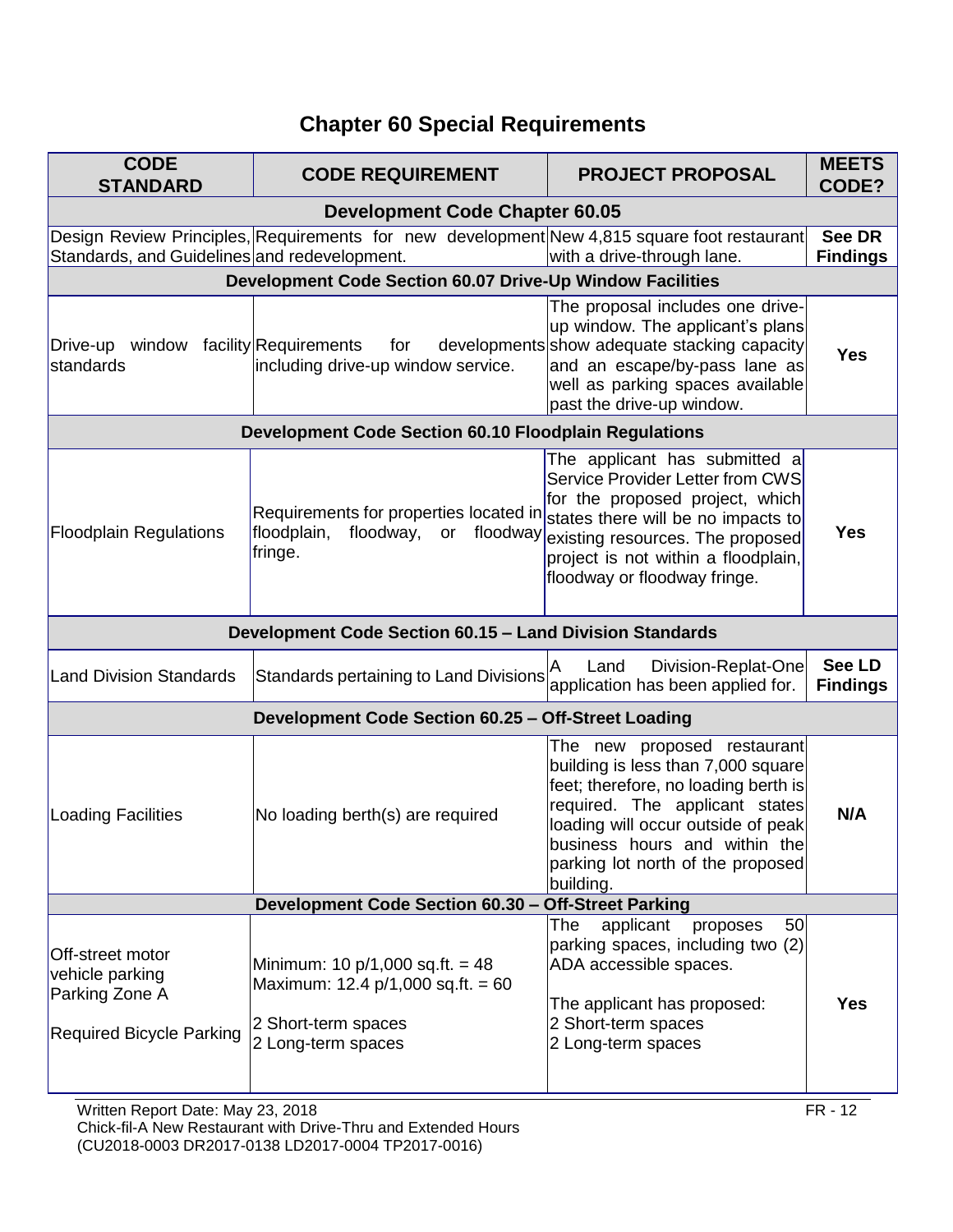| <b>Development Code Section 60.55 - Transportation</b> |                                                                                                                                                                                                 |                                                                                                                                                                                   |                                  |
|--------------------------------------------------------|-------------------------------------------------------------------------------------------------------------------------------------------------------------------------------------------------|-----------------------------------------------------------------------------------------------------------------------------------------------------------------------------------|----------------------------------|
| <b>Transportation Facilities</b>                       | Regulations pertaining to the<br>construction or reconstruction of<br>transportation facilities.                                                                                                | <b>Refer to Facilities Review</b><br>Committee findings herein.                                                                                                                   | <b>Yes-with</b><br><b>COA</b>    |
|                                                        | <b>Development Code Section 60.60</b>                                                                                                                                                           |                                                                                                                                                                                   |                                  |
| Trees & Vegetation                                     | Regulations pertaining to the removal Up to five (5) Community trees<br>and preservation of trees.                                                                                              | lthe site.                                                                                                                                                                        | <b>See TP</b><br><b>Findings</b> |
|                                                        | <b>Development Code Section 60.65</b>                                                                                                                                                           |                                                                                                                                                                                   |                                  |
| <b>Utility Undergrounding</b>                          | All existing overhead utilities and any<br>new utility service lines within the<br>project and along any existing<br>frontage, except high voltage lines<br>(>57kV) must be placed underground. | All utilities are required to be<br>placed underground in<br>accordance with standards<br>identified in Section 60.65.<br>Applicant's plan shows overhead<br>utilities to remain. | Yes- with<br><b>COA</b>          |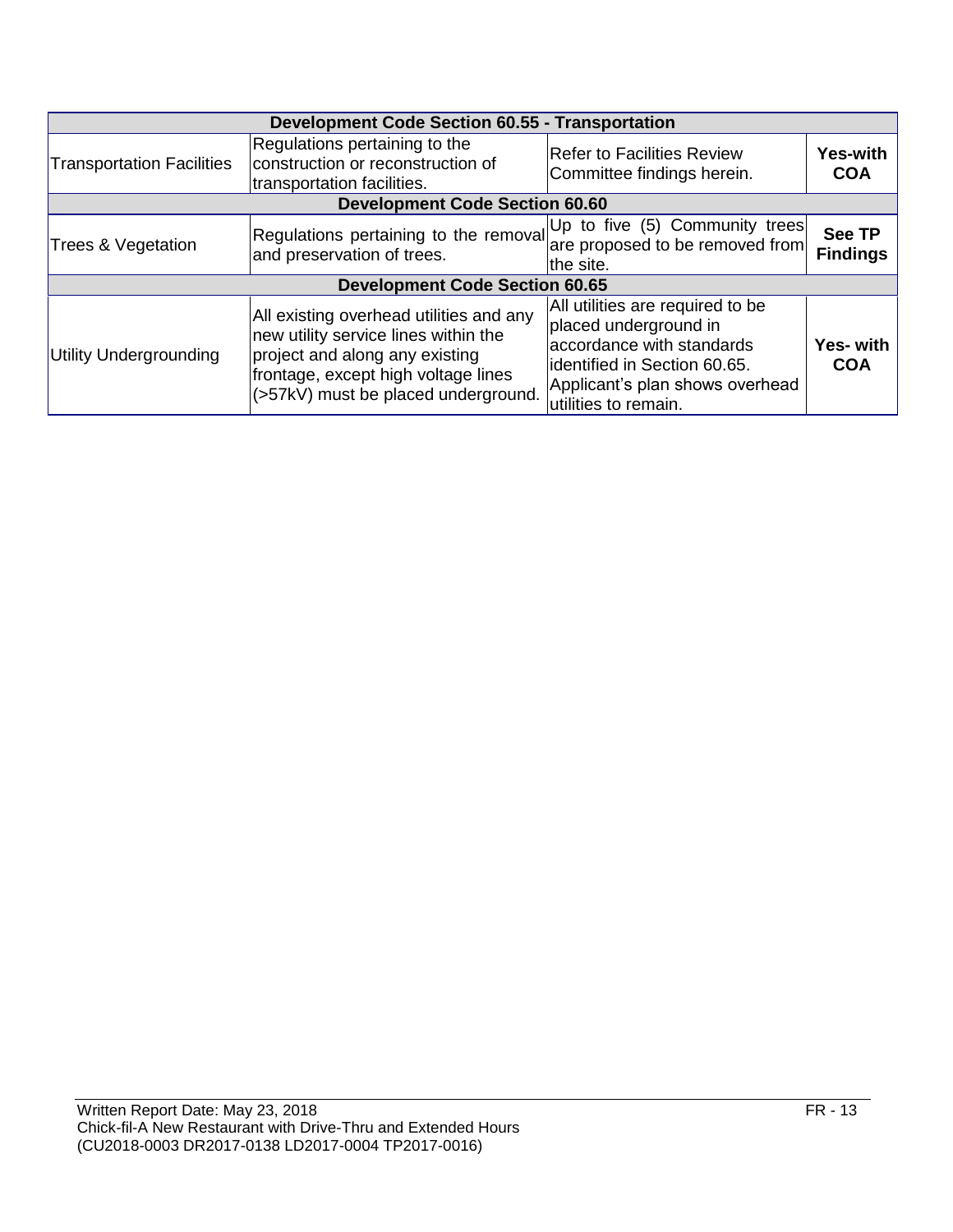### **ATTACHMENT B**

#### **ANALYSIS AND FINDINGS FOR CONDITIONAL USE APPROVAL Chick-fil-A Cedar Hills CU2017-0013**

#### **Section 40.15.15.3.C. Approval Criteria:**

In order to approve a New Conditional Use application, the decision making authority shall make findings of fact based on evidence provided by the applicant demonstrating that all the following criteria are satisfied:

#### *1. The proposal satisfies the threshold requirements for a Conditional Use application.*

Development Code, Section 40.15.15.3.A, Threshold #1 states:

*The proposed use is conditionally permitted in the underlying zoning district and a prior conditional use approval for the proposed use is not already in effect.* 

Uses in the Community Service (CS) zoning district which are located within 500 feet of a residential use in a residential zone, operating between 10:00 p.m. and 7:00 a.m. require a new conditional use permit. The proposed subject restaurant of 4,815 square feet, will be approximately 10 to 15 feet away from adjoining residential property lines of the R-5 zoning district of unincorporated Washington County to the south side. Therefore, a new Conditional Use is required.

The applicant has indicated that even though the proposed restaurant will be open from 7:00 am to 10:00 pm, business operations will continue outside of those hours. Specifically, delivery of goods and restaurant preparations will occur before 7:00 am and after 10:00 pm. From 5:00 am to 7:00 am there will be truck delivery of restaurant goods, with employee assistance for unloading. Additionally, after the restaurant closes for business at 10:00 pm, employees will stay on-site in order to clean and close down. These hours are proposed to be from 10:00 pm to 11:30 pm.

**Therefore, staff finds that by meeting the conditions of approval, the criterion is met.**

#### *2. All City application fees related to the application under consideration by the decision making authority have been submitted.*

The applicant has paid the required fees for a Conditional Use application on March 23, 2018.

**Therefore, staff finds that the criterion is met.**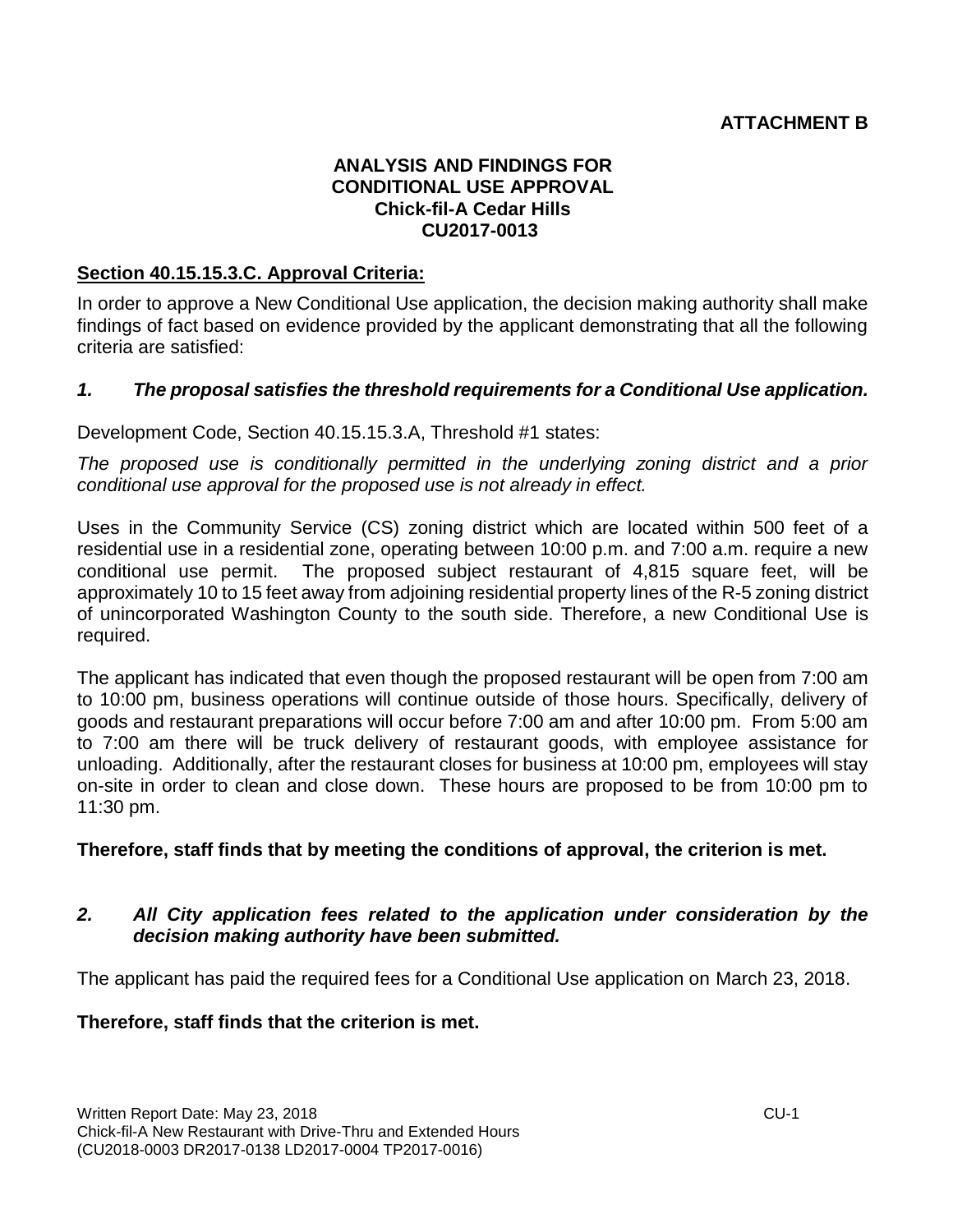### *3. The proposal will comply with the applicable policies of the Comprehensive Plan.*

Staff cites the following comprehensive plan policy and associated findings as applicable to this criterion:

### *Goal 8.4.1 Create and protect a healthy acoustical environment within the City.*

Policy 8.4.1.a reads as follows:

#### *Policy 8.4.1.a Noise impacts shall be considered during development review processes.*

The proposal is to extend the hours of operation for a proposed restaurant (with drive-through) which will be located on the subject property, zoned Community Service (CS) and across the street (SW Laurel Street) from existing residential development. The restaurant with drive-through facilities will be open to the public from 7:00 am to 10:00 pm. However, there are operational activities proposed outside of these business hours. Because the subject property is adjacent to residential uses, the applicant has taken the following measures to ensure the restaurant remains in compliance with this section of the Comprehensive Plan:

- One (1) semi-truck delivery from 5:00 am to 7:00 am, daily, Monday through Saturday;
- Semi-truck backing beepers will be turned off while maneuvering on-site;
- Delivery trucks will turn off engines during unloading to minimize noise impacts;
- Restaurant will not be open to the public before 7:00 am, or past 10:00 pm, Monday through Saturday; and closed on Sundays.
- Employees will only park on-site;
- Activities will take place inside the restaurant during the hours of 5:00-7:00, except for 1 to 2 employees assisting with unloading of delivery vehicle.
- Parking lot cleaning will be done by hand, not with mechanical sweepers or blowers. If mechanical sweepers or blowers are necessary, they will not be used during extended hours;
- Trash pick-up will occur between 9:00 am to approximately 11:00 am, by Waste Management; and,
- From 10:00 pm to 11:30 pm, up to six (6) employees will remain on-site in order to clean up and prepare the restaurant for next-day business activities. Most, if not all these activities will take place indoors.

Staff concludes that with the efforts of the applicant to mitigate potential noise concerns, in addition to the conditions of approval in Attachment E, the applicant is in compliance with the applicable policy of the Comprehensive Plan as stated above.

### **Therefore, staff finds the criterion is met.**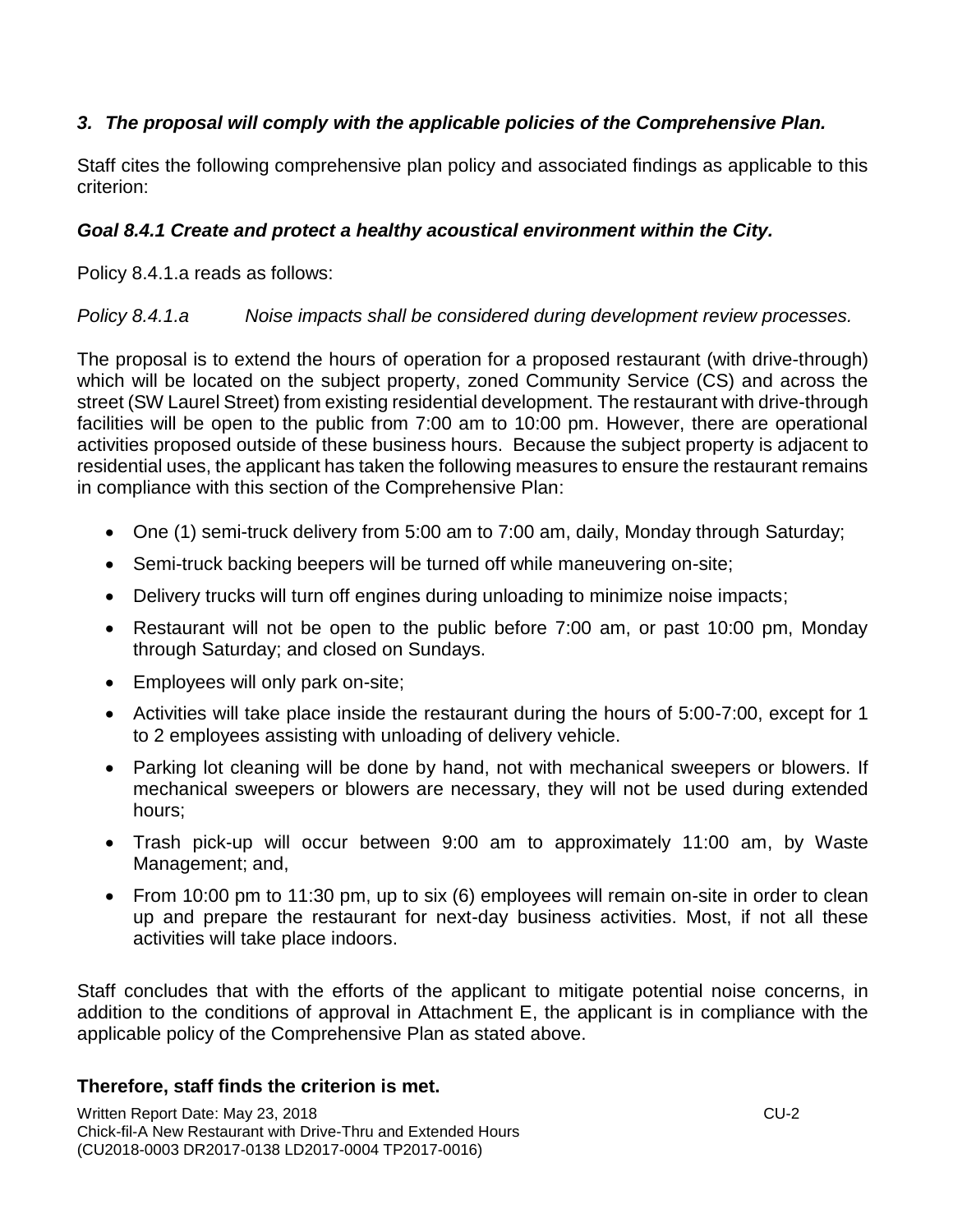#### *4. The size, dimensions, configuration, and topography of the site and natural and man-made features on the site can reasonably accommodate the proposal.*

The conditional approval is requested for extended hours of operation for the proposed drivethrough restaurant. Under the development review for the proposed restaurant (DR2017-0138), the applicant has met all the required development standards for such use. As shown on Site Plan Sheet C2.0, the site has provided the adequate space to accommodate the proposed restaurant with drive-through facilities, ample parking, landscaping and other necessary project features. The topography of the site is relatively flat and does not contain natural or man-made features that would preclude development.

Staff concludes that natural and man-made features on the site are adequate to accommodate the proposal which is limited to extended hours of operation only.

### **Therefore, staff finds by meeting the conditions of approval, that the criterion is met.**

#### *5. The location, size, and functional characteristics of the proposal are such that it can be made reasonably compatible with and have a minimal impact on livability and appropriate development of properties in the surrounding area of the subject site.*

The request is for extended hours of operation for a restaurant with a drive-through. The subject property is within the Community Services zoning district, and fronts SW Cedar Hills Boulevard, a busy arterial corridor. Properties to the north, south (portion thereof) are zoned Community Services and currently developed with commercial businesses. Immediately adjacent to the property, to the south (portion thereof) and east, are residential properties zoned Washington County R-5, located outside City limits. The adjacent commercial uses to the north and portion of the south and across SW Cedar Hills Blvd., to the west are compatible with the proposed use.

There are however, single-family residential uses to the south (a portion thereof) of the project site (unincorporated Washington County Residential R-5 zoning). The applicant will be required to meet the B-3 Buffer standards as outlined in Section 60.05.25.13 of the Beaverton Development Code, which requires a 20-foot landscaped buffer between the proposed use and the adjacent residential uses. Staff has received public testimony from the adjacent property owner residing at 12579 SW Fairfield Ct., who is deeply concerned about noise and potential safety from the proposed restaurant with drive-through facilities. Currently the area between the subject property for the restaurant and the residential uses are buffered with mature landscape trees but no visible fencing.

The drive-through order menu and speaker(s) will be facing towards the southeast, and be approximately 25-30 feet from the adjacent residential uses; staff continues to have concerns regarding potential noise impacts. Therefore, staff has proposed a condition of approval for the applicant to construct a solid 6-8 foot tall CMU block wall, brick, or solid screening of noise attenuating materials, in order to mitigate the potential noise impacts resulting from the drivethrough activities of the restaurant. Staff would like to note that the applicant has reached out to the neighbor and has entertained ideas for noise attenuation. Staff acknowledges the efforts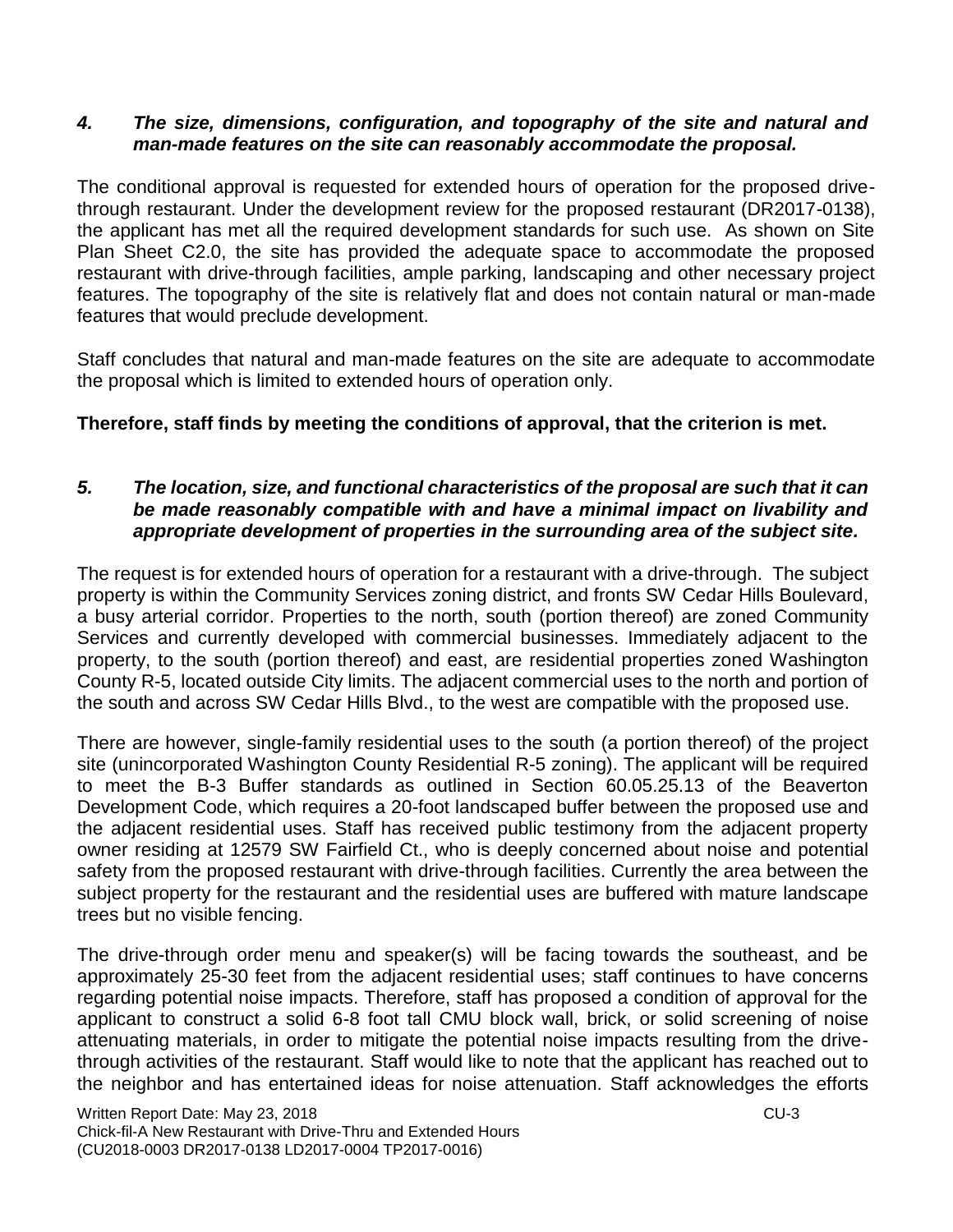taken by the applicant to have minimal impact on livability to nearby residences. The drive-thru use is permitted outright in the CS zoning district and is not proposed to operate outside of the permitted 7am to 10pm hours of operation. The request for extended hours of operation are in order to accommodate one (1) semi-truck delivery from 5:00 am to 7:00 am; allow employees on premise in order to assist with unloading of delivery restaurant goods; prepare the restaurant for opening, and lastly to allow employees to stay on premise from 10:00 pm to 11:30 pm, Monday through Saturday in order to clean up and close down for the night. The actual hours of business operation open to the public will not be outside of the regular hours of 7:00 am to 10:00 pm, Monday through Saturday, closed on Sundays.

### **Therefore, staff finds by meeting the conditions of approval, that the criterion is met.**

#### *6. Applications and documents related to the request, which will require further City approval, shall be submitted to the City in the proper sequence.*

The applicant submitted the application on March 14, 2018 and was deemed complete on March 28, 2018. Design Review Two, Replat One, Tree Plan Two applications are being processed concurrently with the subject request for a New Conditional Use. The Conditional Use application is dependent upon approval of the Design Review Two application. Staff recommends a condition of approval that states the approval of the Conditional Use application is subject to approval of the associated Design Review Two application.

### **Therefore, staff finds that the criterion is met.**

### **RECOMMENDATION**

Based on the facts and findings presented, staff recommends **APPROVAL** of **CU2018-0003 (Chick-fil-A Extended Hours of Operation)** subject to the Conditions of Approval in Attachment F.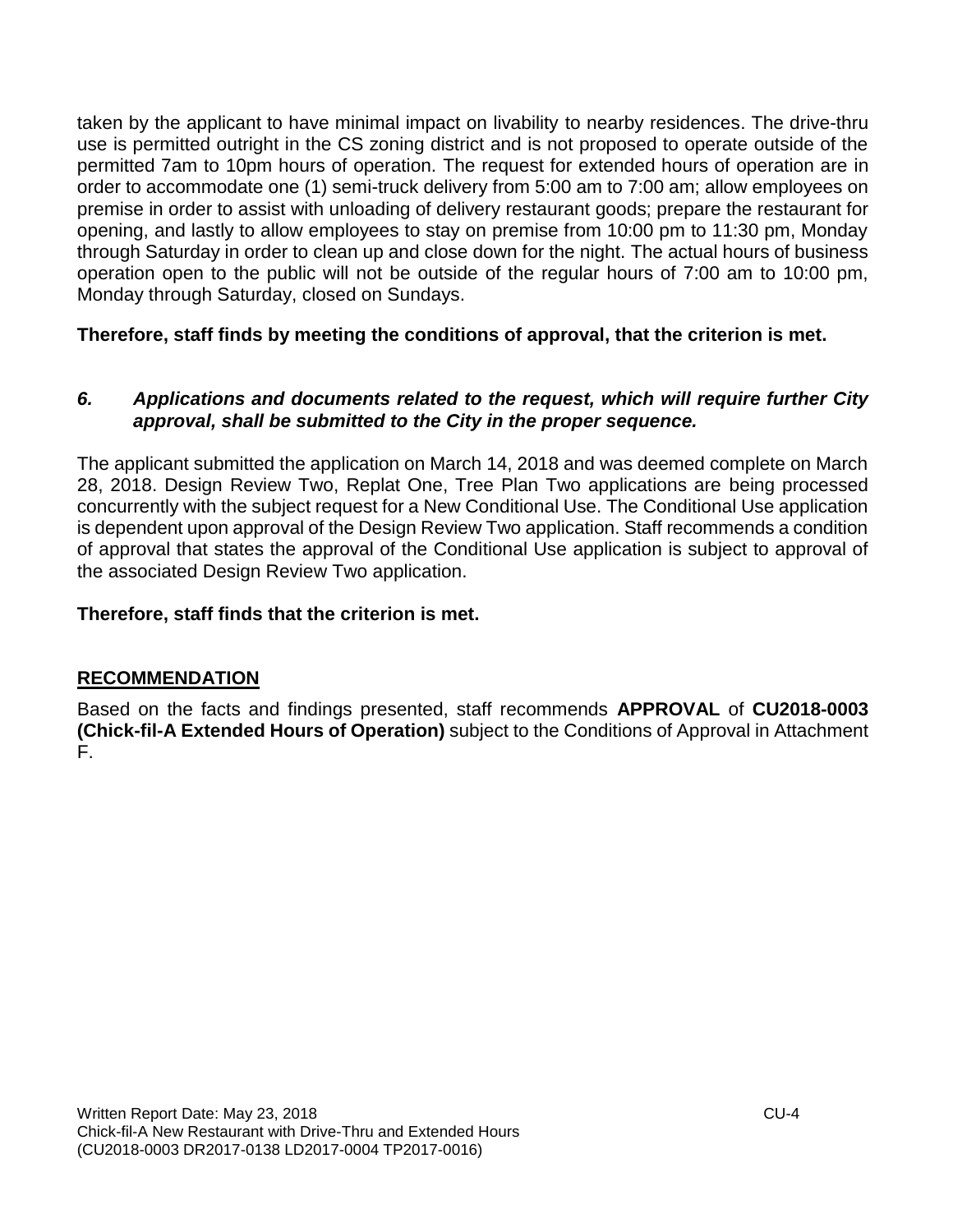#### **ANALYSIS AND FINDINGS FOR DESIGN REVIEW TWO APPROVAL Chick-fil-A Cedar Hills DR2017-0138**

#### **Section 40.20.05. Design Review Applications; Purpose**

*The purpose of Design Review is to promote Beaverton's commitment to the community's appearance, quality pedestrian environment, and aesthetic quality. It is intended that monotonous, drab, unsightly, dreary and inharmonious development will be discouraged. Design Review is also intended to conserve the City's natural amenities and visual character by insuring that proposals are properly related to their sites and to their surroundings by encouraging compatible and complementary development.*

#### **Section 40.20.15.2.C Approval Criteria**

- **C. Approval Criteria.** In order to approve a Design Review Two application, the decision making authority shall make findings of fact based on evidence provided by the applicant demonstrating that all the following criteria are satisfied:
	- **1.** *The proposal satisfies the threshold requirements for a Design Review Two application.*

#### *Threshold 2:*

*"New construction of up to and including 30,000 gross square feet of non-residential floor area where the development abuts or is located within any Residential District."*

The applicant has applied for approval of a Design Review Two application the construction of a new approximately 4,815 square foot restaurant with a drive-through window, modifications of landscaping on site for the removal of up to five (5) community trees in order to accommodate the proposed project, and a lot consolidation of two lots into one. The proposal includes the demolition of the existing building, an auto parts store. The site is located within the CS zoning district, which is a commercial zone abutting SW Cedar Hills Boulevard to the west, north and a portion of the south and residential zones of R5 Washington County immediately to the south (a portion thereof) and east (R2) of the subject site. The proposal meets Threshold 2 of the Design Review Type 2 application, Section 40.20.15.2.A.

#### **Therefore, staff find that the proposal meets the criterion for approval.**

#### *2. All City application fees related to the application under consideration by the decision making authority have been submitted.*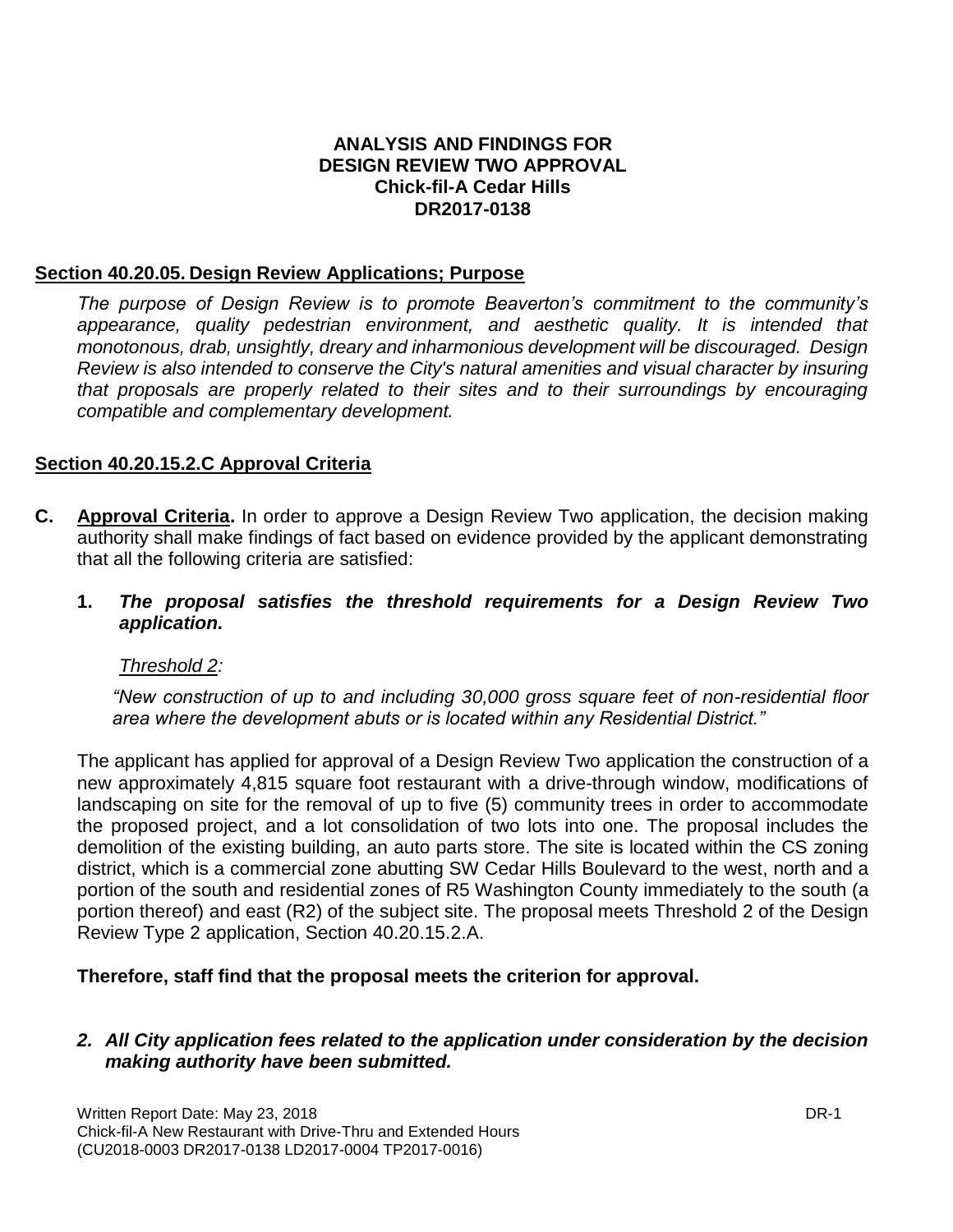The applicant paid the required fee associated with a Design Review Two application.

**Therefore, staff find that the proposal meets the criterion for approval.**

### *3. The proposal contains all applicable application submittal requirements as specified in Section 50.25.1 of the Development Code.*

The applicant has submitted materials required by Section 50.25.1 of the Development Code.

**Therefore, staff find that the proposal meets the criterion for approval.**

### *4. The proposal is consistent with all applicable provisions of Sections 60.05.15 through 60.05.30 (Design Standards).*

Staff cite the findings in the Design Review Standards Findings and Analysis Chart that begins on page DR-4 of this Attachment, which evaluates the project as it relates the applicable Design Review Standards. The chart provides a summary response to design review standards determined to be applicable to this proposed project. The applicant's plans and materials show compliance with these standards.

**Therefore, staff find that the proposal meets the criterion for approval.**

- *5. For additions to or modifications of existing development, the proposal is consistent with all applicable provisions of Sections 60.05.15 through 60.05.30 (Design Standards) or can demonstrate that the additions or modifications are moving towards compliance of specific Design Standards if any of the following conditions exist:*
	- *a. A physical obstacle such as topography or natural feature exists and prevents the full implementation of the applicable guideline; or*
	- *b. The location of existing structural improvements prevent the full implementation of the applicable standard; or*
	- *c. The location of the existing structure to be modified is more than 300 feet from a public street.*

The proposed development is for a new restaurant building, not an addition or modification.

**Therefore, staff find that the criterion for approval does not apply.**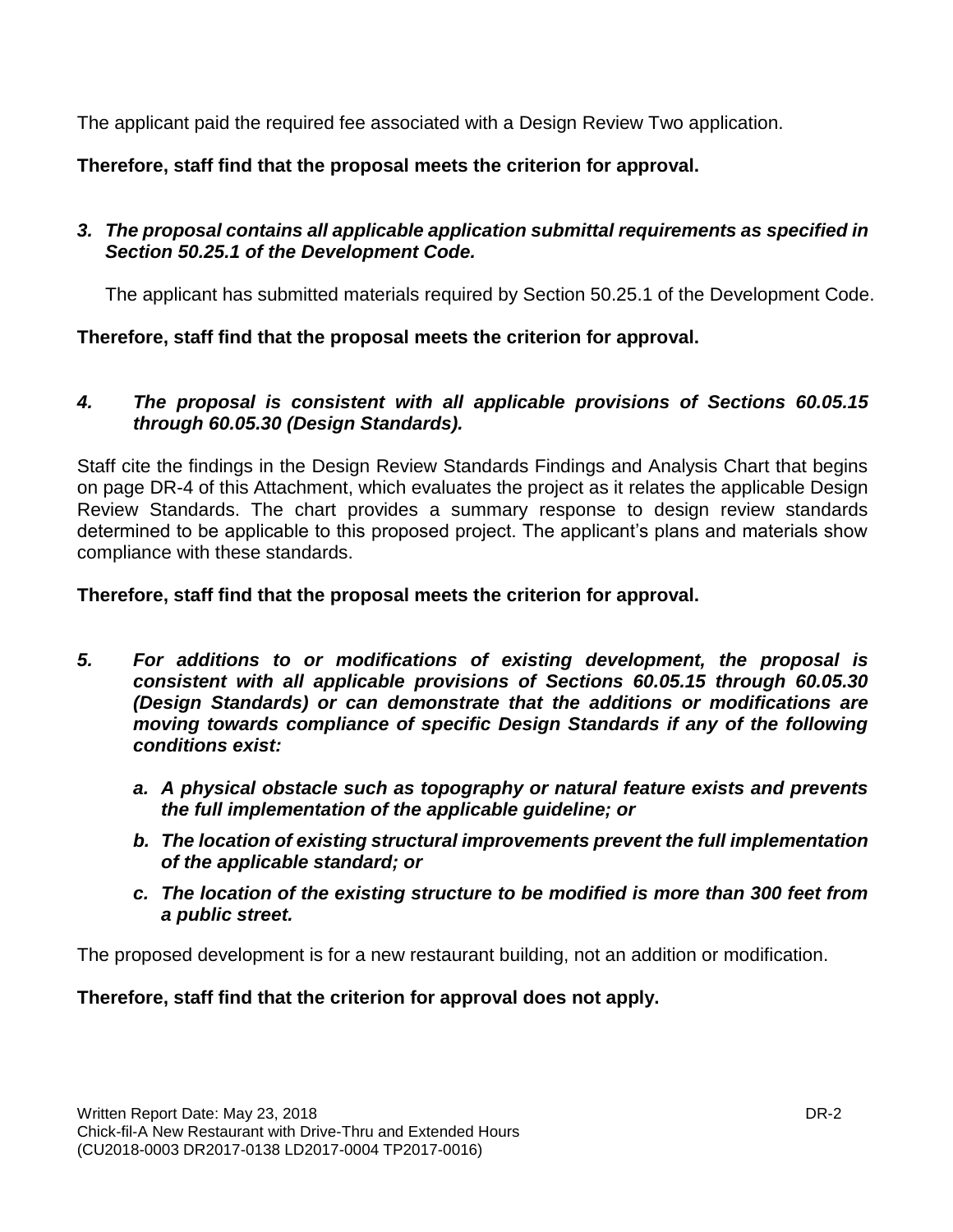#### *6. Applications and documents related to the request, which will require further City approval, shall be submitted to the City in the proper sequence.*

The applicant has submitted this Design Review Two application with associated New Conditional Use Permit, Replat One, and Tree Plan Two applications as part of this project. Concurrent review of the applications satisfies this criterion. No other applications are required for the applicant at this stage of city review. The Design Review Two is dependent upon the approval of the Tree Plan Two application. Staff recommends a condition of approval that states the approval of the Design Review Two application is subject to approval of the associated Tree Plan Two application.

**Therefore, staff finds that the proposal meets the criterion for approval.**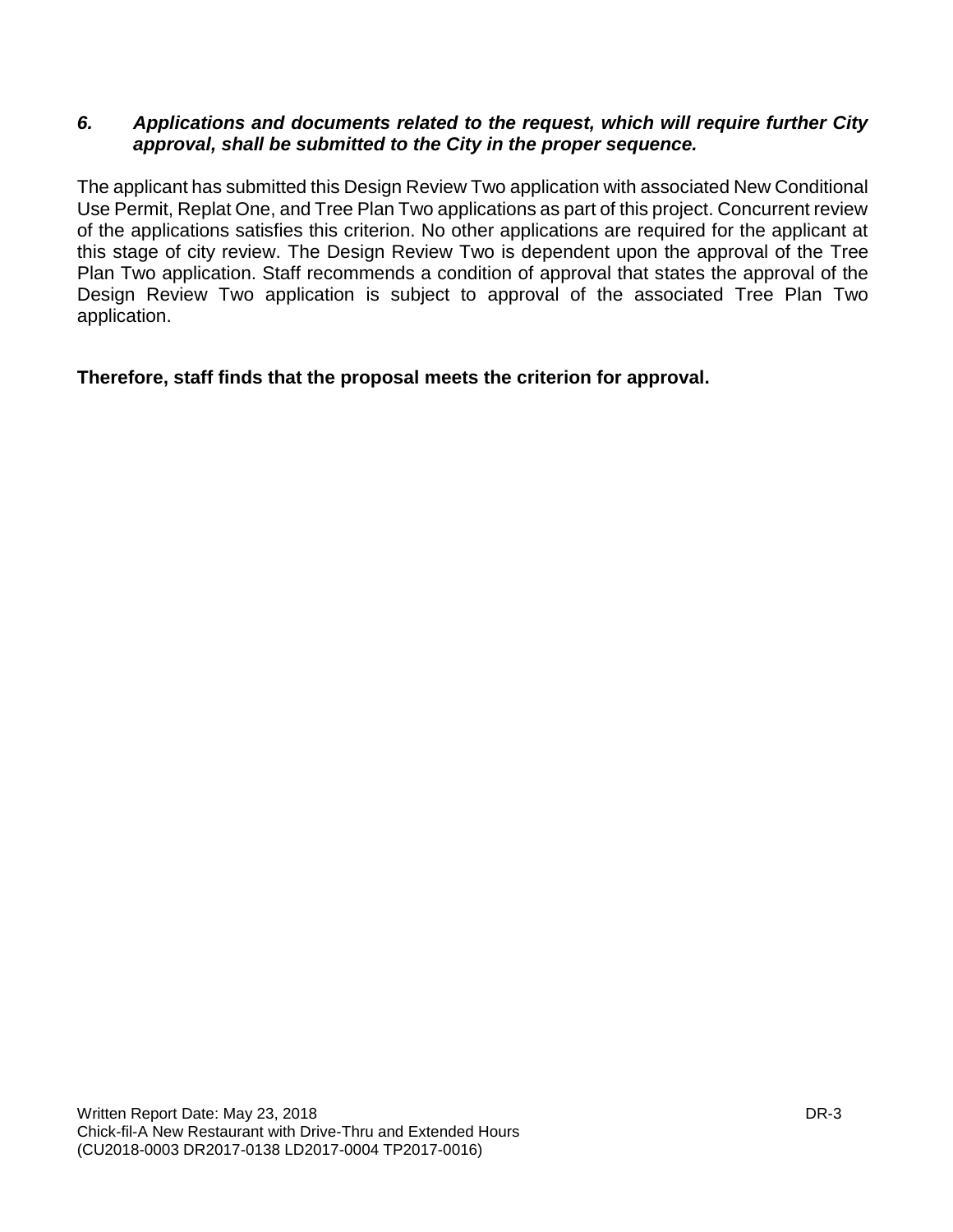### **DESIGN REVIEW STANDARDS ANALYSIS AND FINDINGS CHART**

|              | <b>DESIGN STANDARD</b>                                                                                                                                                                                                 | <b>PROJECT PROPOSAL</b>                                                                                                                                                                                                                                                                                                                                          | <b>MEETS</b><br><b>STANDARD?</b> |
|--------------|------------------------------------------------------------------------------------------------------------------------------------------------------------------------------------------------------------------------|------------------------------------------------------------------------------------------------------------------------------------------------------------------------------------------------------------------------------------------------------------------------------------------------------------------------------------------------------------------|----------------------------------|
|              |                                                                                                                                                                                                                        |                                                                                                                                                                                                                                                                                                                                                                  |                                  |
| 60.05.15.1.B | Buildings visible from and<br>within 200 feet of an<br>adjacent public street shall<br>have 30% percent of the<br>street-facing and primary<br>entrance elevation(s)<br>devoted to permanent<br>architectural features | The applicant states the west<br>elevation proposed building will<br>face SW Cedar Hills Blvd. The<br>principal building materials will be<br>brick, and feature glazed windows,<br>doors and contrasting stucco on<br>all elevations. Glazing is proposed<br>to exceed 35%. The building is<br>additionally articulated by offset<br>walls and material changes | <b>YES</b>                       |
| 60.05.15.1.C | The maximum spacing<br>between permanent<br>architectural features shall<br>be no more than: Forty (40)<br>feet in Residential zones,<br>and all uses in Commercial<br>and Multiple Use zones.                         | Per Sheets A2.1 and A2.2,<br>maximum spacing between<br>permanent architectural features<br>(two window bays) is<br>approximately 8 feet.                                                                                                                                                                                                                        | <b>YES</b>                       |
|              |                                                                                                                                                                                                                        | 60.05.15.2 Roof Forms as Unifying Elements                                                                                                                                                                                                                                                                                                                       |                                  |
| 60.05.15.2.A | All sloped roofs exposed to<br>view from adjacent public<br>or private streets and<br>properties shall have a<br>minimum 4/12 pitch.                                                                                   | The proposed building is to have a<br>flat roof, not sloped roof.                                                                                                                                                                                                                                                                                                | N/A                              |
| 60.05.15.2.B | Sloped roofsshall have<br>eaves that project from the<br>building wall at least twelve<br>$(12)$ inches                                                                                                                | The proposed roof is flat, not<br>sloped, and will have a parapet to<br>screen rooftop equipment. The<br>parapet wall is proposed to be 5-6<br>feet above the roof line, sufficient<br>to screen rooftop equipment from<br>adjacent properties and streets.                                                                                                      | N/A                              |
|              | <b>DESIGN STANDARD</b>                                                                                                                                                                                                 | <b>PROJECT PROPOSAL</b>                                                                                                                                                                                                                                                                                                                                          | <b>MEETS</b><br><b>STANDARD?</b> |
|              |                                                                                                                                                                                                                        |                                                                                                                                                                                                                                                                                                                                                                  |                                  |
| 60.05.15.2.C | All flat roofs with a slope of<br>architecturally treated or                                                                                                                                                           | The applicant states that the flat<br>less than 4/12 pitch shall be roof will have a parapet wall,<br>projecting approximately five (5)                                                                                                                                                                                                                          |                                  |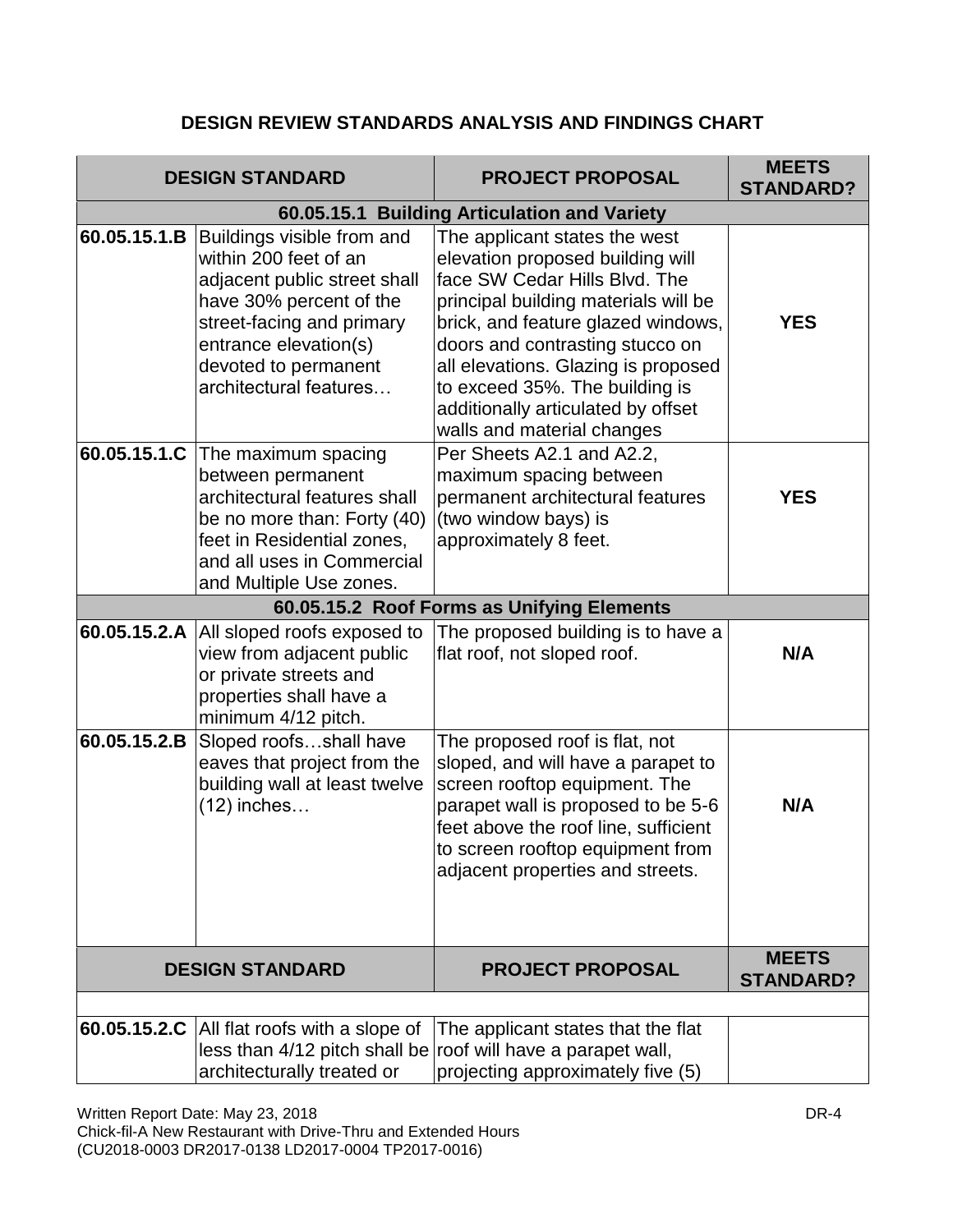|            | articulated with a parapet<br>wall that must project<br>vertically above the roof<br>line at least twelve (12)<br>inches.                                                                                                                                                                                                                           | feet above the roof, which is<br>sufficient to screen rooftop<br>equipment. Staff proposes a<br>condition of approval that all future<br>rooftop units must be screened in<br>accordance with Section<br>60.05.15.2.C.                                                                                                                                                                | <b>YES w/ COA</b> |
|------------|-----------------------------------------------------------------------------------------------------------------------------------------------------------------------------------------------------------------------------------------------------------------------------------------------------------------------------------------------------|---------------------------------------------------------------------------------------------------------------------------------------------------------------------------------------------------------------------------------------------------------------------------------------------------------------------------------------------------------------------------------------|-------------------|
|            | 60.05.15.2.D When an addition to an<br>existing structure or a new<br>structure is proposed in an<br>existing development, the<br>roof forms for the new<br>structures shall have similar<br>slope and be constructed of<br>the same materials as<br>existing roofs.                                                                                | The proposal is a new building,<br>not an addition.                                                                                                                                                                                                                                                                                                                                   | N/A               |
|            |                                                                                                                                                                                                                                                                                                                                                     | 60.05.15.3 Primary Building Entrances                                                                                                                                                                                                                                                                                                                                                 |                   |
| 60.05.15.3 | Primary entrances, which<br>are the main point(s) of<br>entry where the majority of<br>leave, shall be covered,<br>recessed, or treated with a<br>permanent architectural<br>feature in such a way that<br>weather protection is<br>provided. The covered<br>area providing weather<br>protection shall be at least<br>6 feet wide and 4 feet deep. | The applicant states that the main<br>entrance to the proposed<br>restaurant will have a canopy and<br>building users will enter and will be at a minimum of four $(4)$<br>feet deep and seven (7) feet wide.                                                                                                                                                                         | <b>YES</b>        |
|            |                                                                                                                                                                                                                                                                                                                                                     | 60.05.15.4 Exterior Building Materials                                                                                                                                                                                                                                                                                                                                                |                   |
|            | <b>60.05.15.4.B</b> $ For all uses in$<br>Commercial  zones, a<br>maximum of 30% of each<br>elevation  may be plain,<br>smooth, unfinished<br>concrete, concrete block,<br>plywood, [or] sheet<br>pressboard. The remaining<br>elevation area shall be<br>architecturally treated.                                                                  | The west elevation faces SW<br>Cedar Hills Blvd, and has the<br>primary building entrance. The<br>proposed building will be mostly<br>brick and stucco. Accent materials<br>include painted and anodized<br>aluminum. The applicant's plans<br>do not show the use of any plain,<br>smooth, unfinished concrete,<br>concrete block, plywood or sheet<br>board for exterior materials. | <b>YES</b>        |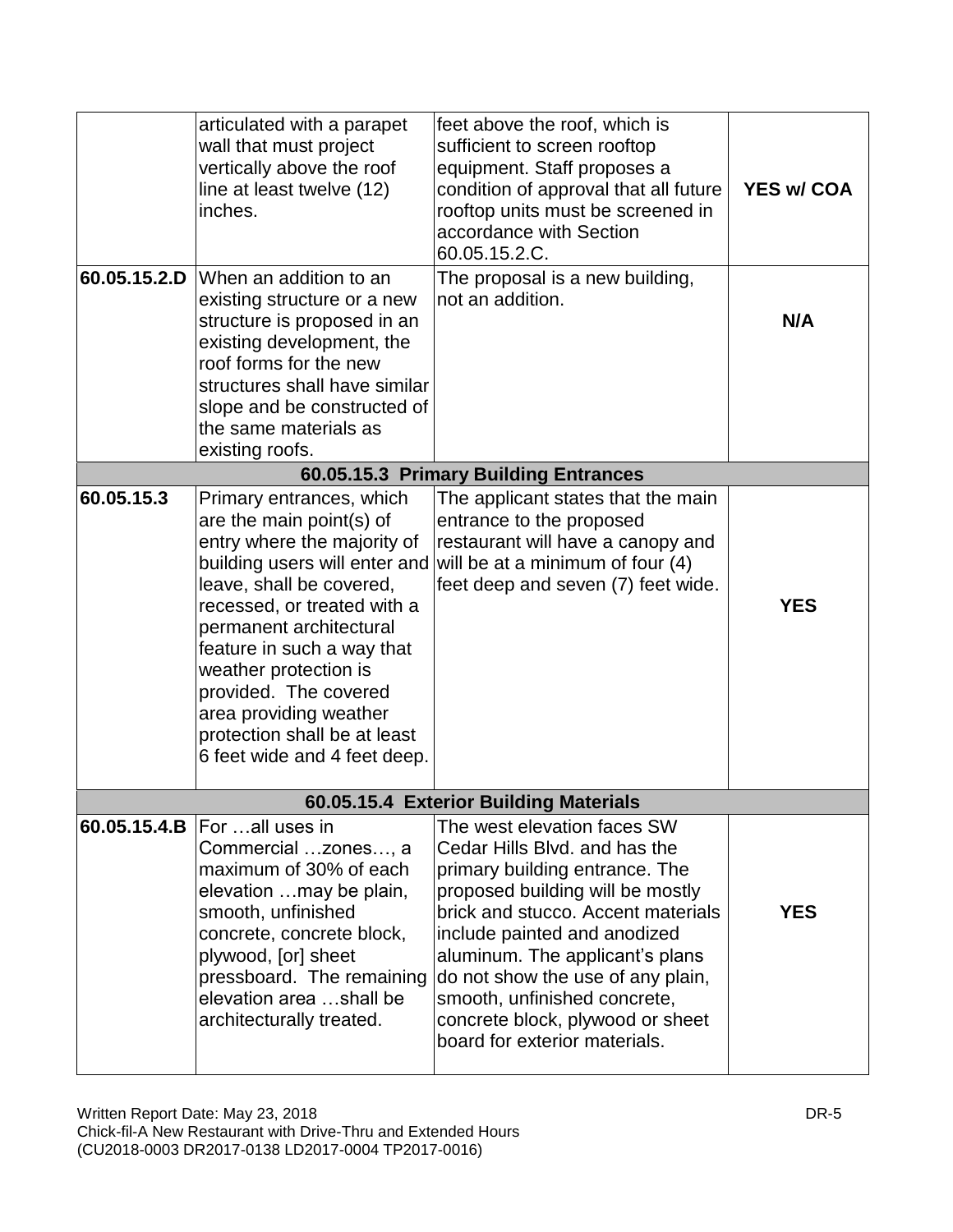|                    | 60.05.15.4.C For all uses in<br>Commercialzones,<br>plain, smooth, exposed<br>concrete and concrete<br>block used as foundation<br>material shall not be more<br>than 3 feet above finished<br>gradeunless pigmented,<br>textured, or both. | Exposed concrete and concrete<br>block are not proposed.                                                                                                                                                                                                                                                                                                                                                                                                                                                                                                       | <b>YES</b>        |
|--------------------|---------------------------------------------------------------------------------------------------------------------------------------------------------------------------------------------------------------------------------------------|----------------------------------------------------------------------------------------------------------------------------------------------------------------------------------------------------------------------------------------------------------------------------------------------------------------------------------------------------------------------------------------------------------------------------------------------------------------------------------------------------------------------------------------------------------------|-------------------|
| 60.05.15.5.A<br>-C | shall be screened from<br>view from adjacent streets<br>or adjacent properties in<br>one of the following<br>ways:<br>1. A parapet wall; or                                                                                                 | All roof-mounted equipment Roof top equipment is not being<br>proposed or reviewed at this stage<br>of development but the applicant<br>states that rooftop equipment will<br>be screened from view by a<br>parapet wall approximately 5 feet<br>in height. When Building permits<br>for the installation of the rooftop<br>equipment are sought, the<br>applicant will have to demonstrate<br>compliance with this section of the<br>Development Code.                                                                                                        | <b>YES w/ COA</b> |
| 60.05.15.6.B       | <b>Buildings in Commercial</b><br>zones shall occupy a<br>minimum of 35 percent<br>public street frontage where<br>a parcel exceeds 60,000<br>gross square feet.                                                                            | The subject site is located within a<br>Commercial zone and is in excess<br>of 60,000 square feet. After the lot<br>consolidation (part of the Replat<br>One application under concurrent<br>review) the subject parcel will be<br>$±60,118$ gross square feet. The<br>proposed building will occupy<br>approximately 126 feet of public<br>street frontage along SW Cedar<br>Hills Blvd. The total site frontage<br>along SW Cedar Hills Blvd. is<br>approximately 246 feet. The<br>proposed building will occupy<br>approximately 51% of street<br>frontage. | <b>YES</b>        |
|                    | 60.05.15.6.C Buildings subject to the<br>street frontage standard<br>shall be located no farther<br>than 20 feet from the<br>property line. The area<br>between the building and<br>property line shall be<br>landscaped to standards       | The proposed building setback<br>along the SW Cedar Hills<br>Boulevard frontage is proposed to<br>be 12 feet from the front property<br>line after right-of-way dedication.                                                                                                                                                                                                                                                                                                                                                                                    | <b>YES</b>        |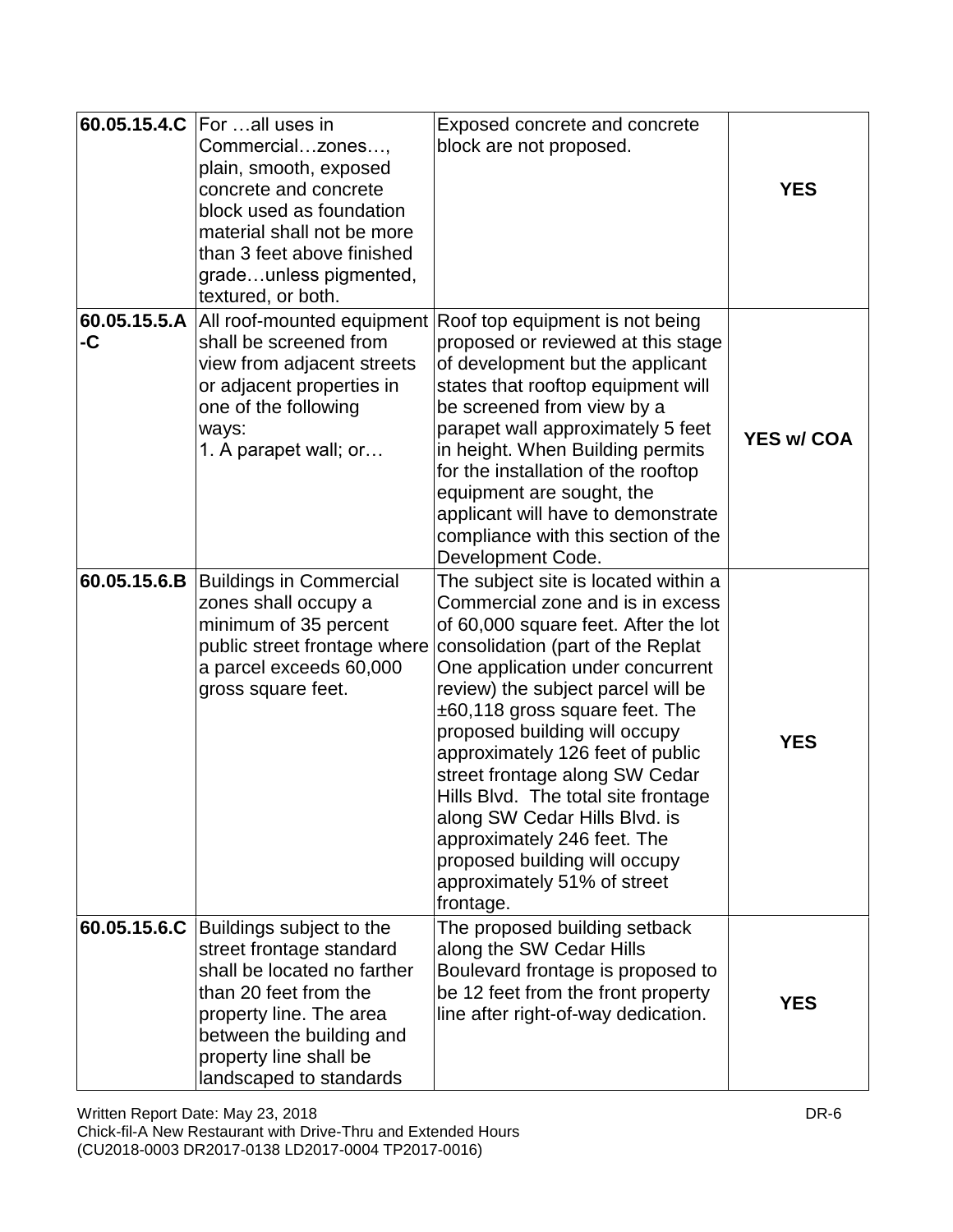|              | found in Section<br>60.05.25.5.B. or<br>60.05.25.5.C.                                                                                                                                                                                                                                                                                               |                                                                                                                                                                                                                                                                                                                                                                             |                                  |
|--------------|-----------------------------------------------------------------------------------------------------------------------------------------------------------------------------------------------------------------------------------------------------------------------------------------------------------------------------------------------------|-----------------------------------------------------------------------------------------------------------------------------------------------------------------------------------------------------------------------------------------------------------------------------------------------------------------------------------------------------------------------------|----------------------------------|
|              | <b>DESIGN STANDARD</b>                                                                                                                                                                                                                                                                                                                              | <b>PROJECT PROPOSAL</b>                                                                                                                                                                                                                                                                                                                                                     | <b>MEETS</b><br><b>STANDARD?</b> |
| 60.05.15.6.E | Buildings subject to the<br>street frontage standard<br>shall have at least one<br>primary building entrance<br>oriented toward an abutting<br>street or public pedestrian<br>way. Where there is more<br>than one abutting Class 1<br>Major Pedestrian Route                                                                                       | The primary building entrance is<br>oriented towards SW Cedar Hills<br>Blvd., which is not classified as a<br>Major Pedestrian Route.                                                                                                                                                                                                                                       | <b>YES</b>                       |
| 60.05.15.6.F | Secondary entrances may<br>face on streets, off-street<br>parking areas, or<br>landscaped courtyards.                                                                                                                                                                                                                                               | The applicant states the<br>secondary entrance,<br>(employee/service entrance) is<br>proposed on the east elevation,<br>which faces the drive-through<br>area, parking area, and the<br>southern landscape buffer.                                                                                                                                                          | <b>YES</b>                       |
|              | 60.05.15.8.A Ground floor elevations<br>visible from and within 200<br>feet of a public streetand<br>elevations that include a<br>primary building entrance<br>or multiple tenant<br>entrances, shall have 35<br>percent minimum ground<br>floor elevation area<br>permanently treated with<br>windows, display areas or<br>glass doorway openings. | The west elevation includes the<br>primary entrance and faces SW<br>Cedar Hills Boulevard, a public<br>street. The applicant states there<br>is 882 square feet of total wall<br>area from 3 feet to 10 feet;<br>window and door glazing account<br>for 483 square feet of this area.<br>Total glazing is 55%, thereby<br>exceeding the standard. (Sheets<br>A2.1 and A2.2) | <b>YES</b>                       |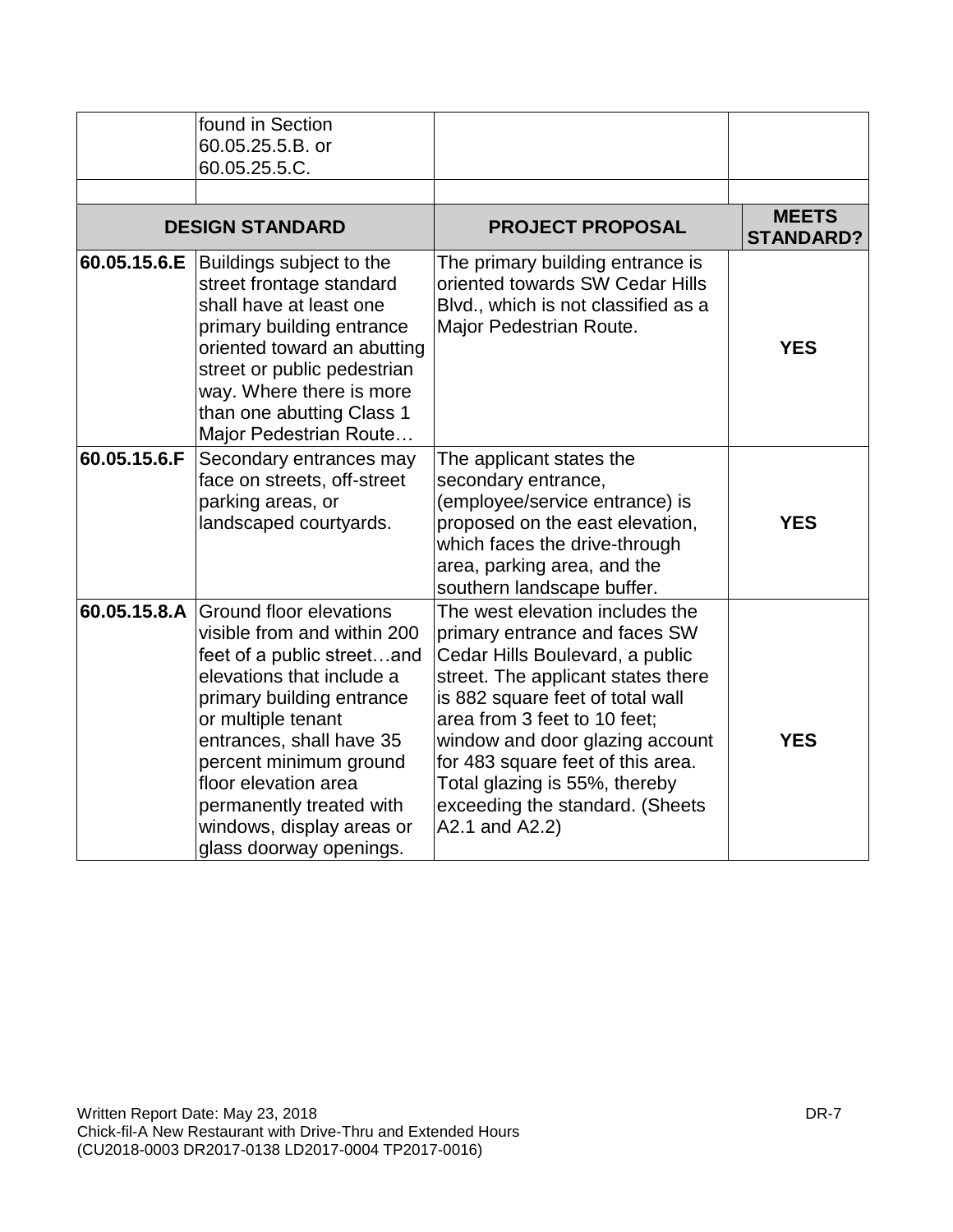# **Section 60.05.20 Circulation and Parking Lot Design Standards**

|                | <b>DESIGN STANDARD</b>                                                                                                                                                                                                                                                       | <b>PROJECT PROPOSAL</b>                                                                                                                                                                                                                                                                                                                                                                                                                                                                                                                                                                                                                                                                       | <b>MEETS</b><br><b>STANDARD?</b> |
|----------------|------------------------------------------------------------------------------------------------------------------------------------------------------------------------------------------------------------------------------------------------------------------------------|-----------------------------------------------------------------------------------------------------------------------------------------------------------------------------------------------------------------------------------------------------------------------------------------------------------------------------------------------------------------------------------------------------------------------------------------------------------------------------------------------------------------------------------------------------------------------------------------------------------------------------------------------------------------------------------------------|----------------------------------|
|                |                                                                                                                                                                                                                                                                              | 60.05.20 Circulation and Parking Design Standards                                                                                                                                                                                                                                                                                                                                                                                                                                                                                                                                                                                                                                             |                                  |
| 60.05.20.1.A   | Pedestrian, bicycle, and<br>motor vehicle<br>connections shall be<br>provided between the<br>on-site circulation<br>systems and adjacent<br>existing and planned<br>streets                                                                                                  | The applicant has shown on the<br>submitted plans (Sheet C2.0) that<br>the on-site pedestrian, bicycle and<br>motor vehicle circulation systems are<br>connected to all abutting public<br>circulation systems.                                                                                                                                                                                                                                                                                                                                                                                                                                                                               | <b>YES</b>                       |
|                |                                                                                                                                                                                                                                                                              | 60.05.20.2 Loading Areas, solid waste facilities and similar improvements                                                                                                                                                                                                                                                                                                                                                                                                                                                                                                                                                                                                                     |                                  |
| 60.05.20.2.A-C | Screening of waste<br>facilities and loading<br>docks.                                                                                                                                                                                                                       | The applicant's plans (Sheet C2.0)<br>show the waste storage area will be<br>located at the northeastern end of<br>the site, near the access to SW<br>Jenkins Road. The waste storage<br>area will be fully screened from view<br>of any public streets. (Sheet A3.5)                                                                                                                                                                                                                                                                                                                                                                                                                         | <b>YES</b>                       |
|                |                                                                                                                                                                                                                                                                              | 60.05.20.3 Pedestrian Circulation                                                                                                                                                                                                                                                                                                                                                                                                                                                                                                                                                                                                                                                             |                                  |
| 60.05.20.3.A   | Pedestrian connections<br>shall be provided that<br>link to adjacent existing<br>and planned pedestrian<br>facilities  to the<br>abutting public street<br>system and on-site<br>buildings, parking areas,<br>and other facilities<br>where pedestrian<br>access is desired. | The primary entrance is located<br>along the western façade of the<br>building. A walkway is proposed to<br>run along the north facades of the<br>building and through the outdoor<br>seating/dinning plaza area along the<br>western façade. The plaza area will<br>abut the public sidewalk along SW<br>Cedar Hills Blvd., thus providing<br>direct connection from the public<br>sidewalk to main entrance and on-<br>site pedestrian circulation area. The<br>sidewalk runs the entire length of the<br>property just north of the northern<br>parking aisle and will allow<br>convenient and safe access for<br>pedestrians from the parking area to<br>the restaurant through the site. | <b>YES</b>                       |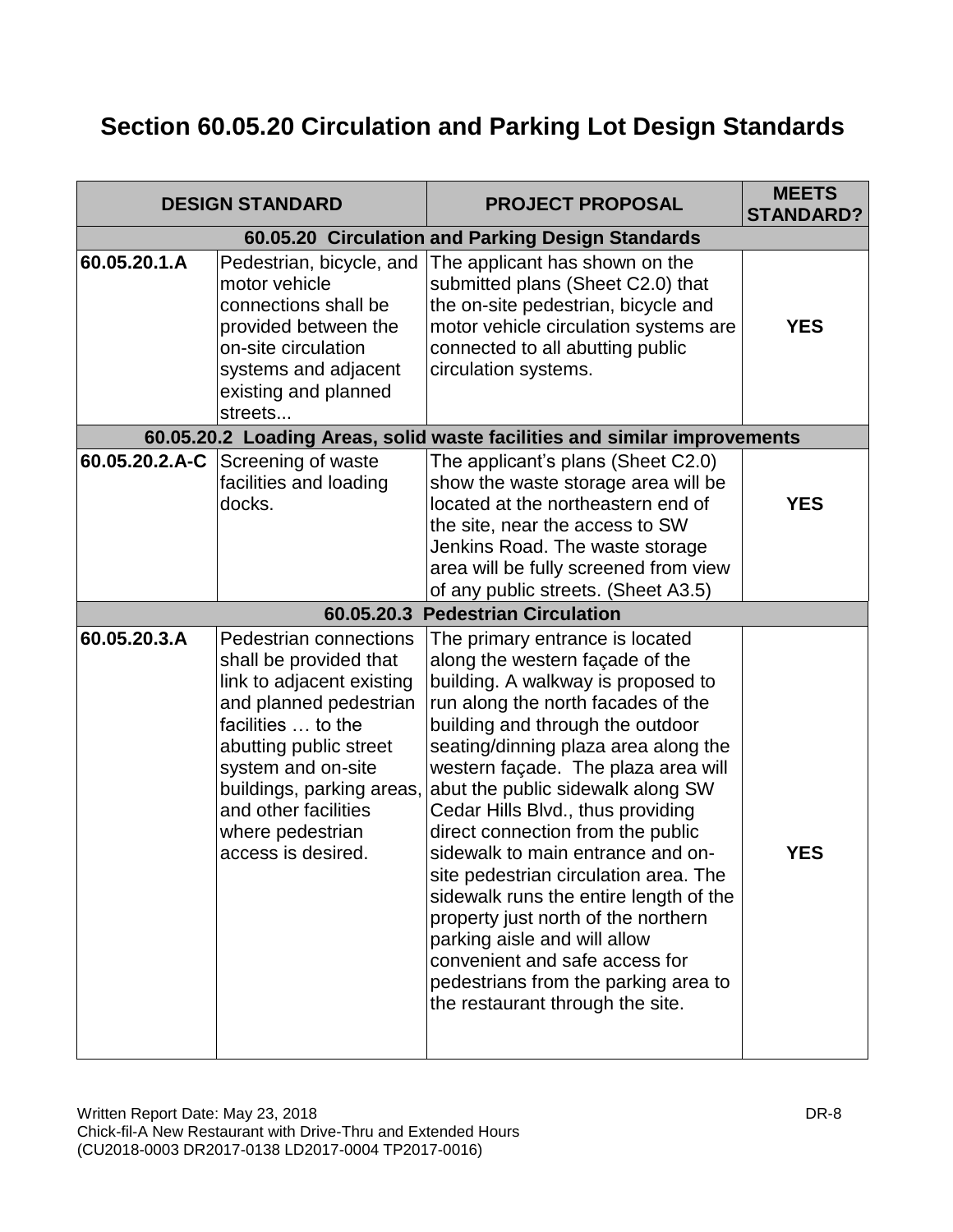| 60.05.20.3.B | A reasonably direct<br>walkway connection is<br>required between<br>primary entrances,<br>which are the main<br>point(s) of entry where<br>the majority of building<br>users will enter and<br>leave, and public and<br>private streets, transit<br>stops, and other<br>pedestrian destinations. | The proposed connections will<br>connect the building's main entrance<br>to the existing adjacent sidewalks<br>and to the existing adjacent bus stop<br>along SW Cedar Hills Boulevard.                                                                                                     | <b>YES</b> |
|--------------|--------------------------------------------------------------------------------------------------------------------------------------------------------------------------------------------------------------------------------------------------------------------------------------------------|---------------------------------------------------------------------------------------------------------------------------------------------------------------------------------------------------------------------------------------------------------------------------------------------|------------|
| 60.05.20.3.C | A reasonably direct<br>pedestrian walkway into<br>a site shall be provided<br>for every 300 feet of<br>street frontage                                                                                                                                                                           | The applicant states the site has<br>approximately 255 feet of street<br>frontage along SW Cedar Hills Blvd.<br>Three (3) pedestrian connections<br>into the site will be provided from SW<br>Cedar Hills Blvd., to the restaurant<br>building via the walkway surrounding<br>the building. | <b>YES</b> |
| 60.05.20.3.D | Pedestrian connections<br>through parking lots<br>shall be physically<br>separated from adjacent<br>vehicle parking and<br>parallel vehicle traffic<br>through the use of<br>curbs, landscaping,<br>trees, and lighting                                                                          | The applicant's plans (Sheet C2.0)<br>show that curbing and landscaping<br>will be used to separate pedestrian<br>traffic from adjacent vehicle parking<br>and parallel vehicular traffic.                                                                                                  | <b>YES</b> |
| 60.05.20.3.E | Where pedestrian<br>connections cross<br>driveways or vehicular<br>access aisles a<br>continuous walkway<br>shall be provided, and<br>shall be composed of a<br>different paving material<br>than the primary on-site<br>paving material.                                                        | Where pedestrian pathways cross<br>vehicular drive aisles, the applicant's<br>plans show that concrete with<br>diamond hatch design will be used to<br>distinguish the walkways from the<br>asphalt parking and drive aisle<br>areas.                                                       | <b>YES</b> |
| 60.05.20.3.F | Pedestrian walkways<br>shall have a minimum of<br>five (5) foot wide<br>unobstructed clearance<br>and shall be paved with<br>scored concrete or                                                                                                                                                  | The applicant has shown on the<br>plans (Sheet C2.0) that all walkways<br>will be at least five (5) feet wide and<br>will be constructed of concrete, and<br>will comply with all applicable ADA                                                                                            | <b>YES</b> |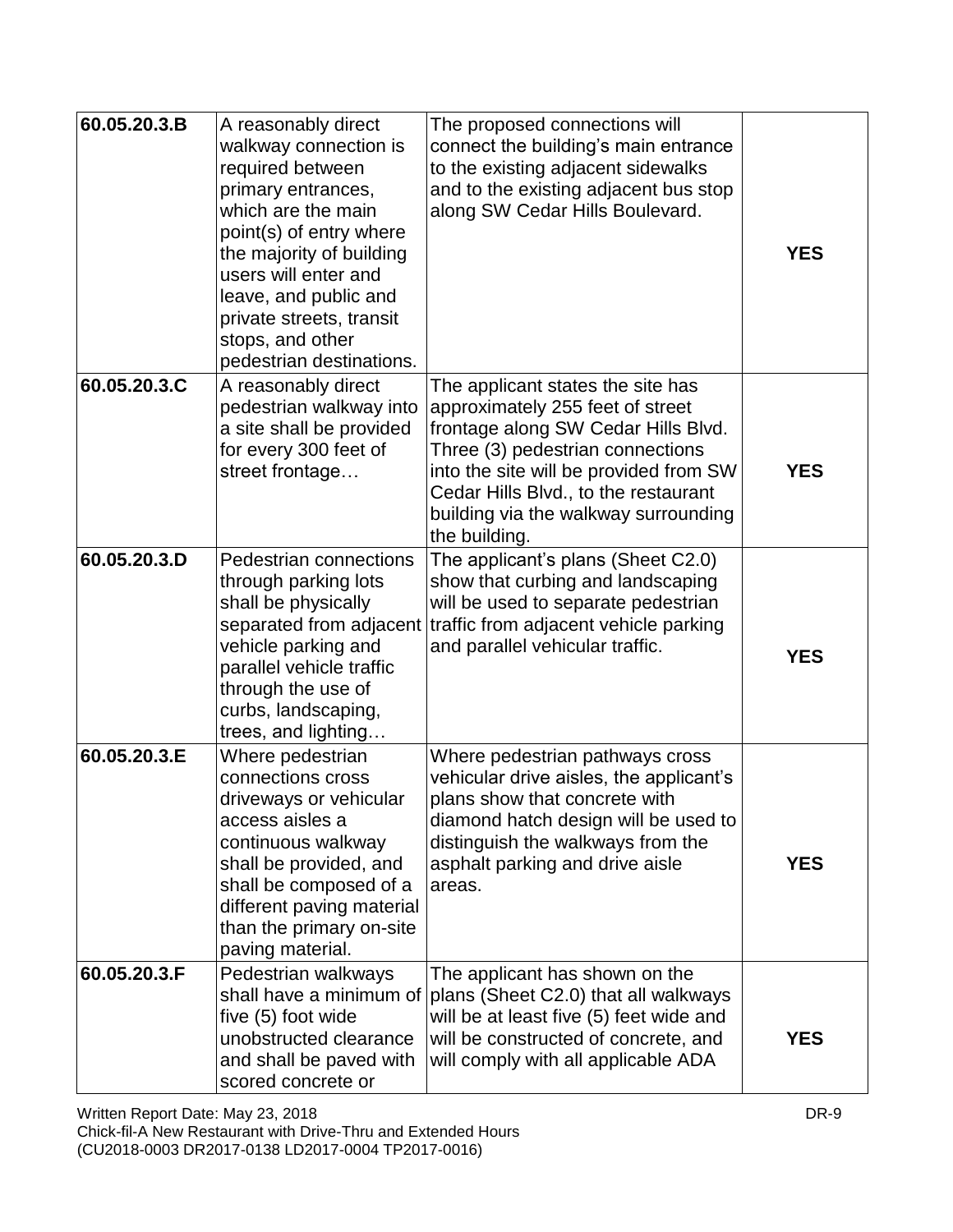|              | modular paving<br>materials                                                                                                                                                                                                                                 | standards. Walkways will be scored<br>concrete.                                                                                                                                                                                                                                                                                 |            |
|--------------|-------------------------------------------------------------------------------------------------------------------------------------------------------------------------------------------------------------------------------------------------------------|---------------------------------------------------------------------------------------------------------------------------------------------------------------------------------------------------------------------------------------------------------------------------------------------------------------------------------|------------|
|              |                                                                                                                                                                                                                                                             | 60.05.20.4 Street Frontages and Parking Areas                                                                                                                                                                                                                                                                                   |            |
| 60.05.20.4   | Surface parking areas<br>abutting a public street<br>shall provide perimeter<br>parking lot landscaping<br>which meets one of the<br>following standards:<br>--A minimum 6-foot-wide<br>planting strip between<br>the right of way and the<br>parking area. | No parking is proposed to abut a<br>right-of-way.                                                                                                                                                                                                                                                                               | N/A        |
| 60.05.20.5.A | Landscaped planter<br>islands shall be<br>requiredone for every<br>ten (10) contiguous<br>parking spaces.                                                                                                                                                   | The applicant's plans show landscape<br>islands provided at no less than one<br>(1) island per eight (8) contiguous<br>parking stalls.                                                                                                                                                                                          | <b>YES</b> |
| 60.05.20.5.B | The island[s] shall have<br>a minimum area of 70<br>square feet, and a<br>minimum width of 6 feet.<br>and shall be curbed to<br>protect landscaping.<br>The landscaped island<br>shall be planted with a<br>tree                                            | The applicant states that landscape<br>planter islands will be curbed with a<br>minimum width of six feet and a<br>minimum area of 95 square feet. The<br>landscape islands will be placed<br>evenly throughout the parking area. A<br>tree with a minimum mature height of<br>20 feet is proposed in each landscape<br>island. | <b>YES</b> |
| 60.05.20.5.C | Linear raised sidewalks<br>and walkways within the<br>the parking spaces and<br>on-site buildings may be<br>counted toward the total<br>required number of<br>landscaped islands                                                                            | The applicant states that raised<br>sidewalks have not been counted<br>parking area connecting toward the total required number of<br>landscaped islands.                                                                                                                                                                       | N/A        |
| 60.05.20.5.D | Trees planted within<br>required landscape<br>planter islandsshall<br>be of a type and species<br>identified by the City of<br><b>Beaverton Street Tree</b><br>List                                                                                         | The applicant states that trees to be<br>planted in the landscaped planter<br>islands are listed in the City of<br><b>Beaverton Street Tree List.</b>                                                                                                                                                                           | <b>YES</b> |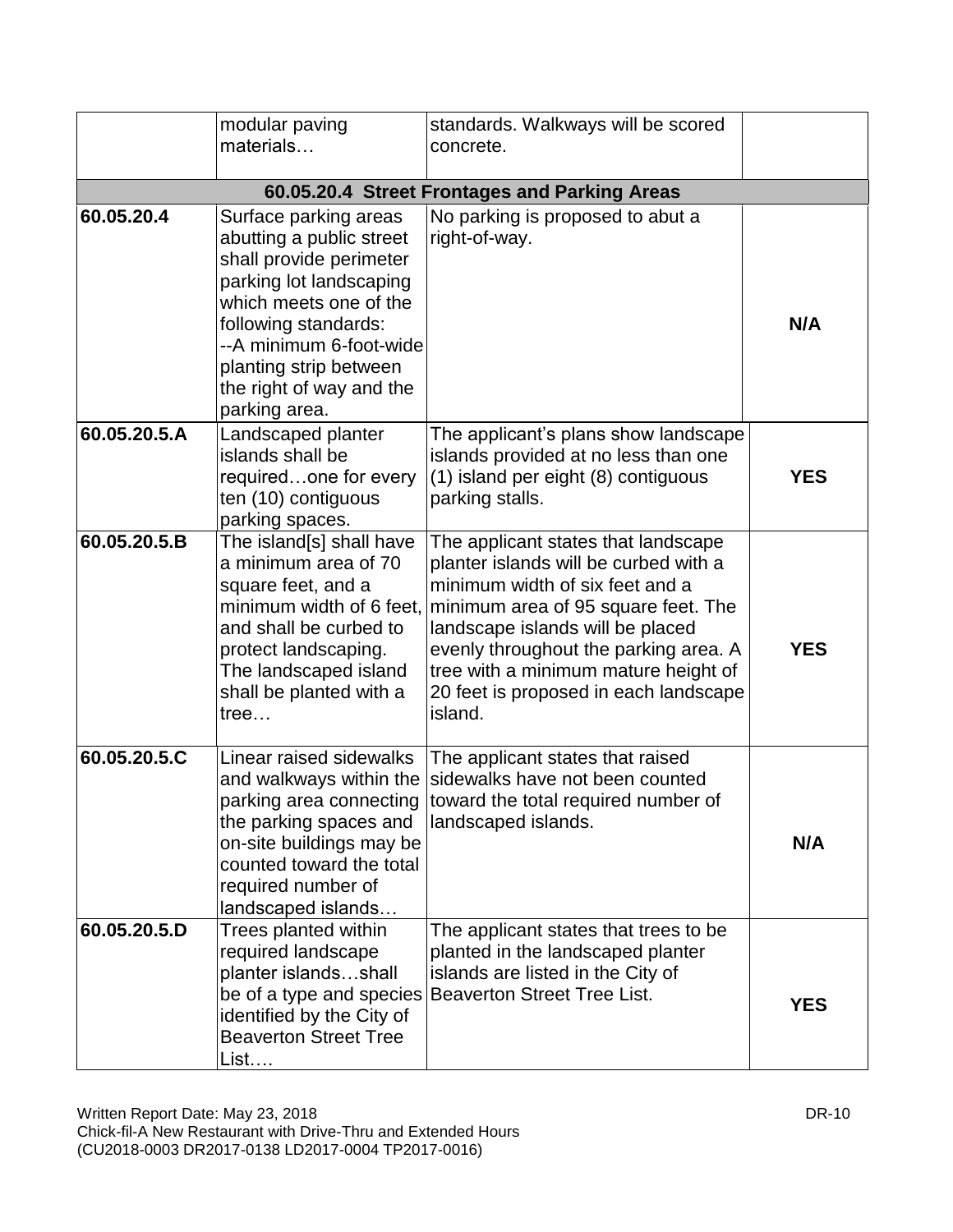| 60.05.20.7A                                                                        | A sidewalk is required    | The applicant states the sidewalk                                                                           |            |
|------------------------------------------------------------------------------------|---------------------------|-------------------------------------------------------------------------------------------------------------|------------|
|                                                                                    | on all streets. Except    | along SW Cedar Hills Blvd., will be                                                                         |            |
|                                                                                    | where approved through    | moved and widened; the proposed                                                                             |            |
|                                                                                    | Sidewalk Design           | sidewalk design allows for the                                                                              |            |
|                                                                                    | Modification  the         | required 20-foot wide dedication,                                                                           |            |
|                                                                                    | sidewalk shall be a       | while also accommodating a 10-foot                                                                          | <b>YES</b> |
|                                                                                    | minimum of 10 feet        | wide walkway, with at least six (6)                                                                         |            |
|                                                                                    | wide, and provide an      | feet of unobstructed width at the tree                                                                      |            |
|                                                                                    | unobstructed path at      | wells.                                                                                                      |            |
|                                                                                    | least 5 feet wide.        |                                                                                                             |            |
| 60.05.20.7B                                                                        | A sidewalk or walkway     | The applicant's plans show a ten (10)                                                                       |            |
|                                                                                    | internal to the site is   | foot wide walkway along the western                                                                         |            |
|                                                                                    | required along building   | elevation, containing one primary                                                                           |            |
|                                                                                    | elevations that include a | entrance. The north and west building                                                                       |            |
|                                                                                    | primary building          | areas contain walkways internal to                                                                          |            |
|                                                                                    | entrance, multiple        | the site, including the outdoor dining                                                                      |            |
|                                                                                    | tenant entrances, or      | plaza area. These walkways will                                                                             | <b>YES</b> |
|                                                                                    | display windows. The      | include an unobstructed path at least                                                                       |            |
|                                                                                    | sidewalk shall be a       | five (5) feet wide at the building                                                                          |            |
|                                                                                    | minimum of 10 feet        | entrance and be constructed of                                                                              |            |
|                                                                                    | wide.                     | raised, exposed aggregate concrete,                                                                         |            |
|                                                                                    |                           | and will not be adjacent to the parking                                                                     |            |
|                                                                                    |                           | area.                                                                                                       |            |
|                                                                                    |                           | 60.05.20.8 Connect on-site buildings, parking, and other improvements with                                  |            |
| identifiable streets and drive aisles in Residential, Multiple-Use, and Commercial |                           |                                                                                                             |            |
|                                                                                    |                           | Districts.                                                                                                  |            |
| 60.05.20.8.A                                                                       | Parking lot drive aisles  | The applicant's plans show that the                                                                         |            |
|                                                                                    | that link public streets  | proposed parking lot drive aisles                                                                           |            |
|                                                                                    | and/or private streets    | provide direct access to perpendicular                                                                      | N/A        |
|                                                                                    | with parking stalls shall | and angled parking stalls, therefore                                                                        |            |
|                                                                                    | be designed as private    | meeting the exemption to the Design                                                                         |            |
|                                                                                    | streets.                  | Standard.                                                                                                   |            |
| 60.05.25.5.A                                                                       | 15% of the total gross    | 60.05.25 Landscape, Open Space, and Natural Areas Design Standards.<br>The applicant states that 25% of the |            |
|                                                                                    | lot area in Commercial    | total gross lot is landscaped. The                                                                          |            |
|                                                                                    | zoning districts shall be | applicant's plans show that                                                                                 |            |
|                                                                                    | landscaped.               | landscaping is provided in areas not                                                                        | <b>YES</b> |
|                                                                                    |                           | used for vehicular or pedestrian                                                                            |            |
|                                                                                    |                           | circulation areas or occupied by the                                                                        |            |
|                                                                                    |                           | proposed building area.                                                                                     |            |
| 60.05.25.5.B-C                                                                     | Landscaped areas are      | The total required landscape area is                                                                        |            |
|                                                                                    | to have at least 1 tree   | 15% of the site, approximately 8,266                                                                        |            |
|                                                                                    | and 2 evergreen shrubs    | square feet. There are 10 trees                                                                             |            |
|                                                                                    | for every 800 square      | required to be planted. The Planting                                                                        | <b>YES</b> |
|                                                                                    |                           | plan, Sheet L1.0 indicates 32 trees                                                                         |            |
|                                                                                    | feet of required          |                                                                                                             |            |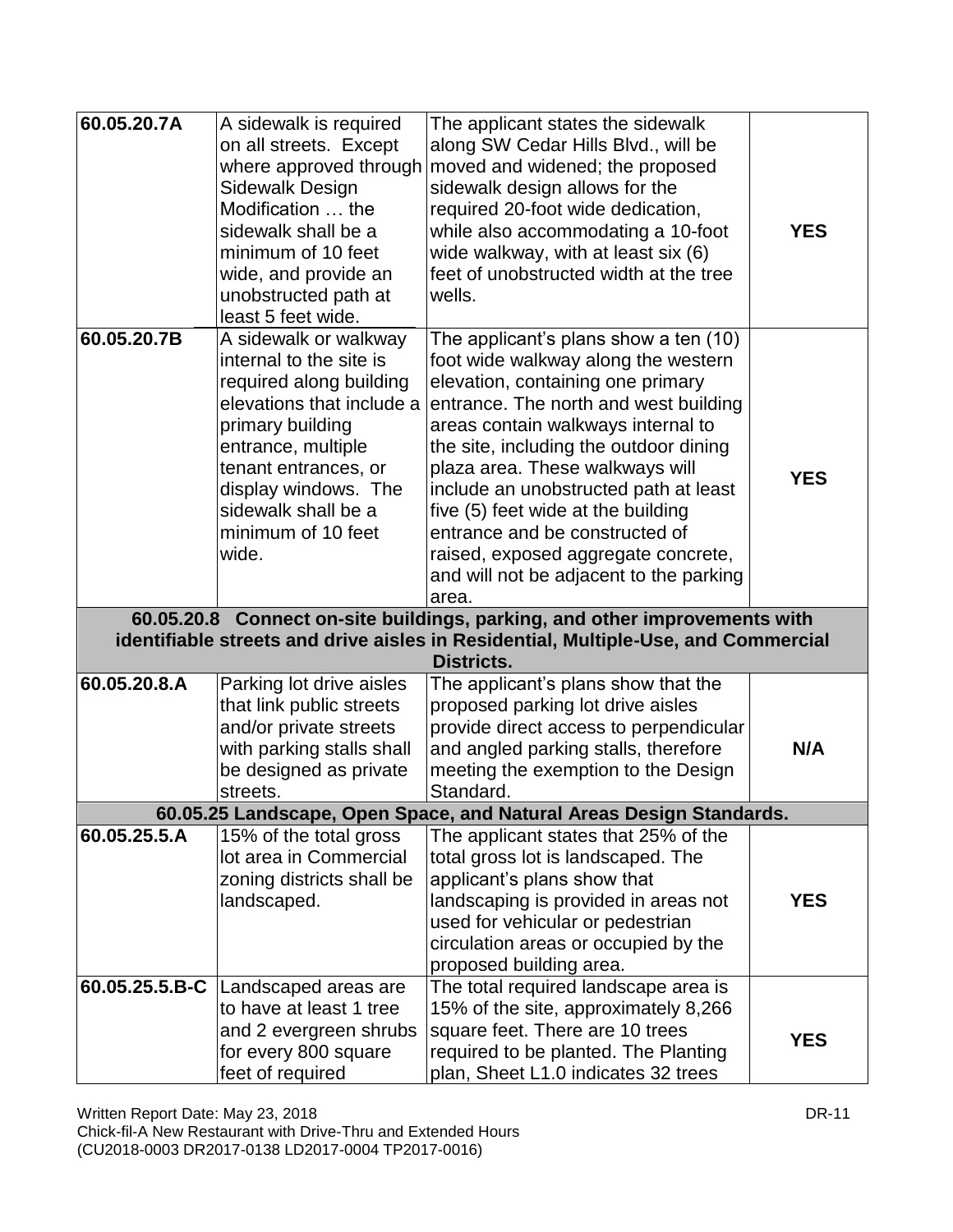|               | landscaped area, and        | will be provided on the site and be                                     |            |
|---------------|-----------------------------|-------------------------------------------------------------------------|------------|
|               | all other portions of the   | consistent with the standards, as                                       |            |
|               | landscaped area are to      | required.                                                               |            |
|               | have live ground cover.     | Additionally, 21 evergreen shrubs are                                   |            |
|               | Up to 25% of the            | required per the standard, the                                          |            |
|               | required landscaped         | applicant indicates there will be 292                                   |            |
|               | area may be bare            | evergreen shrubs provided, thus                                         |            |
|               | gravel, rock, bark or       | meeting the standard. Ground cover                                      |            |
|               | other similar materials.    | is proposed to be planted in                                            |            |
|               |                             | landscape areas not occupied by                                         |            |
|               |                             | trees or evergreen shrubs. Bare                                         |            |
|               |                             | gravel, rock, bark or other similar                                     |            |
|               |                             | materials will not cover more than                                      |            |
|               |                             | 25% of the required landscape area.                                     |            |
|               |                             | The applicant does not propose                                          |            |
|               |                             | counting the hardscaped areas or                                        |            |
|               |                             | pedestrian plaza to count towards                                       |            |
|               |                             | minimum landscaping requirements.                                       |            |
| 60.05.25.5.D  | Where buildings lack        | The applicant's plans show that the                                     |            |
|               | ground floor windows,       | proposed building provides windows                                      | <b>YES</b> |
|               | additional landscape        | on the ground floor visible from the                                    |            |
|               | screening is required.      | south, west and north elevations.                                       |            |
| 60.05.25.8    | Retaining walls greater     | The applicant indicates that no fences                                  |            |
|               | than six (6) feet in        | or walls are proposed, however, a                                       |            |
|               | height or longer than       | south fence may need to be                                              |            |
|               | fifty (50) lineal feet used | reconstructed due to conflicts during                                   |            |
|               | in site landscaping or as   | construction.                                                           |            |
|               | an element of site          | Staff has received testimony from the                                   |            |
|               | design shall be             | abutting residential property owner to                                  |            |
|               | architecturally treated.    | the southeastern portion of the                                         |            |
|               |                             | subject property concerned about                                        |            |
|               |                             | potential noise and safety. Staff                                       | <b>YES</b> |
|               |                             | equally has concerns, and has                                           |            |
|               |                             | provided a condition of approval                                        |            |
|               |                             | requiring a solid CMU wall, brick, or                                   |            |
|               |                             | similar wall comprised of noise                                         |            |
|               |                             | attenuating materials, a minimum of                                     |            |
|               |                             | six (6) feet tall, not to exceed eight (8)                              |            |
|               |                             | feet in overall height, along the                                       |            |
|               |                             | southern and eastern property lines<br>where abutting residential uses. |            |
| 60.06.25.9A-B | Fences and walls shall      | Chain link fencing is not proposed,                                     |            |
|               | be constructed of any       | however, in order to provide noise                                      |            |
|               | materials commonly          | attenuation to the southern portion                                     | <b>YES</b> |
|               | used in the construction    |                                                                         | w/COA      |
|               |                             | and eastern property lines abutting                                     |            |

Written Report Date: May 23, 2018 DR-12

Chick-fil-A New Restaurant with Drive-Thru and Extended Hours (CU2018-0003 DR2017-0138 LD2017-0004 TP2017-0016)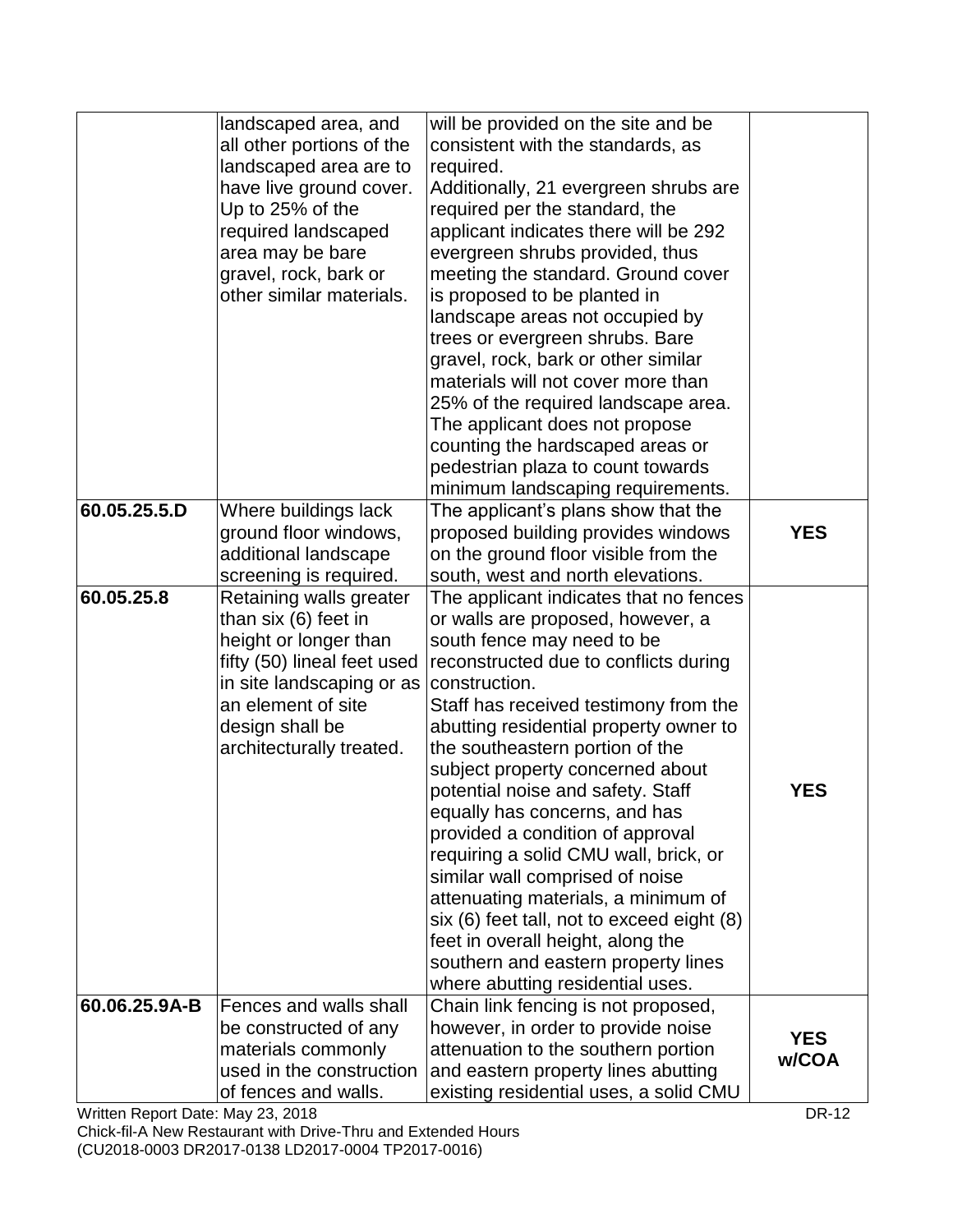|             |                                                                                                                                                                                                                                                                                               | wall, brick, or similar noise/durable<br>materials may be necessary. Staff<br>recommends a condition of approval<br>that a solid wall be constructed in<br>order to provide noise attenuation<br>resulting from the proposed<br>restaurant. Front yard setback is not<br>required, the project site exceeds<br>60,000 square feet.                                                                                                                                                                                                                 |            |
|-------------|-----------------------------------------------------------------------------------------------------------------------------------------------------------------------------------------------------------------------------------------------------------------------------------------------|----------------------------------------------------------------------------------------------------------------------------------------------------------------------------------------------------------------------------------------------------------------------------------------------------------------------------------------------------------------------------------------------------------------------------------------------------------------------------------------------------------------------------------------------------|------------|
| 60.05.25.11 | Integrate above-ground<br>water quality/quantity<br>facilities into the<br>landscaping.                                                                                                                                                                                                       | The applicant states there will be no<br>stormwater facilities proposed<br>between the front of the building and<br>the street. (SW Cedar Hills Blvd.)                                                                                                                                                                                                                                                                                                                                                                                             | N/A        |
| 60.05.25.13 | All new development<br>and redevelopment in<br>the City subject to<br>Design Review shall<br>comply with the<br>landscape buffering<br>requirements of Table<br>60.05-2.B1 (Low-<br>Screen) Buffers require<br>1 tree for every 30 feet<br>and shrubs and live<br>ground cover in<br>between. | The site is zoned CS and is located<br>adjacent to Washington County R-5<br>Residential zoning along a portion of<br>the southern property line, and the<br>entirety of the eastern boundary. A<br>20-foot, B-3 Buffer is necessary along<br>the southern property line where<br>abutting residential (Washington<br>County R5), in addition to a 10-foot<br>wide B-3 buffer along the eastern<br>property line where abutting<br>residential (City of Beaverton Urban<br>Medium Density, R2). Plan Sheet<br>L1.0 shows the buffering as required. | <b>YES</b> |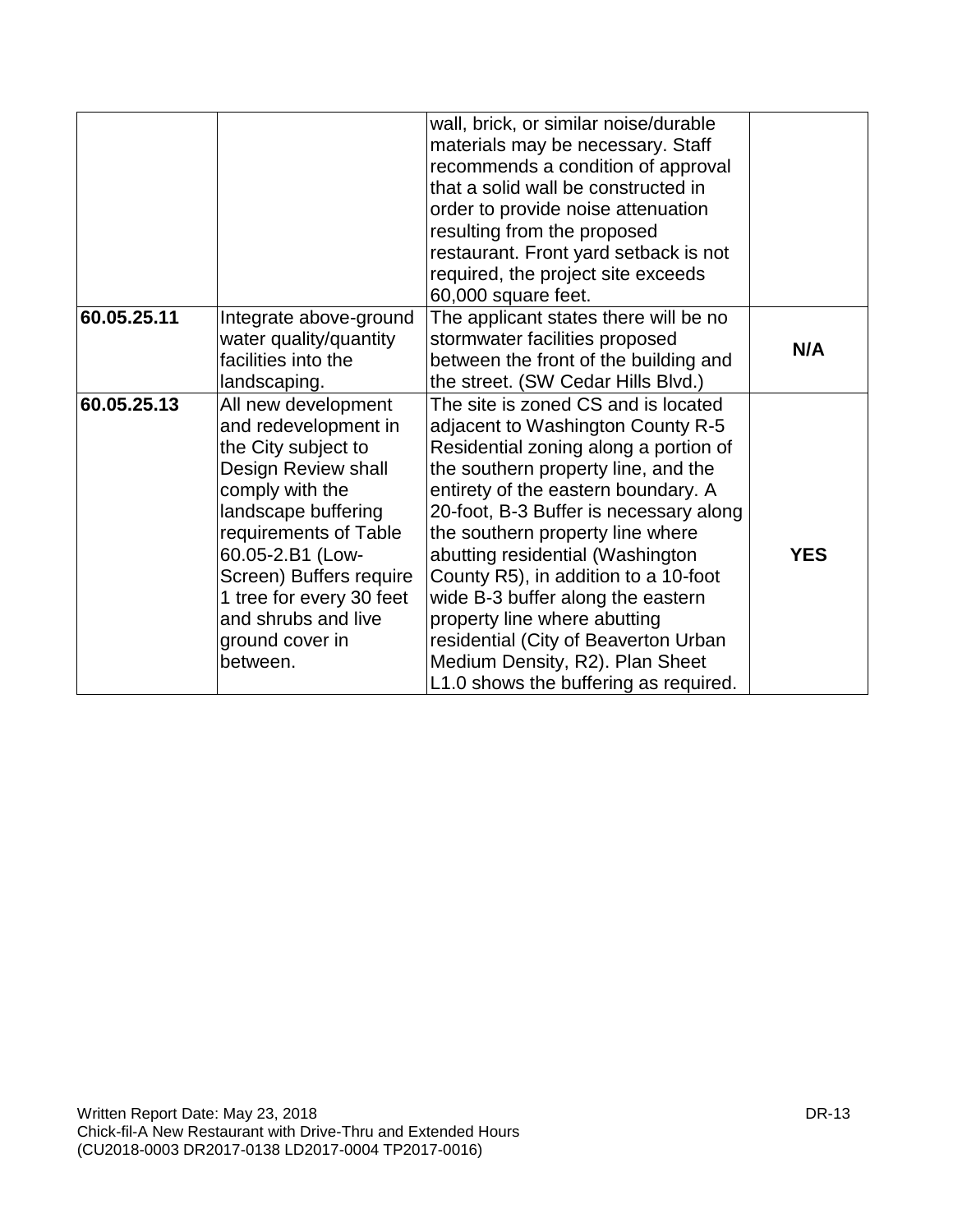# **Design Review Standards Analysis and Findings Chart Section 60.05.30 Lighting Design Standards**

|              | <b>DESIGN STANDARD</b>                                                                                                                                                                       | <b>PROJECT PROPOSAL</b>                                                                                                                                                                                                                                                                                                                                                                                                                                                            | <b>MEETS</b><br><b>STANDARD?</b> |
|--------------|----------------------------------------------------------------------------------------------------------------------------------------------------------------------------------------------|------------------------------------------------------------------------------------------------------------------------------------------------------------------------------------------------------------------------------------------------------------------------------------------------------------------------------------------------------------------------------------------------------------------------------------------------------------------------------------|----------------------------------|
| 60.05.30.1.A | Lighting shall be<br>provided at lighting<br>levels for development<br>and redevelopment in<br>all zoning districts<br>consistent with the<br>City's Technical<br><b>Lighting Standards.</b> | The applicant states that the<br>proposed lighting for this project<br>complies with the City's Technical<br>Lighting Standards. The applicant<br>has submitted a photometric site<br>plan (Sheet SP-1), and cut sheets of<br>the lighting details (Exhibit F of<br>applicant materials). All entries are<br>illuminated to sufficient levels.<br>Maximum permitted illumination<br>levels shall not exceed 0.5 lumens at<br>the property line where abutting<br>residential uses. | <b>YES w/ COA</b>                |
| 60.05.30.1.B | Lighting shall be<br>provided in vehicular<br>circulation areas and<br>pedestrian circulation<br>areas.                                                                                      | Lighting of vehicular areas is to be<br>accomplished with pole mounted<br>lights. Pedestrian areas will be<br>illuminated with on-building fixtures<br>as well as light from parking area<br>pole lights.                                                                                                                                                                                                                                                                          | <b>YES</b>                       |
| 60.05.30.1.C | Lighting shall be<br>provided in pedestrian<br>plazas, if any<br>developed.                                                                                                                  | The applicant proposes a small<br>plaza area near the western<br>entrance. This area will be<br>illuminated with light fixtures<br>mounted on top of the surrounding<br>screen wall.                                                                                                                                                                                                                                                                                               | <b>YES</b>                       |
| 60.05.30.1.D | Lighting shall be<br>provided at building<br>entrances.                                                                                                                                      | Wall mounted lighting is shown to be<br>provided at the building entrances.                                                                                                                                                                                                                                                                                                                                                                                                        | <b>YES</b>                       |
| 60.05.30.1.E | Canopy lighting shall<br>be recessed so that the<br>bulb or lens is not<br>visible from a public<br>right-of-way.                                                                            | Canopy lighting is not proposed.                                                                                                                                                                                                                                                                                                                                                                                                                                                   | N/A                              |
| 60.05.30.2.A | Pole-mounted<br>luminaires shall not<br>exceed 30 feet in<br>height.                                                                                                                         | The proposed light poles are 25 feet,<br>with an additional 24" (2-foot)<br>concrete base, bringing total height<br>of lighting to 27 feet high.                                                                                                                                                                                                                                                                                                                                   | <b>YES</b>                       |
| 60.05.30.2.B | Wall-mounted lights<br>shall not be more than                                                                                                                                                | The top of the proposed wall-<br>mounted lights is approximately 9.0<br>feet above the finished grade.                                                                                                                                                                                                                                                                                                                                                                             | <b>YES</b>                       |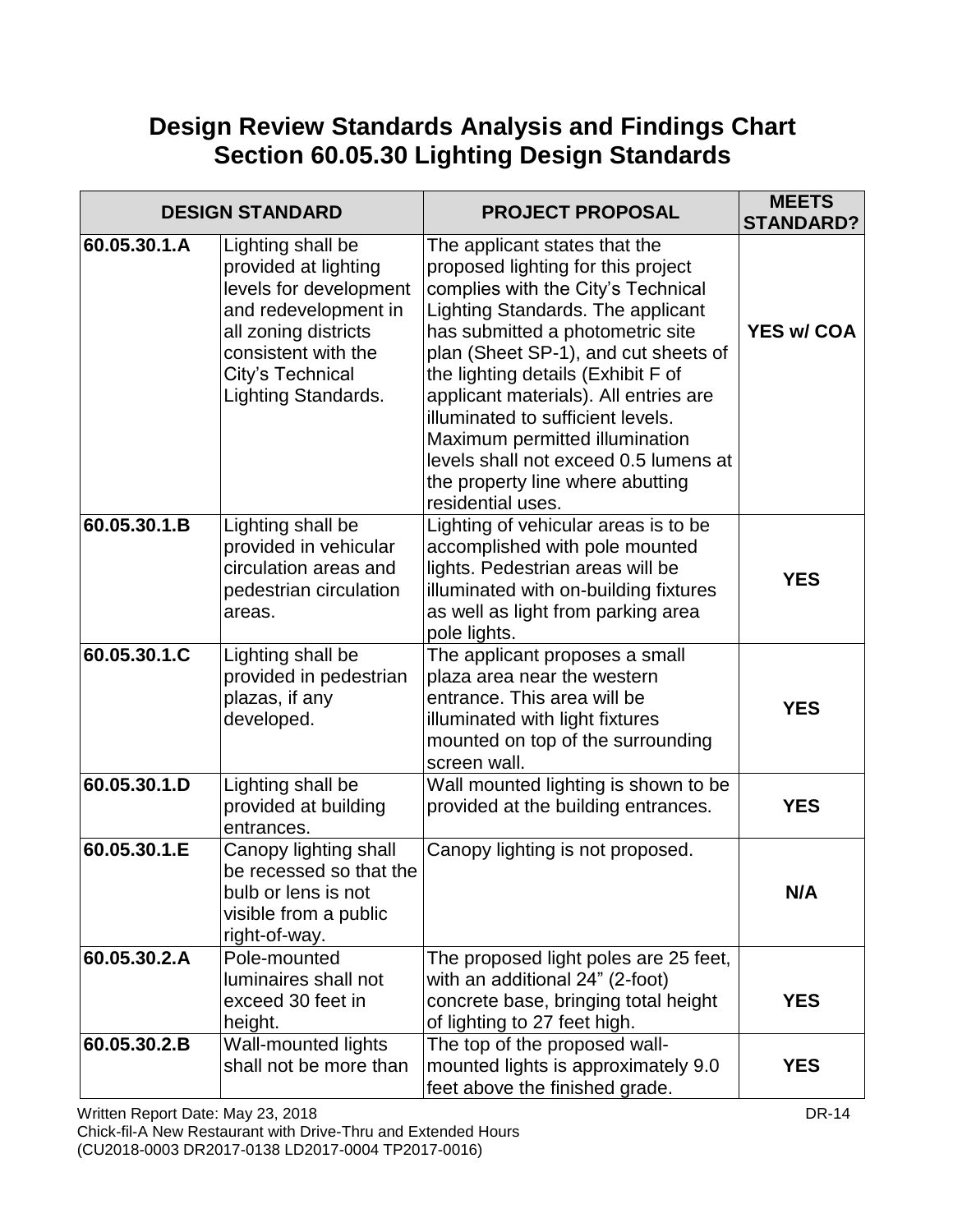|              | 15 feet above finished<br>grade.                                                                                                                           |                                                                  |     |
|--------------|------------------------------------------------------------------------------------------------------------------------------------------------------------|------------------------------------------------------------------|-----|
| 60.05.30.2.C | Lighted bollards when<br>used to delineate on-<br>site pedestrian and<br>bicycle pathways shall<br>have a maximum<br>height of forty-eight<br>(48) inches. | There are no lighted bollards<br>proposed with this application. | N/A |

### **RECOMMENDATION**

Based on the facts and findings presented, staff recommends **APPROVAL of DR2017-0138 (Chick-Fil-A Restaurant),** subject to the conditions in Attachment F.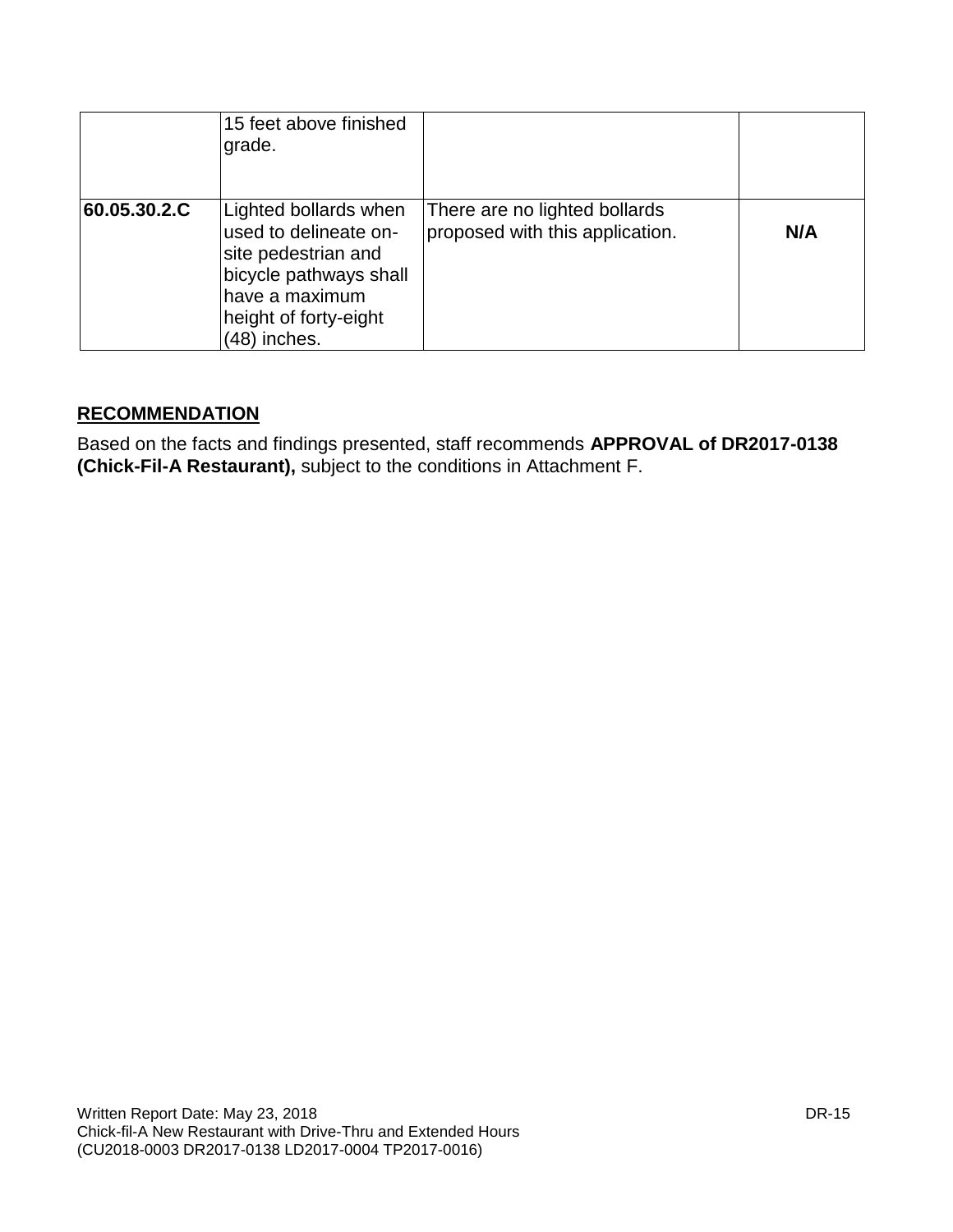### **ATTACHMENT D**

#### **ANALYSIS AND FINDINGS FOR REPLAT ONE Chick-fil-A Cedar Hills LD2017-0004**

#### **Section 40.45.05: Land Division Applications; Purpose**

*The purpose of the Land Division applications is to establish regulations, procedures, and standards for the division or reconfiguration of land within the City of Beaverton.* 

#### **Section 40.45.15.2.C Approval Criteria**

*In order to approve a Replat One application, the decision making authority shall make findings of fact based on evidence provided by the applicant demonstrating that all the following criteria are satisfied:*

*1. The application satisfies the threshold requirements for a Replat One.*

The applicant proposes consolidation of tax lot 1700 and 2400 into one (1) legal lot of record, meeting the threshold for a Replat One below.

1. The reconfiguration of lots, parcels, or tracts within a single existing plat that decreases or consolidates the number of lots, parcels, or tracts in the plat.

**Therefore, staff find that the proposal meets the criterion for approval.**

*2. All City application fees related to the application under consideration by the decision making authority have been submitted.*

The applicant has paid the required application fee for a Replat One application.

**Therefore, staff find that the proposal meets the criterion for approval.**

*3. The proposed Replat does not conflict with any existing City approval, except the City may modify prior approvals through the Replat process to comply with current Code standards and requirements.*

City staff found no existing City approvals that the proposed Replat would conflict with.

### **Therefore, staff find that the proposal meets the criterion for approval.**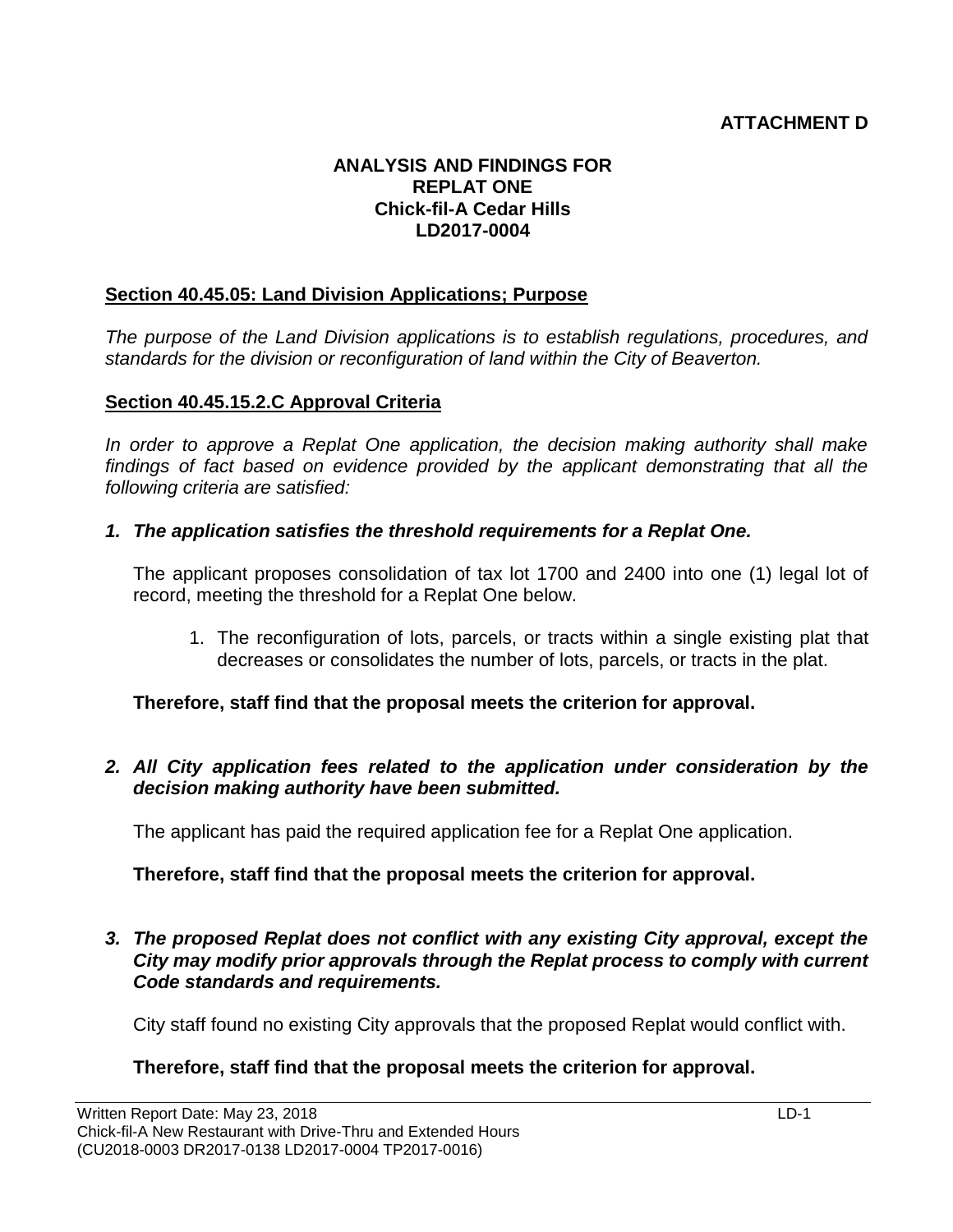*4. Oversized parcels (oversized lots) resulting from the Replat shall have a size and shape which will facilitate the future potential partitioning or subdividing of such oversized lots in accordance with the requirements of the Development Code. In addition, streets, driveways, and utilities shall be sufficient to serve the proposed lots and future potential development on oversized lots. Easements and rights-ofway shall either exist or be provided to be created such that future partitioning or subdividing is not precluded or hindered, for either the oversized lot or any affected adjacent lot.*

The project proposal involves lot consolidation of two existing lots, tax lot 1700 and 2400 from one (1) existing lot. The resultant parcel will be oversized, at  $\pm 60,112$  square feet, which is greater than the minimum 7,000 square foot lot size of the Community Service (CS) zoning district. However, because these parcels zoned commercial and will contain commercial uses, oversized parcels do not affect density requirements as typically found in other zoning districts, especially residential. Future subdivision of the parcels are not precluded with this land division application.

**Therefore, staff find that the criterion for approval does not apply.**

- *5. Applications that apply the lot area averaging standards of Section 20.05.15.D shall demonstrate that the resulting land division facilitates the following:*
	- *a) Preserves a designated Historic Resource or Significant Natural Resource (Tree, Grove, Riparian Area, Wetland, or similar resource); or,*
	- *b) Complies with minimum density requirements of [the Development] Code, provides appropriate lot size transitions adjacent to differently zoned properties, and where a street is proposed provides a standards street cross section with sidewalks.*

The proposal does not apply the lot area averaging standards.

### **Therefore, staff find that the criterion for approval does not apply.**

*6. Applications that apply the lot area averaging standards of Section 20.05.15.D do not require further Adjustments or Variance for the Land Division.*

The proposal does not apply the lot area averaging standards.

**Therefore, staff find that the criterion for approval does not apply.**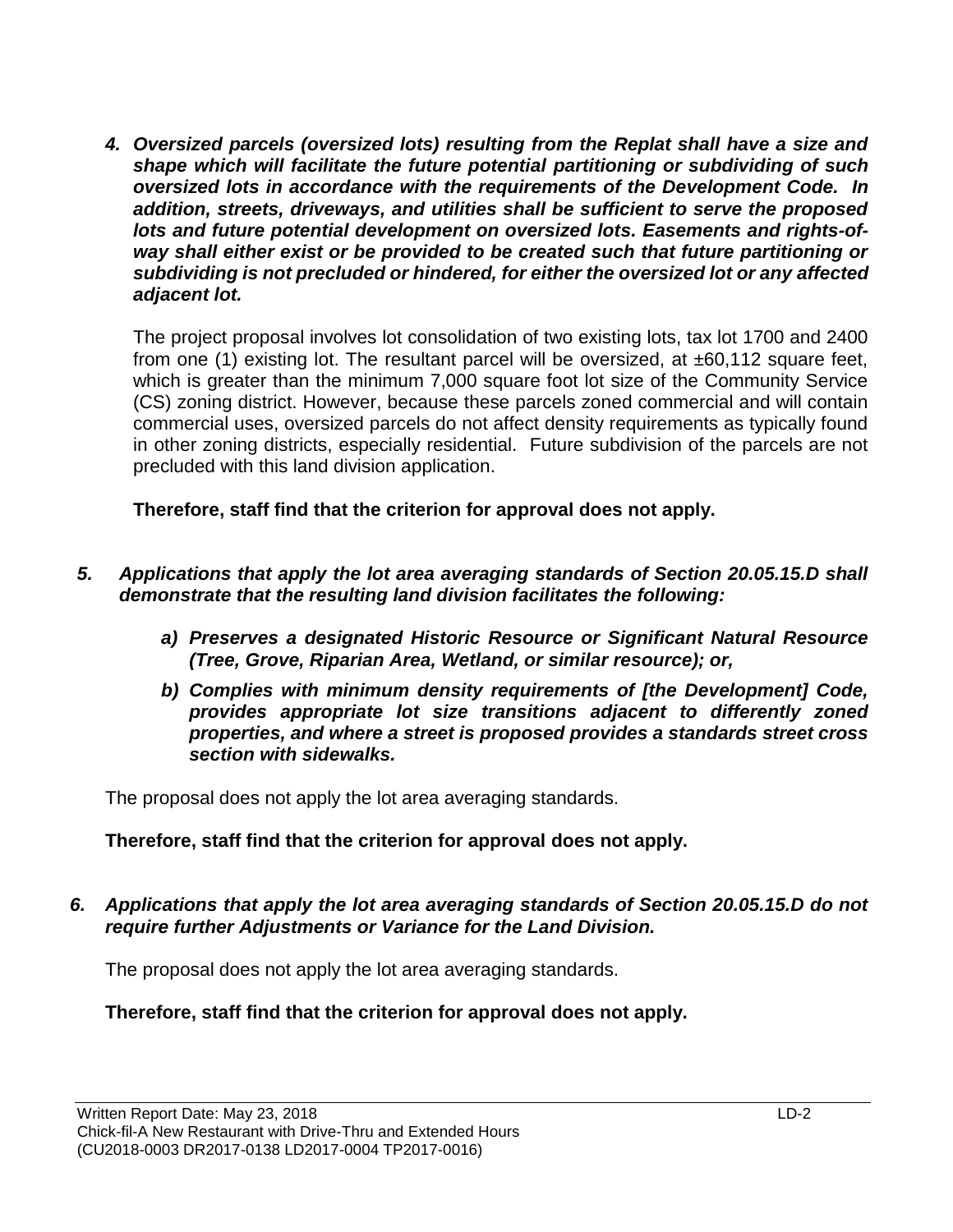#### *7. If phasing is requested by the applicant, the requested phasing plan meets all applicable City standards and provides for necessary public improvements for each phase as the project develops.*

The applicant does not propose to phase the development

### **Therefore, staff find that the criterion for approval does not apply.**

### *8. The proposal will not eliminate pedestrian, utility service, or vehicle access to the affected properties.*

The applicant states that the proposal will not eliminate pedestrian, utility service, or vehicle access to the affected properties. The applicant cites Plan Sheet C2.0 as showing pedestrian and vehicular access onto the consolidated lot. Utility service is viewable on Plan Sheet C5.0. Staff has reviewed the applicant's proposed site plan and concurs that pedestrian, utility service, and vehicle access will not be eliminated.

**Therefore, staff find that the proposal meets the criterion for approval.**

#### *9. The proposal does not create a parcel which will have more than one (1) zoning designation.*

Both tax lots, 1700 and 2400 are within the Community Service (CS) zoning district. Once consolidated into one (1) parcel, it will remain within the CS zoning district, thereby not creating split-zoned parcels.

**Therefore, staff find that the proposal meets the criterion for approval.**

#### *10. Applications and documents related to the request requiring further City approval, shall be submitted to the City in the proper sequence.*

The applicant has submitted this Replat One application with associated New Conditional Use Permit, Design Review Two, and Tree Plan Two applications as part of this project. Concurrent review of the applications satisfies this criterion. No other applications are required for the applicant at this stage of city review.

**Therefore, staff find that the proposal meets the criterion for approval.**

**RECOMMENDATION** Based on the facts and findings presented, staff recommends **APPROVAL** of **LD2017-0004 (Chick-fil-A Restaurant Replat One)**, subject to the applicable conditions identified in Attachment F.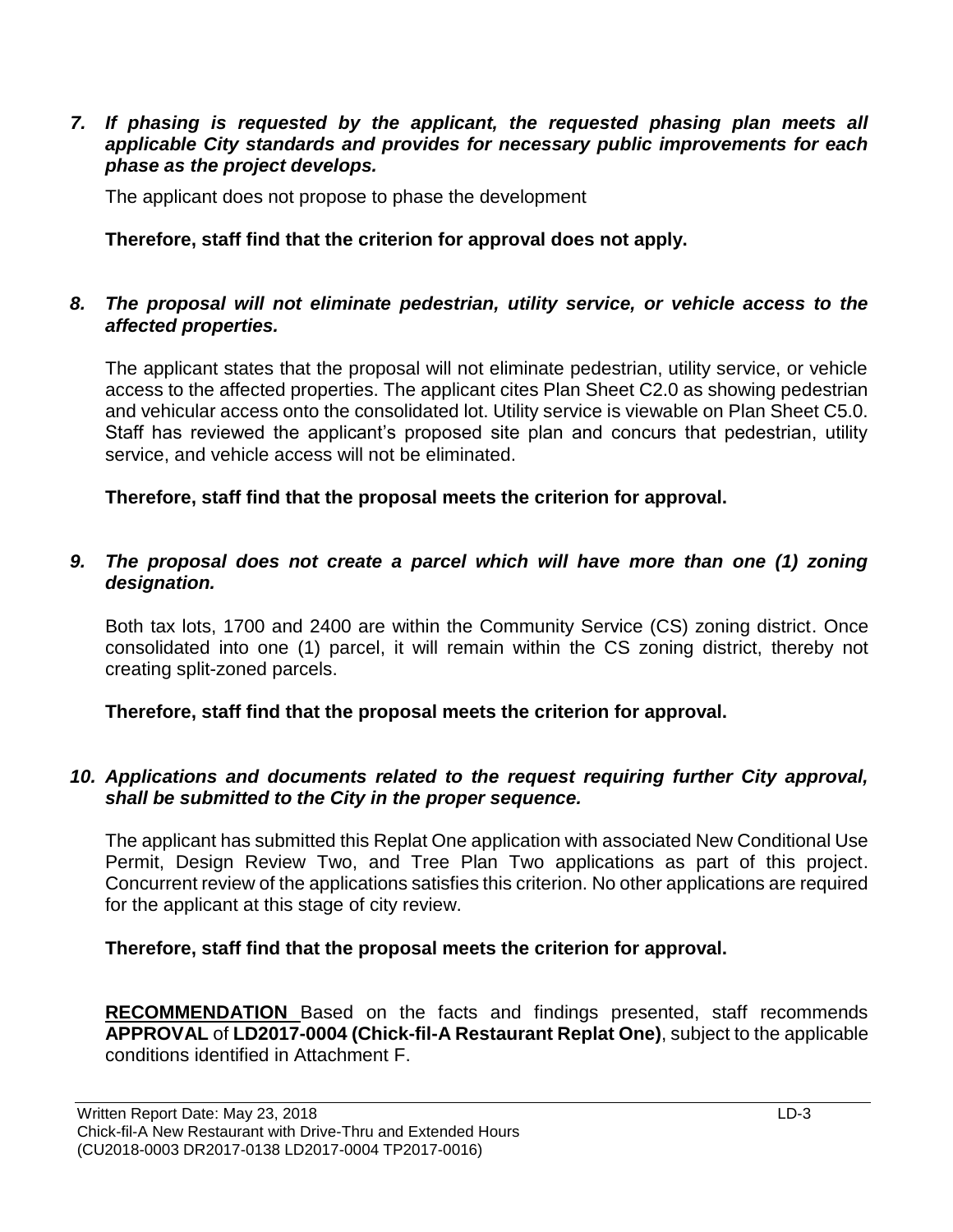# **Land Division Standards Code Conformance Analysis**

| <b>CODE</b><br><b>STANDARD</b>                          | <b>CODE REQUIREMENT</b>                                                                                                                                                                                                                | <b>PROJECT PROPOSAL</b>                                                                                                                         | <b>MEETS</b><br>CODE? |
|---------------------------------------------------------|----------------------------------------------------------------------------------------------------------------------------------------------------------------------------------------------------------------------------------------|-------------------------------------------------------------------------------------------------------------------------------------------------|-----------------------|
|                                                         | <b>Grading Standards</b>                                                                                                                                                                                                               |                                                                                                                                                 |                       |
| 60.15.10.1<br>Applicability                             | Grading standards apply to all land<br>divisions where grading is<br>proposed but do not supersede<br>Section 60.05.25 Design Review.                                                                                                  | The proposal is subject to the<br>grading standards contained<br>herein.                                                                        | <b>YES</b>            |
| 60.15.10.2.A-C<br><b>Exemptions</b>                     | Exemptions include: Public right-<br>of-way, storm water detention<br>facilities, grading adjacent to an<br>existing public-right of way which<br>results in a finished grade below<br>the elevation of the adjacent right-<br>of-way. | Road improvements are exempt<br>from the grading standards in<br>60.15.10.3. as all permitted<br>grading in public rights-of-way<br>are exempt. | <b>YES</b>            |
| 60.15.10.3.A<br>0-5 Feet From Property<br>Line          | Maximum of two (2) foot slope<br>differential from the existing or<br>finished slope of the abutting<br>property.                                                                                                                      | The maximum grade differential<br>for this increment does not<br>exceed this standard.                                                          | <b>YES</b>            |
| 60.15.10.3.B<br>5-10 Feet From<br><b>Property Line</b>  | Maximum of four (4) foot slope<br>differential from the existing or<br>finished slope of the abutting<br>property.                                                                                                                     | The maximum grade differential<br>for this increment does not<br>exceed this standard.                                                          | <b>YES</b>            |
| 60.15.10.3.C<br>10-15 Feet From<br><b>Property Line</b> | Maximum of six (6) foot slope<br>differential from the existing or<br>finished slope of the abutting<br>property.                                                                                                                      | The maximum grade differential<br>for this increment does not<br>exceed this standard.                                                          | <b>YES</b>            |
| 60.15.10.3.D<br>15-20 Feet From<br><b>Property Line</b> | Maximum eight (8) foot slope<br>differential from the existing or<br>finished slope of the abutting<br>property.                                                                                                                       | The maximum grade differential<br>for this increment does not<br>exceed this standard.                                                          | <b>YES</b>            |
| 60.15.10.3.E<br>20-25 Feet From<br><b>Property Line</b> | Maximum ten (10) foot slope<br>differential from the existing or<br>finished slope of the abutting<br>property.                                                                                                                        | The maximum grade differential<br>for this increment does not<br>exceed this standard.                                                          | <b>YES</b>            |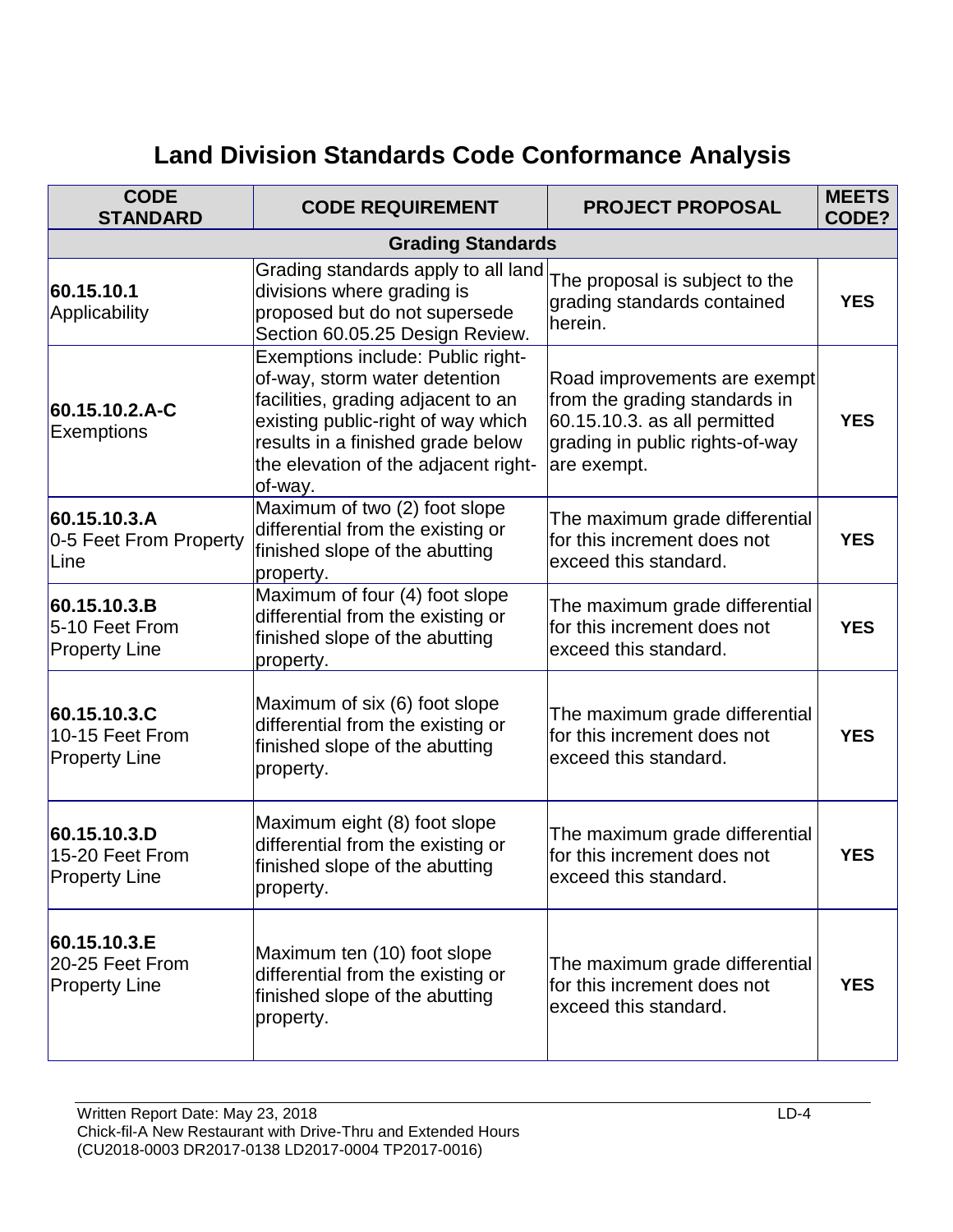| 60.15.10.3.F <br><b>Pre-development slope</b>  | Where a pre-development slope<br>exceeds one or more of the<br>standards in subsections<br>$ 60.15.10.3.A-E$ , the slope after<br>grading shall not exceed the pre-<br>development slope | No existing slopes exceed the<br>standards within this Section. | N/A |  |  |
|------------------------------------------------|------------------------------------------------------------------------------------------------------------------------------------------------------------------------------------------|-----------------------------------------------------------------|-----|--|--|
|                                                | <b>Significant Trees and Groves</b>                                                                                                                                                      |                                                                 |     |  |  |
| 60.15.10.4 <br>Significant Trees and<br>Groves | Standards for grading within 25 feet No significant trees or groves<br>of significant trees or groves.                                                                                   | existing on site.                                               | N/A |  |  |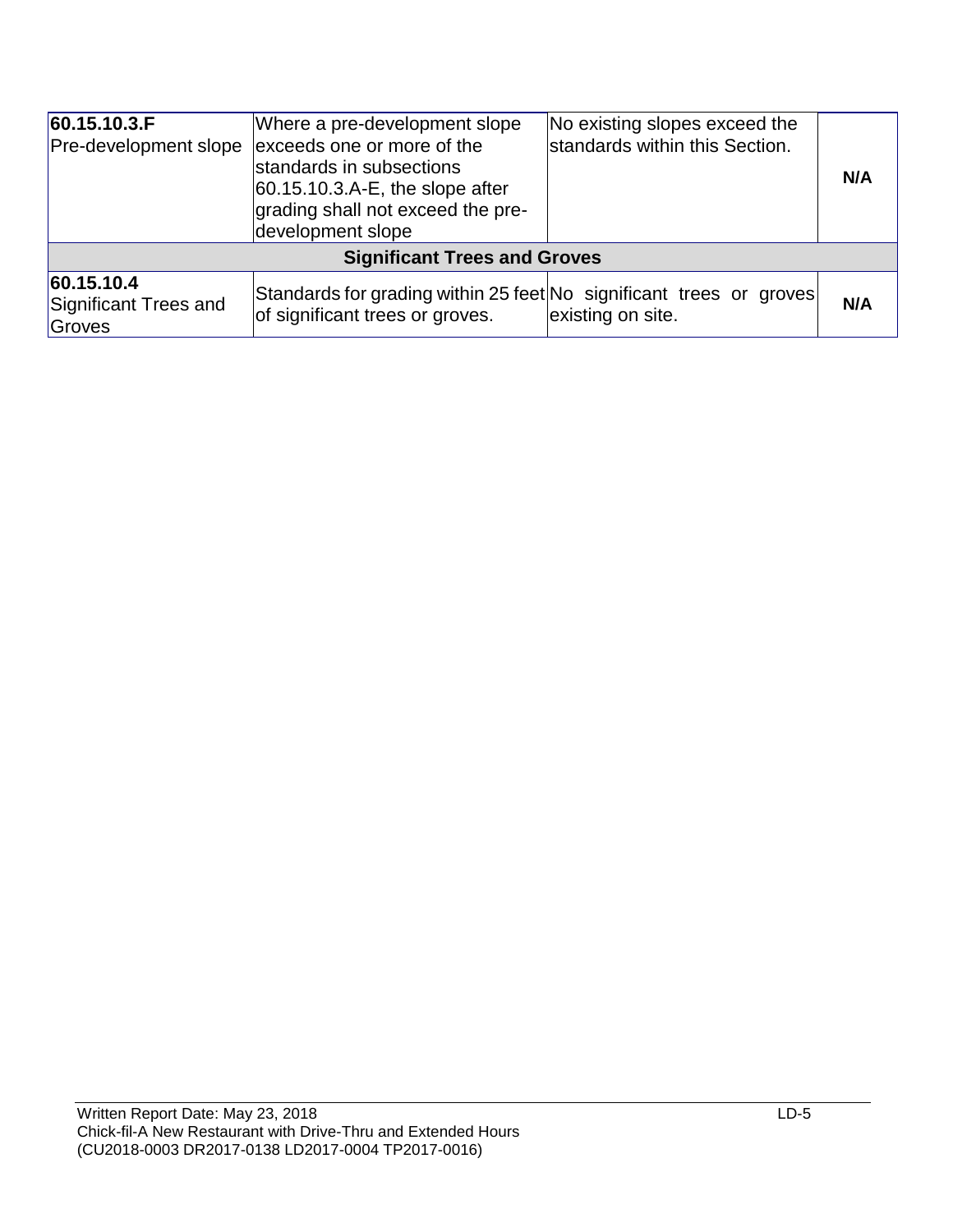#### **ANALYSIS AND FINDINGS FOR TREE PLAN TWO Chick-fil-A Cedar Hills TP2017-0016**

### **Section 40.90.05 Tree Plan Applications; Purpose**

*Healthy trees and urban forests provide a variety of natural resource and community benefits for the City of Beaverton. Primary among those benefits is the aesthetic contribution to the increasingly urban landscape. Tree resource protection focuses on the aesthetic benefits of the resource. The purpose of a Tree Plan application is to provide a mechanism to regulate pruning, removal, replacement, and mitigation for removal of Protected Trees (Significant Individual Trees, Historic Trees, trees within Significant Groves and Significant Natural Resource Areas (SNRAs)), and Community Trees thus helping to preserve and enhance the sustainability of the City's urban forest. This Section is carried out by the approval criteria listed herein and implements the SNRA, Significant Grove, Significant Individual Tree, and Historic Tree designations as noted or mapped in Comprehensive Plan Volume III.*

### **Section 40.90.15.2.C Approval Criteria**

*In order to approve a Tree Plan Two application, the decision making authority shall make findings of fact based on evidence provided by the applicant demonstrating that all the following criteria are satisfied:*

### *1. The proposal satisfies the threshold requirements for a Tree Plan Two application.*

The applicant proposes to remove five (5) community trees to accommodate the construction of a new restaurant with drive-through facilities, meeting the threshold for a Tree Plan Two below.

1. Removal of five (5) or more Community Trees, or more than 10% of the number of Community Trees on site, whichever is greater, within a one (1) calendar year period.

The applicant has stated that two (2) community trees will definitely be removed (trees #16441 and #1484) in order to accommodate the proposed restaurant project. However, the applicant has indicated there is a potential for an additional three (3) community trees to be removed. The Arborist Report, Exhibit G of the applicant's materials, has labeled trees #1492, #6444, and #6445 as "likely to be retained" because they are mature Oregon White Oaks in fair to good condition. However, because they will be in close proximity to on-site construction of the building, sidewalk, and new storm drain, the extent of root impacts is not known. Protection fencing will be provided as demolition takes place on the subject site. The project arborist indicates that after demolition of the existing commercial building and related infrastructure, the contractor is to have said arborist revisit the site in order to evaluate any exposed roots, if any, from these three (3) community trees. If it is determined by the arborist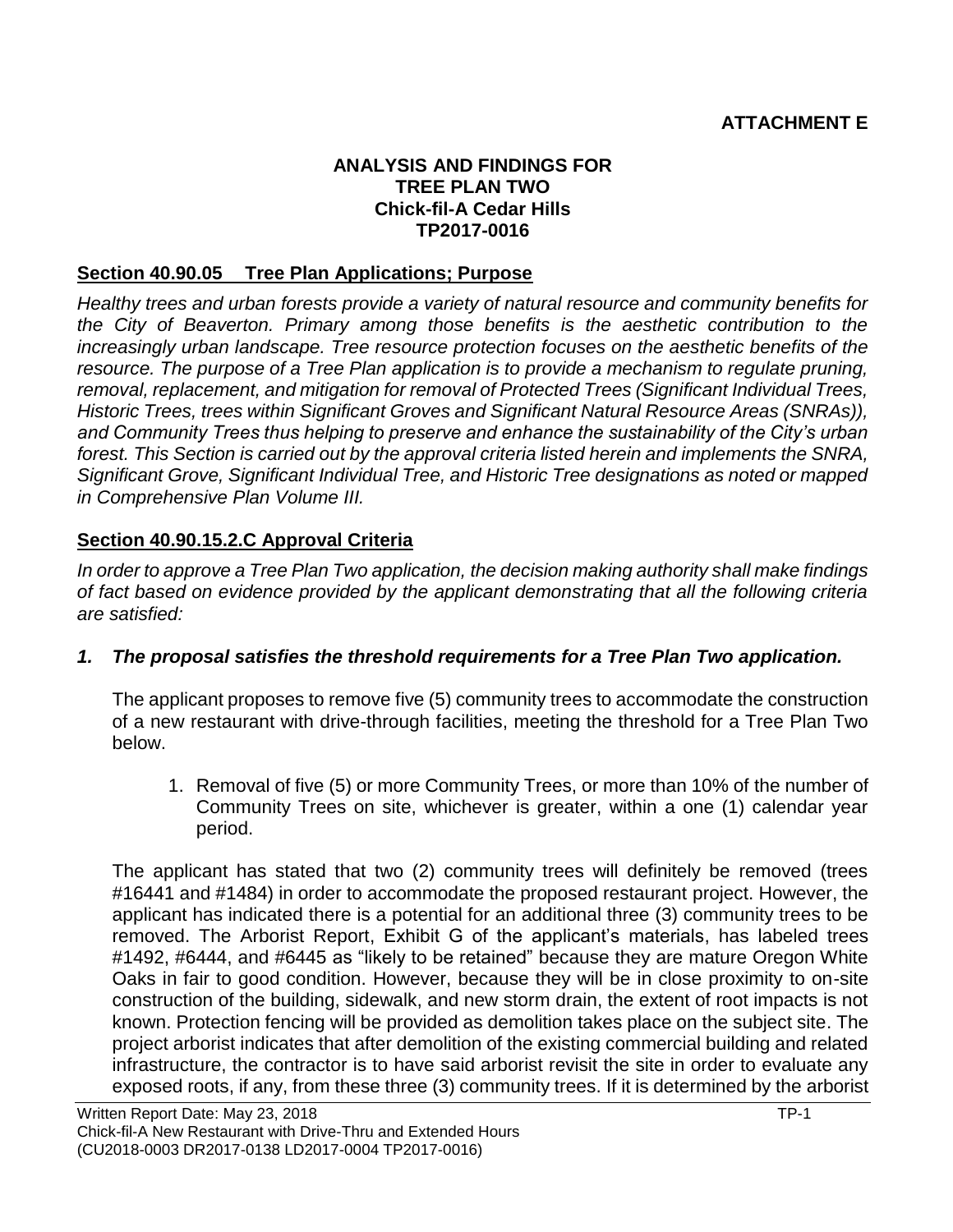that further excavation under the drip line area of these trees will be detrimental to the health and stability of the trees, then a report will be submitted to the city with the arborist's recommendation to have the trees removed. Because they are Community Trees, no mitigation is required. However, the arborist has advised that the trees be protected until if, and when a qualified arborist determines that their removal is necessary for construction. And, because the trees are densely grouped together, the removal of one (1) tree could negatively impact the remaining trees. Lastly, because tree #1492 is on the southern property line and is shared by both property owners, consent of the adjacent property owner will be needed if removal takes place. Staff concur with the applicant, and find the criterion has been met, with a condition of approval.

### **Therefore, staff find by meeting the Conditions of Approval, the proposal meets the criterion for approval.**

*2. All City application fees related to the application under consideration by the decision making authority have been submitted.*

The applicant has paid the required application fee for a Tree Plan Two application.

**Therefore, staff find that the proposal meets the criterion for approval.**

### *3. If applicable, removal of any tree is necessary to observe good forestry practices according to recognized American National Standards Institute (ANSI) A300-1995 standards and International Society of Arborists (ISA) standards on the subject.*

The applicant states that removal of tree #1484 is necessary due to its poor condition, including poor structure, trunk and crown decay, and dead and broken branches. The applicant's arborist states that due to the poor health and overall condition of tree #1484, and its proximity to the construction area, the tree is not suitable for retention. Staff concur with the applicant.

# **Therefore, staff find that the proposal meets the criterion for approval.**

### *4. If applicable, removal of any tree is necessary to accommodate physical development where no reasonable alternative exists.*

The applicant states that tree #6441 is proposed for removal in order to accommodate physical development of the subject site. Said tree is located where the paved drive-through area is proposed, and must be removed in order create a functional site plan for the project, while meeting the requirements for utilities, parking, setbacks, landscaping and dedications. Sheets L1.0 and C5.0 of the applicant's materials show a storm drain, water line, and power line proposed directly through the area where tree #6441 is currently located.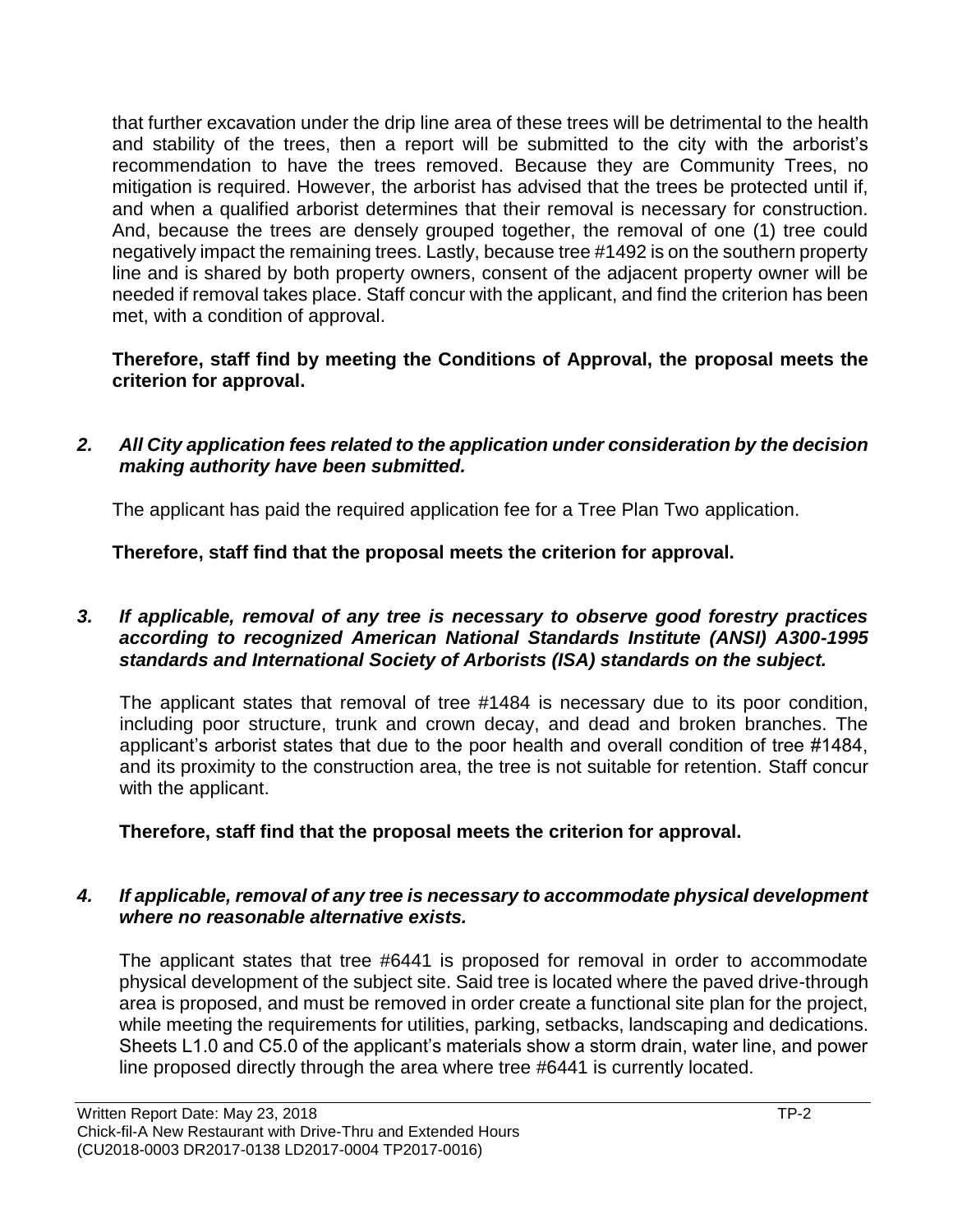Identified trees #1492, 6444, and 6445, may also be removed, as indicated in the Arborist's report (Exhibit G of applicant materials) depending upon the impacts of the construction to the tree roots, and if roots are detrimentally affected under the drip line area of said trees. Staff concur with the applicant, and find the criterion to be satisfied.

**Therefore, staff find that the proposal meets the criterion for approval.**

### *5. If applicable, removal of any tree is necessary because it has become a nuisance by virtue of damage to property or improvements, either public or private, on the subject site or adjacent sites.*

The applicant asserts this criterion is not applicable. Tree removal is not due to nuisance of the trees, but rather to accommodate development where no reasonable alternative exists. Staff agrees with the applicant's assessment.

**Therefore, staff find that the criterion for approval does not apply.**

### *6. If applicable, removal is necessary to accomplish public purposes, such as installation of public utilities, street widening, and similar needs, where no reasonable alternative exists without significantly increasing public costs or reducing safety.*

The applicant asserts this criterion is not applicable. The proposed removal is not necessary to accomplish public purposes, such as public utility installations, street widening, or similar needs. Staff agrees with the applicant's assessment.

**Therefore, staff find that the criterion for approval does not apply.**

### *7. If applicable, removal of any tree is necessary to enhance the health of the tree, grove, SNRA, or adjacent trees, or to eliminate conflicts with structures or vehicles.*

The applicant asserts this criterion is not applicable, as there is no SNRA on the subject site. The proposed removal is not necessary to enhance the health of the trees, grove, SNRA, or adjacent trees or to eliminate conflicts with structures or vehicles. Staff agrees with the applicant's assessment.

# **Therefore, staff find that the proposal meets the criterion for approval.**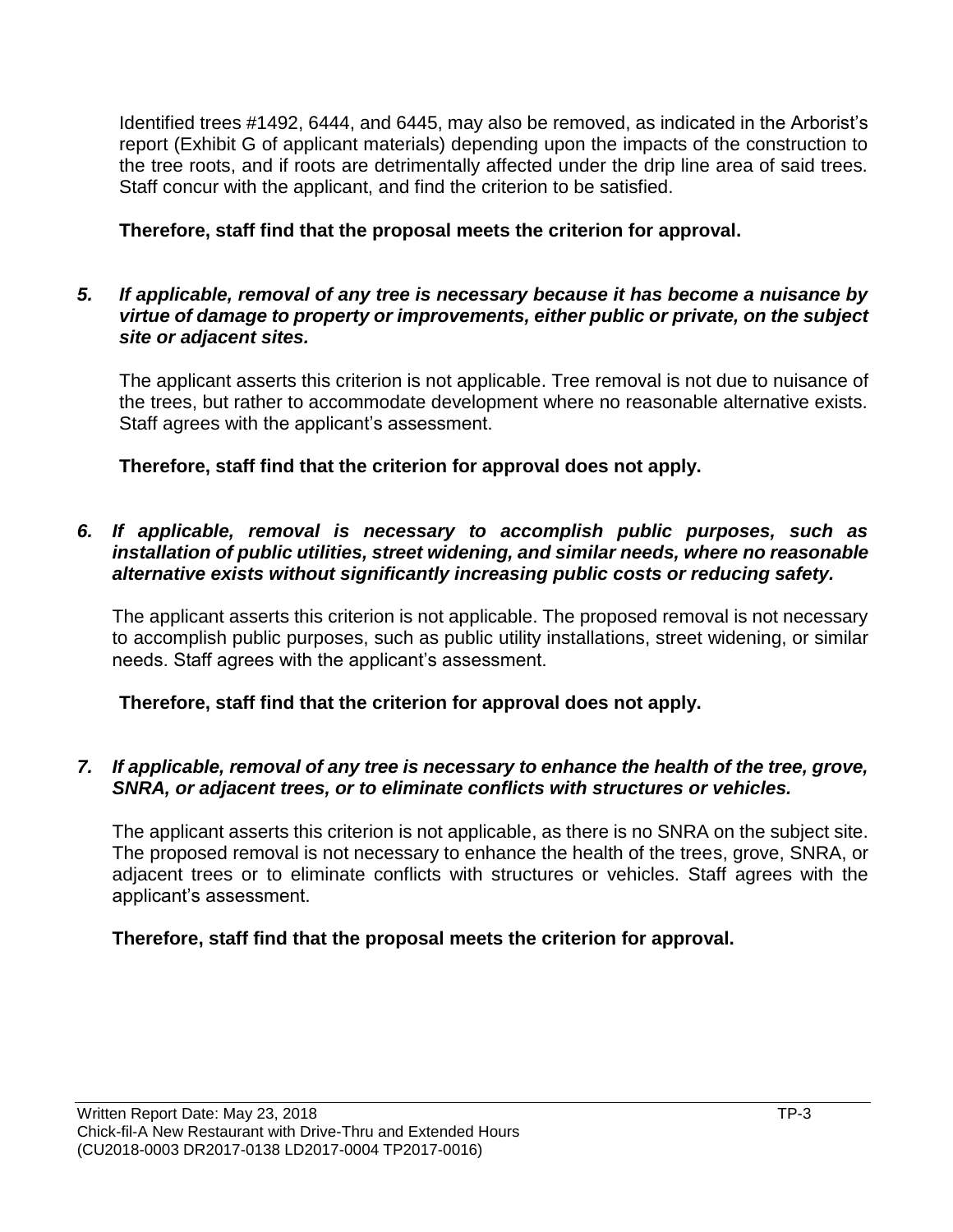**8.** *If applicable, removal of a tree(s) within a SNRA or Significant Grove will not result in a reversal of the original determination that the SNRA or Significant Grove is significant based on criteria used in making the original significance determination.*

The applicant asserts this criterion is not applicable, as there are no SNRA or significant groves on the subject site. The proposed removal is not necessary to enhance the health of the trees, grove, SNRA, or adjacent trees or to eliminate conflicts with structures or vehicles. Staff agrees with the applicant's assessment.

**Therefore, staff find that the criterion for approval does not apply.**

### **9.** *If applicable, removal of a tree(s) within a SNRA or Significant Grove will not result in the remaining trees posing a safety hazard due to the effects of wind throw.*

The applicant asserts this criterion is not applicable because there is not an SNRA or Significant Grove on site. Staff agrees with the applicant's assessment.

**Therefore, staff find that the criterion for approval does not apply.**

### **10.** *The proposal is consistent with all applicable provisions of Section 60.60. (Trees and Vegetation) and Section 60.67. (Significant Natural Resources).*

Staff cites the Code Conformance Analysis chart at the end of the Tree Plan Staff Report, which evaluates the project as it relates to applicable code requirements of Sections 60.60 through 60.67, as applicable to the aforementioned criterion. As demonstrated on the chart, the proposal complies, or can be made to comply through conditions, with all applicable provisions of Chapter 60.60 and 60.67.

**Therefore, staff find by meeting the Conditions of Approval, the proposal meets the criterion for approval.**

#### **11.** *Grading and contouring of the site is designed to accommodate the proposed use and to mitigate adverse effects on neighboring properties, public right-of-way, surface drainage, water storage facilities, and the public storm drainage system.*

The applicant asserts that site grading and contouring are the minimum necessary to accommodate the proposed transportation facility. The proposed grading creates no adverse impacts to neighboring properties. A Grading plan (Sheet C3.0) has been provided by the applicant. The Plan illustrates that the site has been graded and designed to direct stormwater to internal collection inlets and routed into an internal stormwater management system. Staff concur that the applicant has provided the necessary mitigation in order to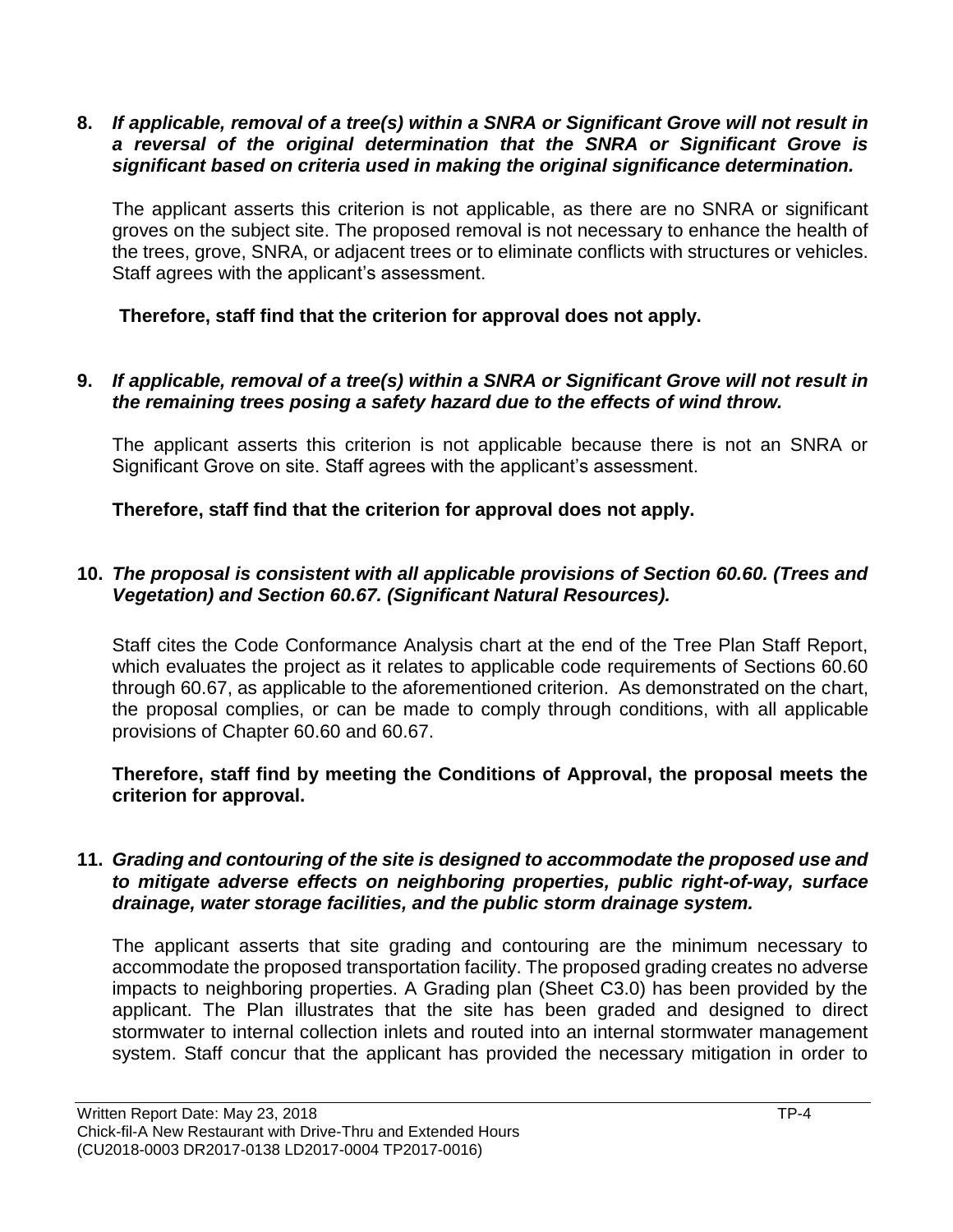prevent adverse effects on neighboring properties, public right-of-way, surface drainage, water storage facilities and the public storm drainage system.

**Therefore, staff find that the proposal meets the criterion for approval.**

### **12.** *The proposal contains all applicable application submittal requirements as specified in Section 50.25.1. of the Development Code.*

The application package for this submittal contained all of the applicable submittal requirements specified in Section 50.25.1 of the Beaverton Development Code.

**Therefore, staff find that the proposal meets the criterion for approval.**

### **13.** *Applications and documents related to the request, which will require further City approval, shall be submitted to the City in the proper sequence.*

The applicant has submitted this Tree Plan Two application with associated New Conditional Use Permit, Design Review Two, and Replat One applications as part of this project. Concurrent review of the applications satisfies this criterion. No other applications are required for the applicant at this stage of city review. The Tree Plan Two application is dependent upon the approval of the Design Review Two application. Staff recommends a condition of approval that states the approval of the Tree Plan Two application is subject to approval of the associated Design Review Two application.

### **Therefore, staff find that the proposal meets the criterion for approval.**

### **Recommendation**

Based on the facts and findings presented, staff issues an **APPROVAL** of **TP2017-0016 (Chickfil-A Tree Plan Two),** subject to the applicable conditions identified in Attachment F.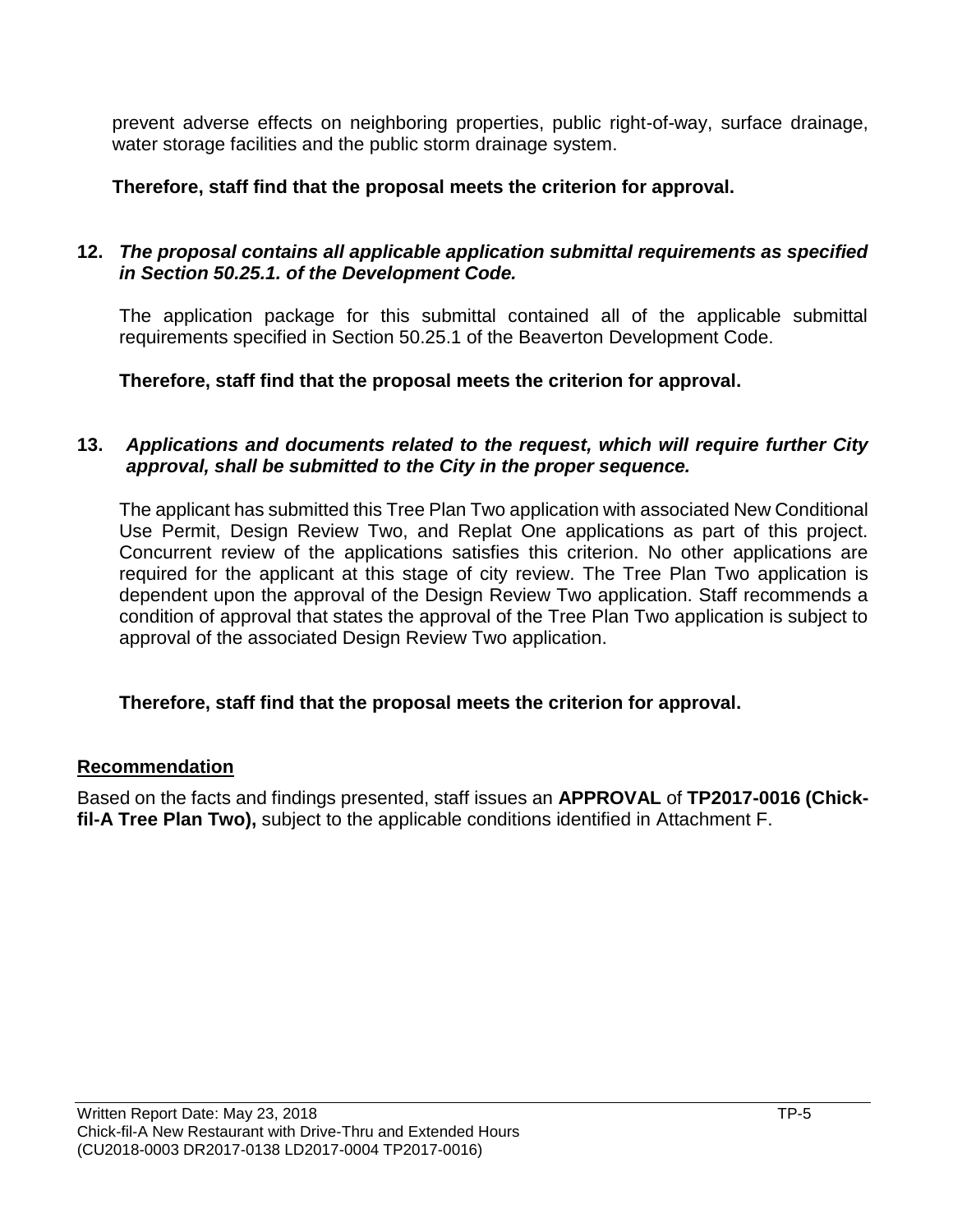# **Code Conformance Analysis Chapter 60.60 Trees and Vegetation & Chapter 60.67 Significant Natural Resources**

| <b>CODE</b><br><b>SECTION</b> | <b>CODE REQUIREMENT</b>                                                                                                                                                                                                                                                                                                      | <b>PROJECT PROPOSAL</b>                                                                                                                                                                                                                                                                                                                                                        | <b>MEET</b><br><b>STANDARD</b> |  |
|-------------------------------|------------------------------------------------------------------------------------------------------------------------------------------------------------------------------------------------------------------------------------------------------------------------------------------------------------------------------|--------------------------------------------------------------------------------------------------------------------------------------------------------------------------------------------------------------------------------------------------------------------------------------------------------------------------------------------------------------------------------|--------------------------------|--|
|                               | 60.60.15 Pruning, Removal, and Preservation Standards                                                                                                                                                                                                                                                                        |                                                                                                                                                                                                                                                                                                                                                                                |                                |  |
| 60.60.15.2.A                  | <b>Removal of Protected</b><br>Trees shall be done in<br>accordance with the<br>standards.                                                                                                                                                                                                                                   | There are no Protected<br>Trees on the project site, the<br>trees are landscape trees<br>and community trees.                                                                                                                                                                                                                                                                  | N/A                            |  |
| 60.60.15.2.B                  | Removal of Landscape<br><b>Trees and Protected trees</b><br>shall be mitigated, as set<br>forth in section 60.60.25.                                                                                                                                                                                                         | The Arborist report included<br>with the applicant materials<br>as Exhibit G, references 26<br>landscape trees, nine (9) of<br>which are designated for<br>removal. Of the nine (9),<br>there are up to five (5)<br>community trees that may be<br>removed. The applicant has<br>stated, per Plan Sheet L1.0<br>Mitigation Table, that 15<br>mitigation trees are<br>proposed. | <b>YES</b><br>w/COA            |  |
| 60.60.15.2.C                  | For SNRAs and Significant<br>Grovesadditional<br>standards shall apply                                                                                                                                                                                                                                                       | As documented in the<br>Arborist report the site does<br>not contain SNRAs or<br>Significant Groves.                                                                                                                                                                                                                                                                           | N/A                            |  |
| 60.60.20.1.A.1-2              | Trees classified as<br>Protected Trees under this<br>Code shall be protected<br>during development<br>Fence shall be 4' tall<br>orange plastic or nor snow<br>fence, secured to six foot<br>(6') tall metal posts, driven<br>two feet $(2')$ into the<br>ground. Heavy 12-gauge<br>wire shall be strung<br>between each post | The applicant states that<br>trees remaining on site will<br>protected consistent with the<br>requirements of<br>60.60.20.1.A.1 as<br>recommended in the arborist<br>report included in the<br>application materials.                                                                                                                                                          | <b>YES</b>                     |  |
| $60.60.20.1.\overline{B}$     | Within the protected root<br>zone of each tree, the<br>following development<br>shall not be permitted:                                                                                                                                                                                                                      | The applicant states no<br>prohibited activities will take<br>place within the root zone.<br>However staff recommends<br>a condition of approval to                                                                                                                                                                                                                            | <b>YES</b><br>w/COA            |  |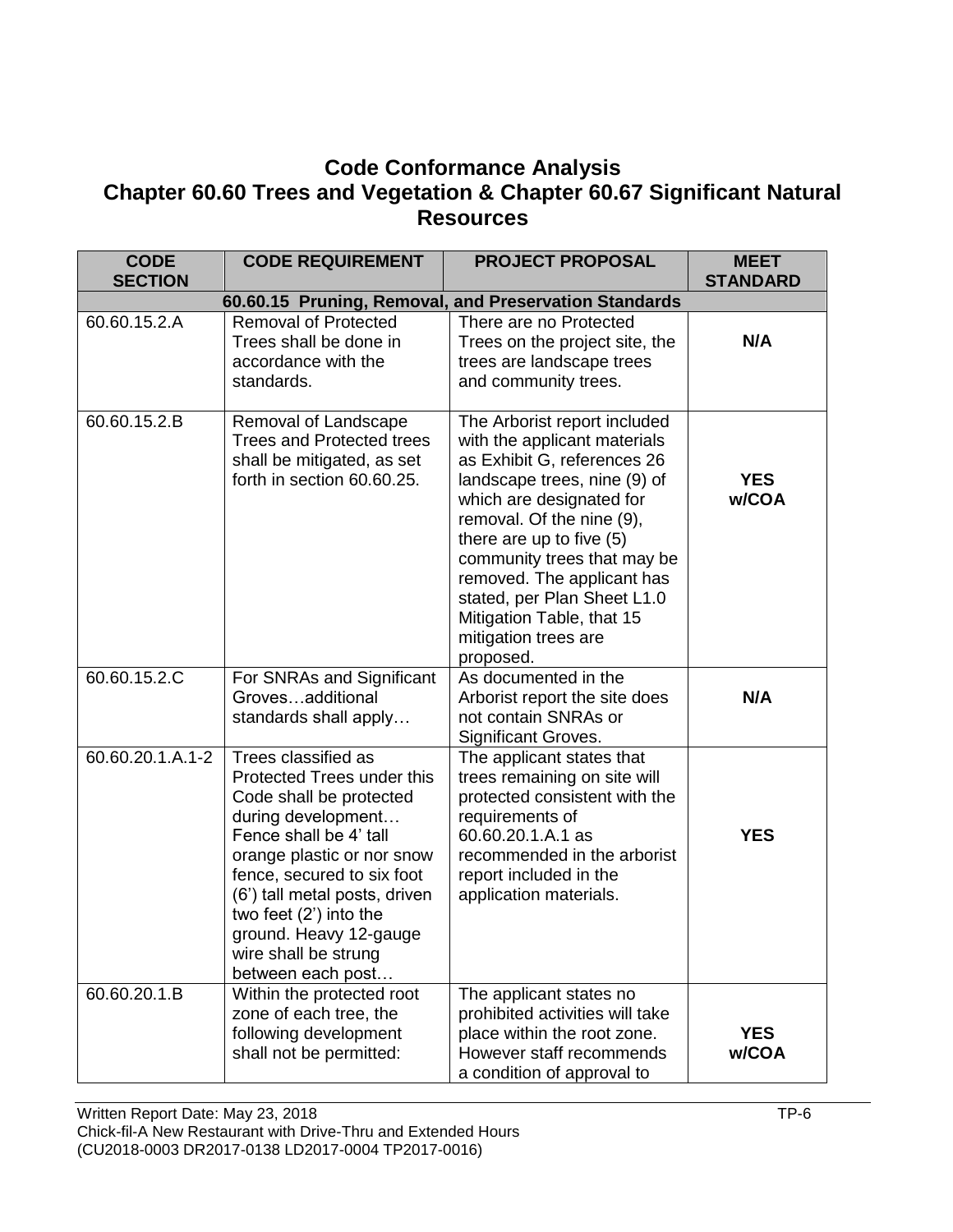|              | 1. Construction or<br>placement of new<br>buildings.<br>2. Grade change or cut and<br>fill, except where hand<br>excavation is approved<br>with the submittal of an<br>arborist's report, as part of<br>application approval.<br>3. New impervious<br>surfaces.<br>4. Trenching for utilities,<br>irrigation, or drainage.<br>5. Staging or storage of<br>any kind.<br>6. Vehicle maneuvering or<br>parking | restrict development within<br>the tree protection areas,<br>consistent with Section<br>60.60.20.1.B. |     |
|--------------|-------------------------------------------------------------------------------------------------------------------------------------------------------------------------------------------------------------------------------------------------------------------------------------------------------------------------------------------------------------------------------------------------------------|-------------------------------------------------------------------------------------------------------|-----|
|              |                                                                                                                                                                                                                                                                                                                                                                                                             | 60.60.25 Mitigation Requirements                                                                      |     |
| 60.60.25.1A  | All mitigation tree planting<br>shall take place in<br>conformance with accepted<br>arboricultural practices and<br>shall be spaced a minimum<br>of ten (10) feet apart.                                                                                                                                                                                                                                    | On site planting mitigation is<br>not proposed or required.                                           | N/A |
| 60.60.25.1B  | Trees planted for the<br>purpose of tree removal<br>mitigation shall be<br>maintained in accordance<br>with the approved<br>mitigation plan. Monitoring<br>of mitigation planting shall<br>be the ongoing<br>responsibility of the<br>property owner                                                                                                                                                        | On site planting mitigation is<br>not proposed or required.                                           | N/A |
| 60.60.25.1.C | Trees planted for the<br>purpose of tree removal<br>mitigation shall be set<br>aside in a conservation<br>easement or a separate<br>tract and shall be<br>designated as "Mitigation<br>Trees"                                                                                                                                                                                                               | On site planting mitigation is<br>not proposed or required.                                           | N/A |
| 60.60.25.1.E | Street trees shall not be<br>counted as providing<br>mitigation of a SNRA or<br>Significant Grove.                                                                                                                                                                                                                                                                                                          | Mitigation is not required and<br>Street Trees are not being<br>counted towards mitigation.           | N/A |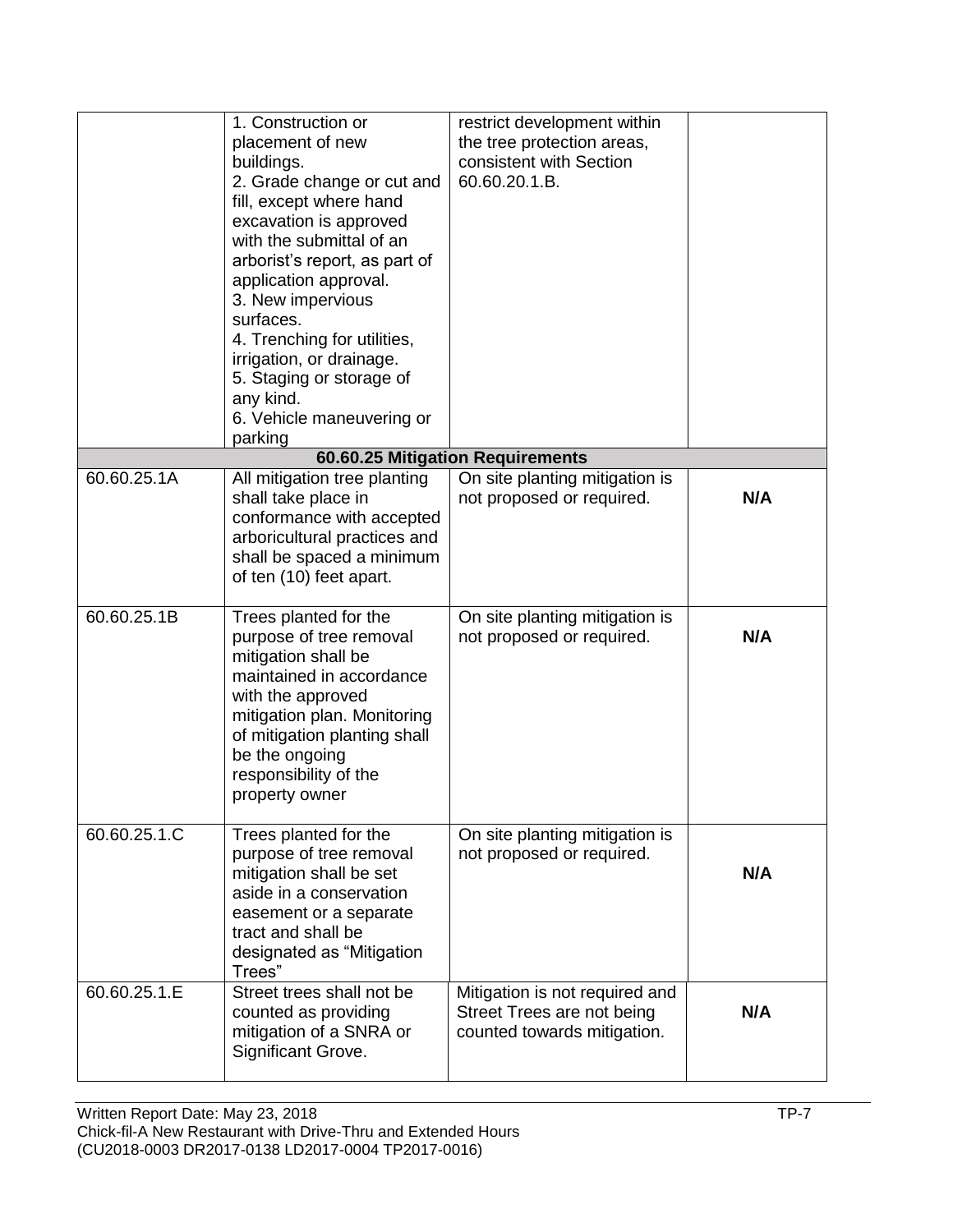| 60.60.25.2.A-C                                                                   | Mitigation for removal of                                                                                                                                                                                                            | There are no Significant                                                                                                                                                                                                                                                                                                                                                                                                                                                                                                                                                                                 |            |
|----------------------------------------------------------------------------------|--------------------------------------------------------------------------------------------------------------------------------------------------------------------------------------------------------------------------------------|----------------------------------------------------------------------------------------------------------------------------------------------------------------------------------------------------------------------------------------------------------------------------------------------------------------------------------------------------------------------------------------------------------------------------------------------------------------------------------------------------------------------------------------------------------------------------------------------------------|------------|
|                                                                                  | trees from Significant                                                                                                                                                                                                               | Groves or SNRAs on site.                                                                                                                                                                                                                                                                                                                                                                                                                                                                                                                                                                                 | N/A        |
|                                                                                  | Groves or SNRAs shall be                                                                                                                                                                                                             |                                                                                                                                                                                                                                                                                                                                                                                                                                                                                                                                                                                                          |            |
|                                                                                  | required.                                                                                                                                                                                                                            |                                                                                                                                                                                                                                                                                                                                                                                                                                                                                                                                                                                                          |            |
| 60.60.25.3 Additional requirements for mitigation specific to Significant Groves |                                                                                                                                                                                                                                      |                                                                                                                                                                                                                                                                                                                                                                                                                                                                                                                                                                                                          |            |
| 60.60.25.3A-B                                                                    | Dead or dying trees within<br>a Significant Grove or<br>SNRA shall be fallen when<br>required for safety. Such<br>tree falling shall not require<br>mitigation. However, the<br>fallen log should remain in<br>the Significant Grove | No Significant Groves or<br>SNRAs exist on the project<br>site.                                                                                                                                                                                                                                                                                                                                                                                                                                                                                                                                          | N/A        |
| 60.60.25.9.A-C                                                                   | Replacement trees shall<br>be substantially similar in<br>speciesDBH calculations<br>at a one-to-one<br>ratiodepending on the<br>capacity to accommodate<br>replacement trees                                                        | The applicant's planting<br>plan, Sheet L1.0 shows<br>replacement trees to be of<br>similar species. The<br>applicant has proposed 22.5-<br>inches of replacement DBH.<br>The total required per the<br><b>Beaverton Development</b><br>Code is 51-inches. The<br>applicant states that in order<br>to mitigate for the removed<br>trees, an equivalent of 25.5-<br>inches DBH, 2-inch caliper<br>trees would be necessary,<br>which is more than the site<br>can accommodate. The<br>applicant has proposed 32<br>mitigation trees at 1.5-inch<br>caliper, for a total of 48-inch<br>DBH of mitigation. | <b>YES</b> |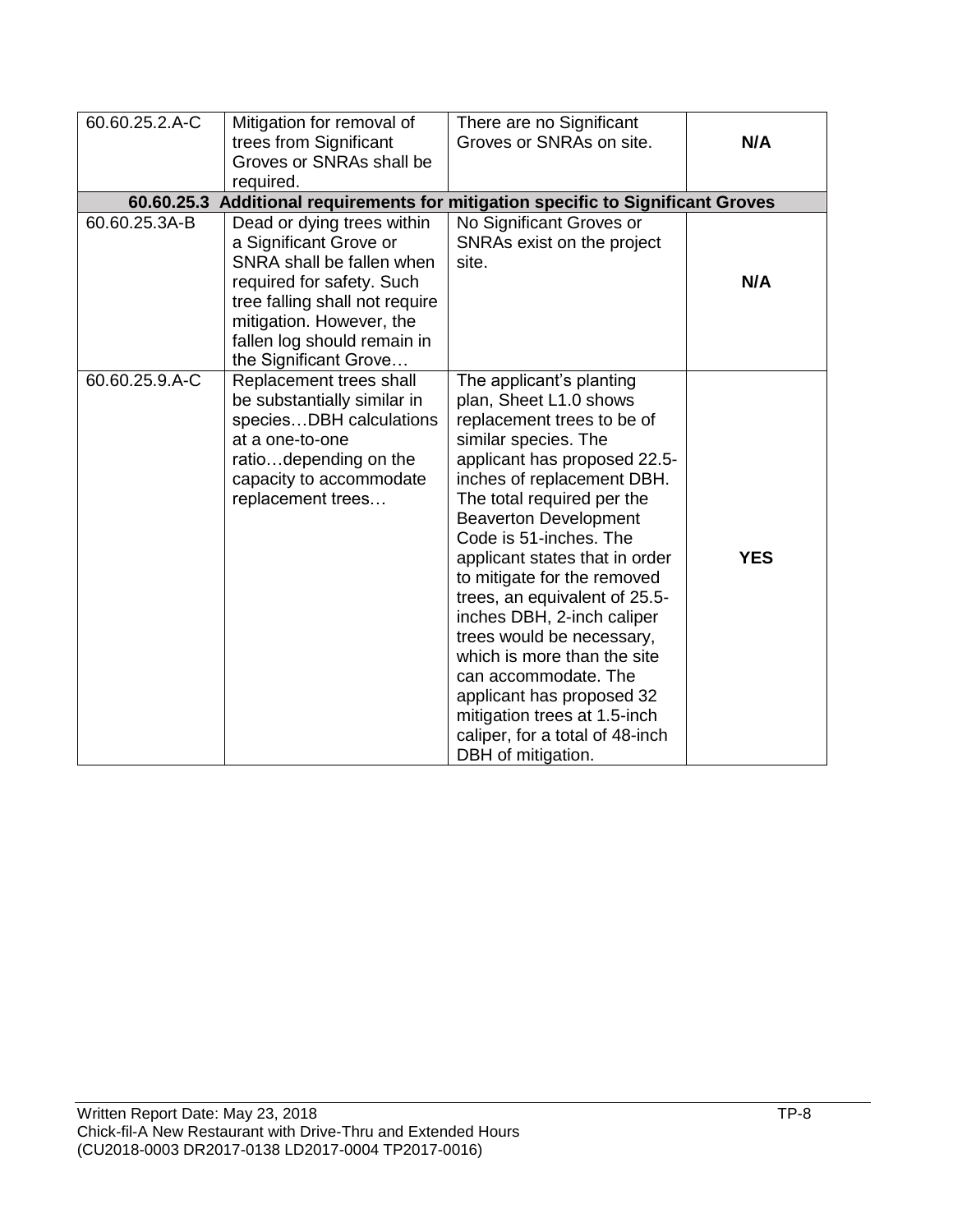### **CONDITIONS OF APPROVAL**

#### **CU2018-0003 Conditional Use-Hours of Operation**

#### **A. General Conditions of Approval:**

- 1. The Conditional Use permit shall run with the land and shall continue to be valid upon a change of ownership of the site, unless otherwise specified in conditions attached to the permit. (Planning/SF)
- 2. Final decision shall expire automatically two (2) years from the effective date of decision unless the approval is enacted either through construction or establishment of use within the two (2) year time period. (Planning/SF)
- 3. Prior to Site Development permit issuance, ensure that the associated Design Review Two (DR2017-0138) application has been approved and is consistent with the submitted plans. (Planning/SF)

#### **B. The Applicant or property owner shall continually comply with the following conditions:**

- 4. Hours of operation for employees of the restaurant, located at 2970 SW Cedar Hills Boulevard, shall be from 5:00 am to 7:00 am for set-up preparation and deliveries assistance; and, from 10:00 pm to 11:30 pm for cleanup and close down of the restaurant, Monday through Saturday. (Planning/SF)
- 5. Hours of operation for the public are not to exceed 7:00 am to 10:00 pm without additional Conditional Use approval. (Planning/SF)
- 6. Due to the counter flow of truck egress movement as shown on Figure 2 of the applicant's submittal materials for the WB-67 truck-turning diagram, deliveries which require the use of a vehicle with four (4) or more axles shall be limited to the hours of 5:00 am to 7:00 am. (Transportation/KR)
- 7. Hours of operation for trash removal from the site shall be limited to between the hours of 6:30 am and 8:00 pm Monday through Saturday only. (Planning/SF)
- 8. The applicant shall turn off delivery vehicles while unloading. (Planning/SF)
- 9. The applicant shall be required to turn off back-up beepers of delivery vehicles, unless prohibited by law. (Planning./SF)
- 10.No external trash compactor allowed outside during the extended hours of operation. (Planning/SF)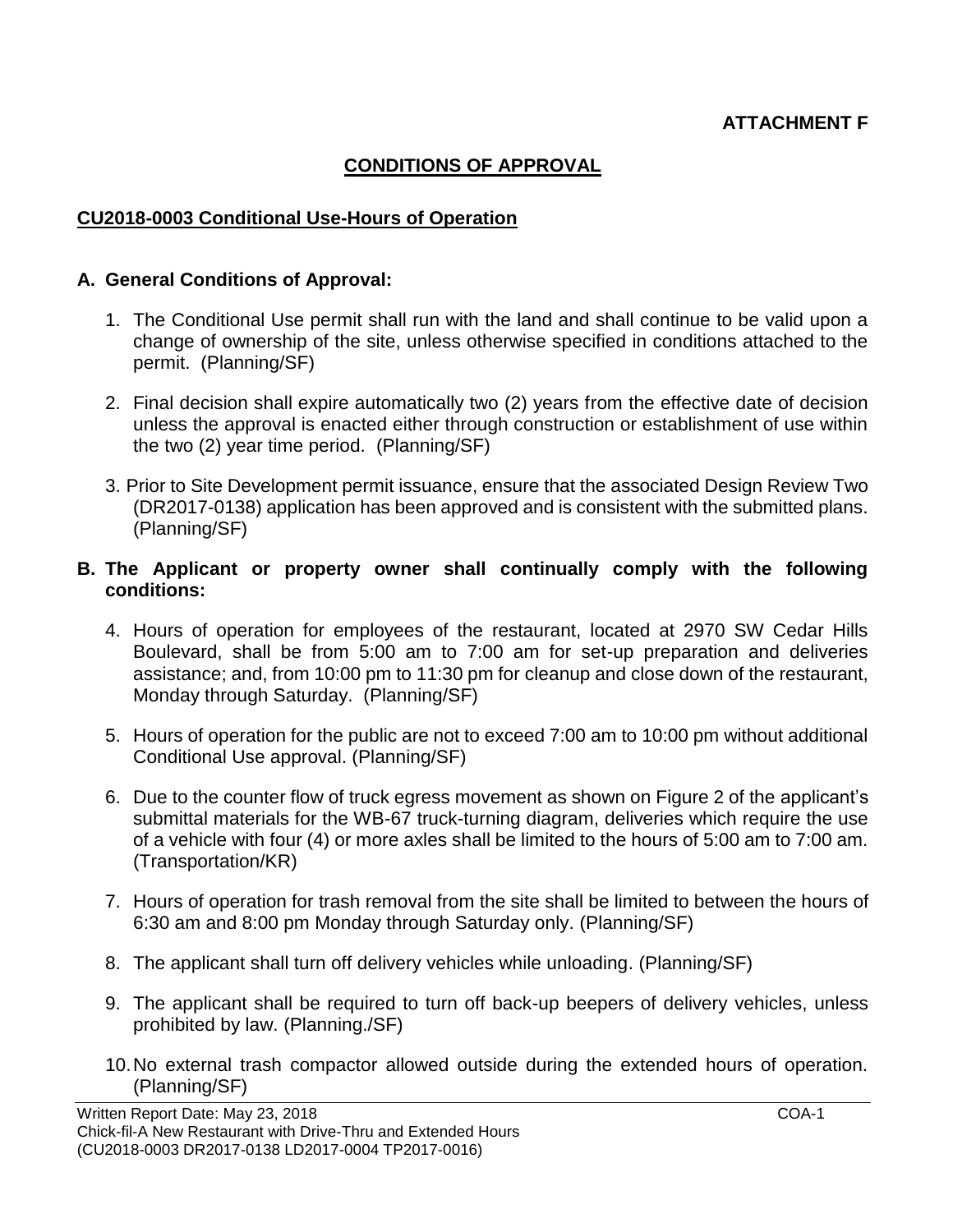- 11.Parking lot cleaning shall take place during the hours of 6:30 am to 10:00 pm, Monday through Saturday only. (Planning/SF)
- 12.No mechanical parking low sweeper(s) or blower(s) allowed during the extended hours of operation. (Planning/SF)
- 13.Ensure that delivery truck operators, and parking lot cleaning operators comply with the noise standards of Beaverton City Code, 5.15.025, during all deliveries before 7:00 am, Monday through Saturday. (Planning/SF)
- 14.Ensure all sound systems associated with the restaurant drive-through speakers do not exceed a measurement of 50 decibels (dBA) at the adjoining property line(s). (BC 5.15.025) Planning (SF).
- 15.Construct a decorative CMU block wall, brick wall, or similar solid screening comprised of noise attenuating materials, along the eastern and southern property lines where adjacent to residential uses, a minimum of six (6) feet tall, not to exceed eight (8) feet tall, in order to provide for noise attenuation to the existing residential uses abutting the subject project site. (Planning/SF)

# **DR2017-0138 Design Review Two**

# **C. General Conditions of Approval:**

- 16.Final decision shall expire automatically two (2) years from the effective date of decision unless substantial completion has occurred or an extension has been applied for and is subsequently granted. (Planning/SF)
- 17.The applicant shall ensure that the associated Tree Plan Two (TP2017-0016) application has been approved and is consistent with the submitted plans. (Planning/SF)
- 18.The applicant shall provide a site plan which demonstrates all internal pedestrian walkways have a minimum of five (5) foot wide unobstructed clearance and will be paved with scored concrete or modular paving materials, per Section 60.05.20.3.F *Circulation and Parking Design Standards* of the Beaverton Development Code. (Planning/SF)
- 19.The applicant shall provide a plan that demonstrates that all proposed pedestrian pathways will provide for adequate lighting, be designed to meet all applicable Design Standards, as outlined in Section 60.05.30 *Lighting Design Standards* of the Beaverton Development Code. (Planning/SF)

### **D. Prior to Issuance of the Site Development permit, the applicant shall:**

20.Submit the required plans, application form, fee, and other items needed for a complete site development permit application per the applicable review checklist. (Site Development Div./JJD)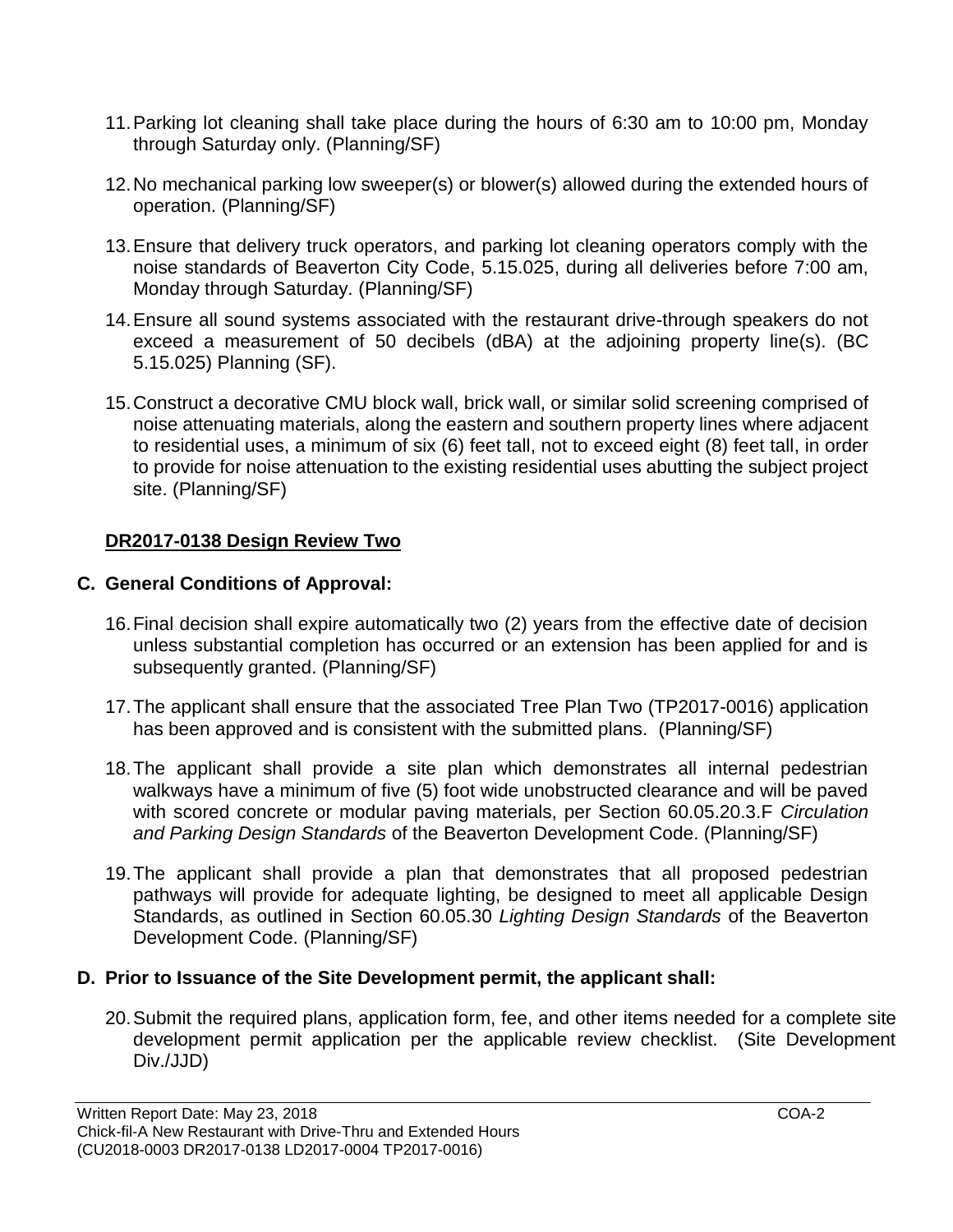- 21.Contract with a professional engineer to design and monitor the construction for work governed by Beaverton Municipal Code 9.05.020, as set forth in Ordinance 4417 (City Engineering Design Manual and Standard Drawings), Beaverton Development Code (Ordinance 2050, 4010 +rev.), the Clean Water Services District Design and Construction Standards (April 2017, Resolution and Ordinance 2017-05), and the City Standard Agreement to Construct and Retain Design Professionals in Oregon. (Site Development Div./JJD)
- 22.Submit a completed and executed City Standard Agreement to Construct Improvements and Retain Design Professional(s) Registered in Oregon. After the site development permit is issued, the City Engineer and the Planning Director must approve all revisions as set out in Ordinances 2050, 4010+rev., and 4417; however, any required land use action shall be final prior to City staff approval of the engineering plan revision and work commencing as revised. (Site Development Div./JJD)
- 23.Have the ownership of the subject property guarantee all public improvements, site grading, storm water management facilities and emergency vehicle access paving by submittal of a City-approved security. The security approval by the City consists of a review by the City Attorney for form and the City Engineer for amount, equivalent to 100 percent or more of estimated construction costs. (Site Development Div./JJD)
- 24.Submit any required off-site easements, executed and ready for recording, to the City after approval by the City Engineer for legal description of the area encumbered and City Attorney as to form. (Site Development Div./JJD)
- 25.Have obtained the Tualatin Valley Fire and Rescue District Fire Marshal's approval of the site development plans as part of the City's plan review process. (Site Development Div./JJD)
- 26.Have obtained approvals needed from the Clean Water Services District for storm system connections as a part of the City's plan review process. (Site Development Div./JJD)
- 27.Submit plans for erosion control per 1200-CN General Permit (DEQ/CWS/City Erosion Control Joint Permit) requirements to the City if the proposed disturbed area is greater than one acre. The applicant shall use the plan format per requirements for sites between 1 and 4.99 acres, adopted by DEQ and Clean Water Services. (Site Development Div./JJD)
- 28.Provide a detailed drainage analysis of the subject site and prepare a report prepared by a professional engineer meeting the standards set by the City Engineer. The analysis shall identify all contributing drainage areas and plumbing systems on and adjacent to the site with the site development permit application. The analysis shall also delineate all areas on the site that are inundated during a 100-year storm event in addition to any overflow from storm conveyance piping. The site plans shall clearly show the 100-year flood limits on each plan sheet that contains elevation information. (Site Development Div./JJD)
- 29.Provide construction plans that show how each lot will be independently served by utility systems as required by the City Engineer and City Building Official per City standards. All site sewer (storm and sanitary) plumbing that serves more than one lot, or crosses onto another lot, shall be considered a public system and shall be constructed to the requirements of the City Engineer. Sheet flow of surface water from one lot's paved area to another lot's paved area shall not be considered a direct plumbing service. (Site Development Div./JJD)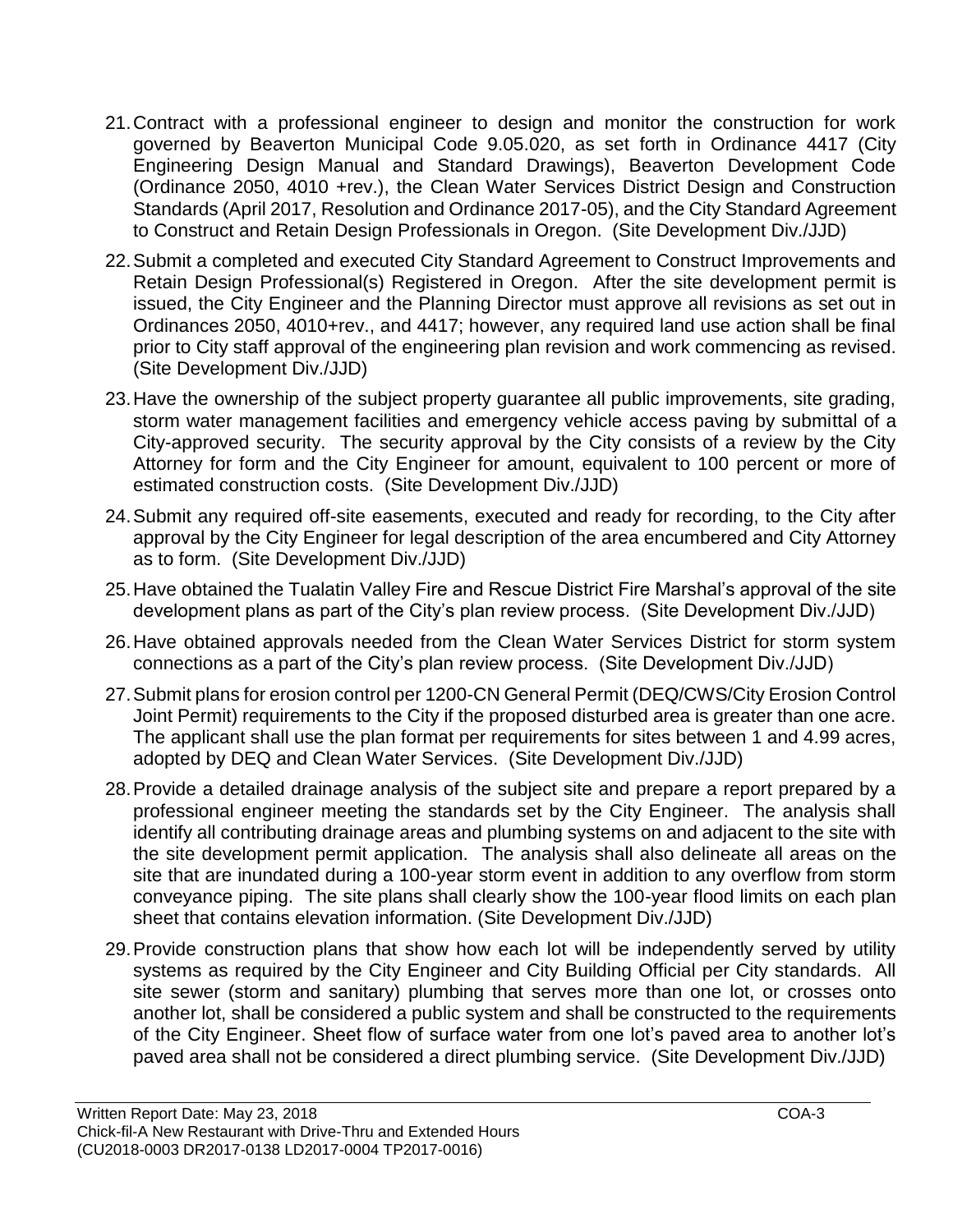- 30.Provide final construction plans and a final drainage report demonstrating compliance with CWS Resolution and Order 2017-05 in regard to quality treatment as generally outlined in the preliminary analysis, dated October, 2017 (Bayfilter). (Site Development Div./JJD)
- 31.Submit an owner-executed, notarized, City/CWS standard private stormwater facilities maintenance agreement for the private storm water treatment facilities, with maintenance plan and all standard exhibits, including site legal description, ready for recording with Washington County Records. (Site Development Div./JJD)
- 32.Submit to the City a certified impervious surface determination of the entire site prepared by the applicant's engineer, architect, or surveyor. The certification shall consist of an analysis and calculations determining the square footage of all impervious surfaces as a total for that phase. In addition, changes in specific types of impervious area totals, in square feet, shall be given for roofs, parking lots and driveways, sidewalk and pedestrian areas, and any gravel surfaces. Calculations shall also indicate the square footage of pre-existing impervious surfaces, the new impervious surface area created, and total final impervious surfaces areas on the entire site or individual tax lots if applicable. (Site Development Div./JJD)
- 33.Pay storm water system development charges (storm water quantity and overall system conveyance) for all net, new impervious surface area created for the entire project. For the right of way area along the Cedar Hills Boulevard frontage, an additional fee-in-lieu of constructed facility shall be assessed and paid (\$1 per square of existing tributary area and new impervious creation to the catch basin that would otherwise need to be replaced by a Contech Storm-filter catch basin). (Site Development Div./JJD)
- 34.Provide plans for the placement of underground utility lines along street frontages, within the site, and for services to the proposed new development. No utility service lines to the structures shall remain overhead on site. If existing utility poles along existing street frontages must be moved to accommodate the proposed improvements, the affected lines must be either undergrounded or a fee in lieu of undergrounding paid per Section 60.65 of the Development Code. (Site Development Div./JJD)
- 35.COMMERCIAL BUILDINGS REQUIRED FIRE FLOW: The minimum fire flow and flow duration shall be determined in accordance with OFC Table B105.2. The required fire flow for a building shall not exceed the available GPM in the water delivery system at 20 psi residual. (OFC B105.3) (TVF&R/JF)

Note: OFC B106, Limiting Fire-Flow is also enforced, except for the following:

- The maximum needed fire flow shall be 3,000 GPM, measured at 20 psi residual pressure.
- Tualatin Valley Fire & Rescue does not adopt Occupancy Hazards Modifiers in section B105.4-B105.4.1
- 36.FIRE FLOW WATER AVAILABILITY: Applicants shall provide documentation of a fire hydrant flow test or flow test modeling of water availability from the local water purveyor if the project includes a new structure or increase in the floor area of an existing structure. Tests shall be conducted from a fire hydrant within 400 feet for commercial projects, or 600 feet for residential development. Flow tests will be accepted if they were performed within 5 years as long as no adverse modifications have been made to the supply system.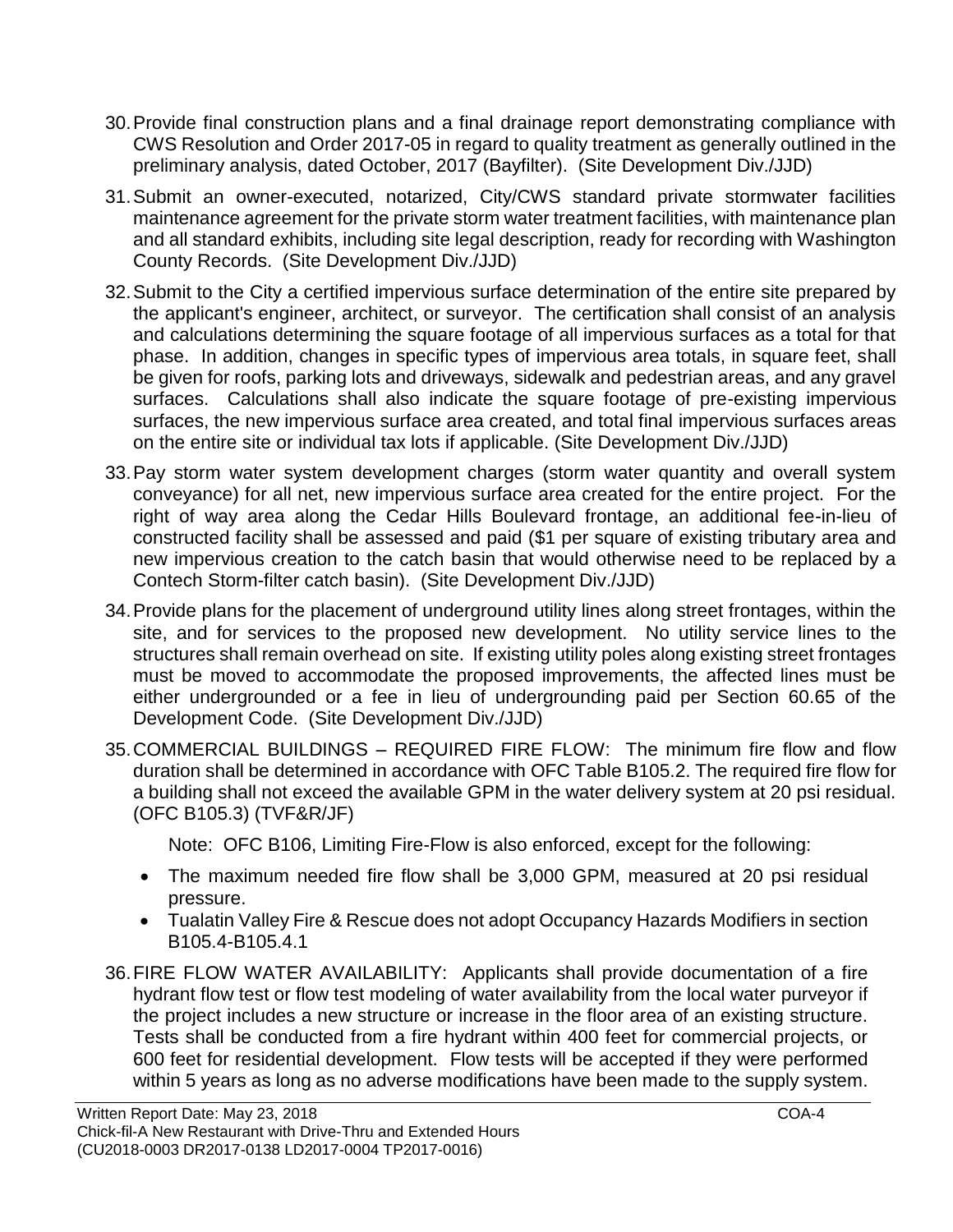Water availability information may not be required to be submitted for every project. (OFC Appendix B) *Provide fire flow calculations by site development review.* (TVF&R/JF)

- 37.PAINTED CURBS: Where required, fire apparatus access roadway curbs shall be painted red (or as approved) and marked "NO PARKING FIRE LANE" at 25 foot intervals. Lettering shall have a stroke of not less than one inch wide by six inches high. Lettering shall be white on red background (or as approved). (OFC 503.3) *Painted curbing or striping will be required to delineate all fire lanes. Fire lanes are required at the entrance drive approximately 80 feet in depth (to the edge of the drive-thru).* (TVF&R/JF)
- 38.SURFACE AND LOAD CAPACITIES: Fire apparatus access roads shall be of an allweather surface that is easily distinguishable from the surrounding area and is capable of supporting not less than 12,500 pounds point load (wheel load) and 75,000 pounds live load (gross vehicle weight). Documentation from a registered engineer that the final construction is in accordance with approved plans or the requirements of the Fire Code may be requested. (OFC 503.2.3) *Fire lanes must meet these loading requirements. See item # 3 above.* (TVF&R/JF)
- 39.FIRE DEPARTMENT CONNECTION (FDC) LOCATIONS: FDCs shall be located within 100 feet of a fire hydrant (or as approved). Hydrants and FDC's shall be located on the same side of the fire apparatus access roadway or drive aisle, fully visible, and recognizable from the street or nearest point of the fire department vehicle access or as otherwise approved. (OFC 912.2.1 & NFPA 13) *Current plans show the FDC and hydrant on opposite sides of the access driveway (fire lane). Revise drawings by site development review.* (TVF&R/JF)
- 40.KNOX BOX: A Knox Box for building access may be required for structures and gates. See Appendix B for further information and detail on required installations. Order via [www.tvfr.com](http://www.tvfr.com/) or contact TVF&R for assistance and instructions regarding installation and placement. (OFC 506.1) *A Knox Box is required for this building.* (TVF&R/JF)
- 41.FIRE PROTECTION EQUIPMENT IDENTIFICATION: Rooms containing controls to fire suppression and detection equipment shall be identified as "Fire Control Room." Signage shall have letters with a minimum of 4 inches high with a minimum stroke width of 1/2 inch, and be plainly legible, and contrast with its background. (OFC 509.1) (TVF&R/JF)
- 42.Provide evidence that new driveway intersections meet City requirements for intersection sight distance. No obstructions shall be placed within the driveway intersection sight vision triangle except as provided by City Ordinance, including but not limited to parking. New driveway intersections shall meet sight distance criteria in the City of Beaverton's Engineering Design Manual for the design speed of the roadway. (Transportation/KR)
- 43.Provide detailed plans that show bicycle parking to accommodate 2 long-term and 2 shortterm bike parking spaces. The short-term spaces are to be provided by an inverted staple, or U-shaped rack that is centered within a 6-foot by 4-foor area of concrete or similar allweather surface, and should be as close as possible to the main entrance. Long-term parking spaces are required to be lighted and covered. Bicycle parking spaces should not be located closer than 2 feet to a building wall. (Transportation/KR)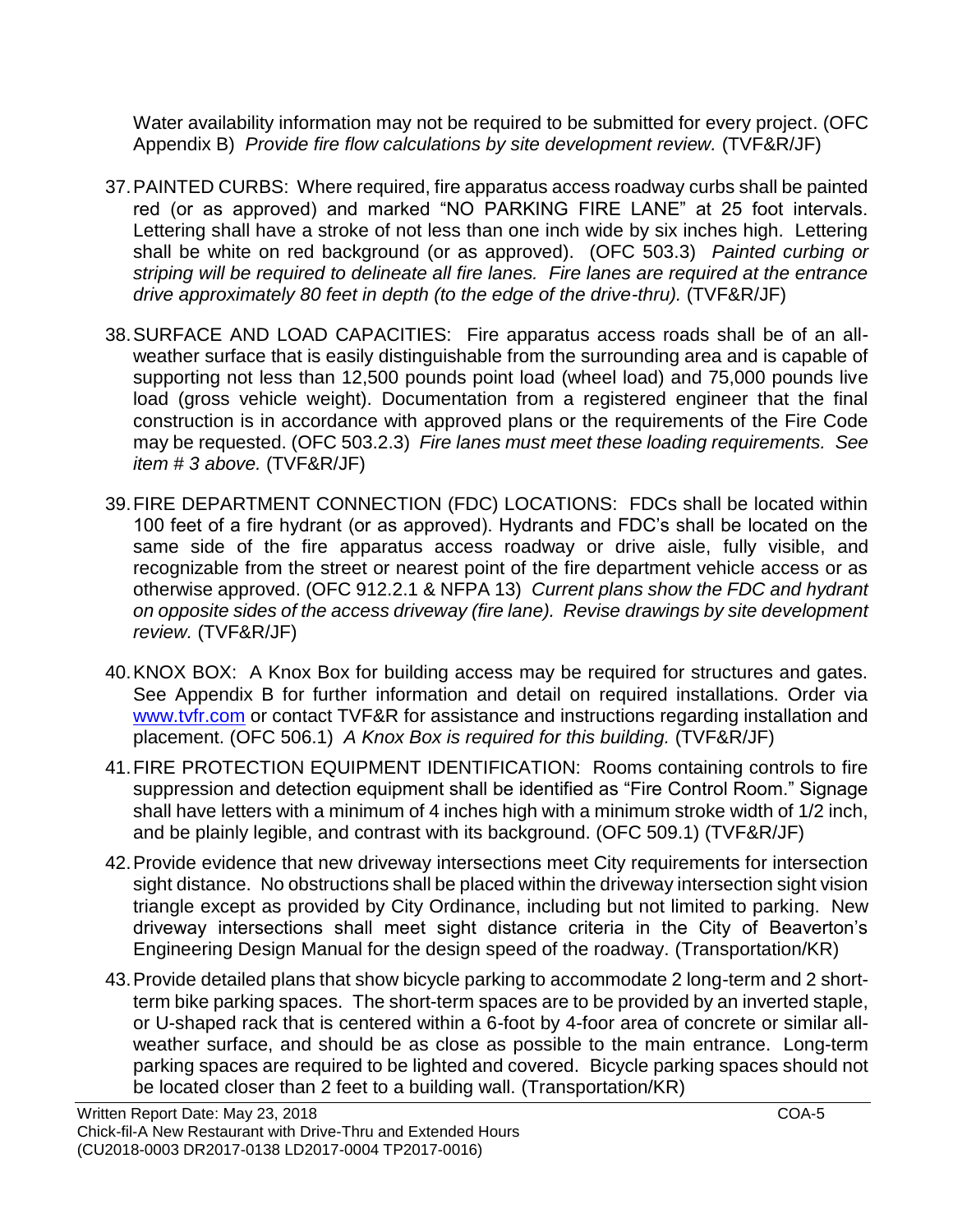- 44.Submit plans that show dedication of right-of-way along the property's SW Cedar Hills Boulevard frontage, consistent with the approved plans, meeting the City's 5-lane Arterial Street standards, and construction of interim half-street improvements, including sidewalk, as approved by the Planning Commission and the City Traffic Engineer. (Transportation/KR/JK)
- 45.Submit plans that show the installation of a median traffic separator as approved by the City Traffic Engineer. (Transportation/KR)
- 46.Submit photometric plans that show that all pedestrian pathways are lighted to at least 0.5 foot-candles. (Transportation/KR)
- 47.Submit plans that show that the driveway entrance onto SW Cedar Hills Blvd. will be lighted to meet the City's lighting standards. (Transportation/KR)
- 48.Design the nine (9) parking spaces located at the southeastern and eastern portions of the parking area to be a minimum of 18.5 feet deep, or provide for bumper overhangs of at least one (1) foot in order to meet the depth requirements of Section 60.30.15 of the Beaverton Development Code. (Planning/SF)
- 49.Provide a plan showing no greater than 0.5 foot-candle at the property line as measured in the vertical and horizontal plane. Public view of exterior light sources such as lamps and bulbs, is not permitted from streets abutting properties at the property line. (Planning/SF)
- 50. Provide a plan showing construction of the required screen/noise attenuation wall along the southern and eastern property lines, meeting the Design Standards of Sections 60.05.25.8 and 60.05.25.9 of the Development Code. (Planning/SF)

### **E. Prior to Building Permit Issuance, the applicant shall:**

- 51.Submit a complete site development permit application and obtain the issuance of site development permit from the Site Development Division. (Site Development Div./JJD)
- 52.Make provisions for installation of all mandated erosion control measures to achieve City inspector approval at least 24 hours prior to call for foundation footing form inspection from the Building Division. (Site Development Div./JJD)

# **F. Prior to Occupancy of any Building Permit, the applicant shall:**

- 53.Have substantially completed the site development improvements as determined by the City Engineer. (Site Development Div./JJD)
- 54.Have recorded the final plat in County records and submitted a recorded copy to the City. (Site Development Div./JJD)
- 55.Have the landscaping completely installed or provide for erosion control measures around any disturbed or exposed areas per Clean Water Services standards. (Site Development Div./JJD)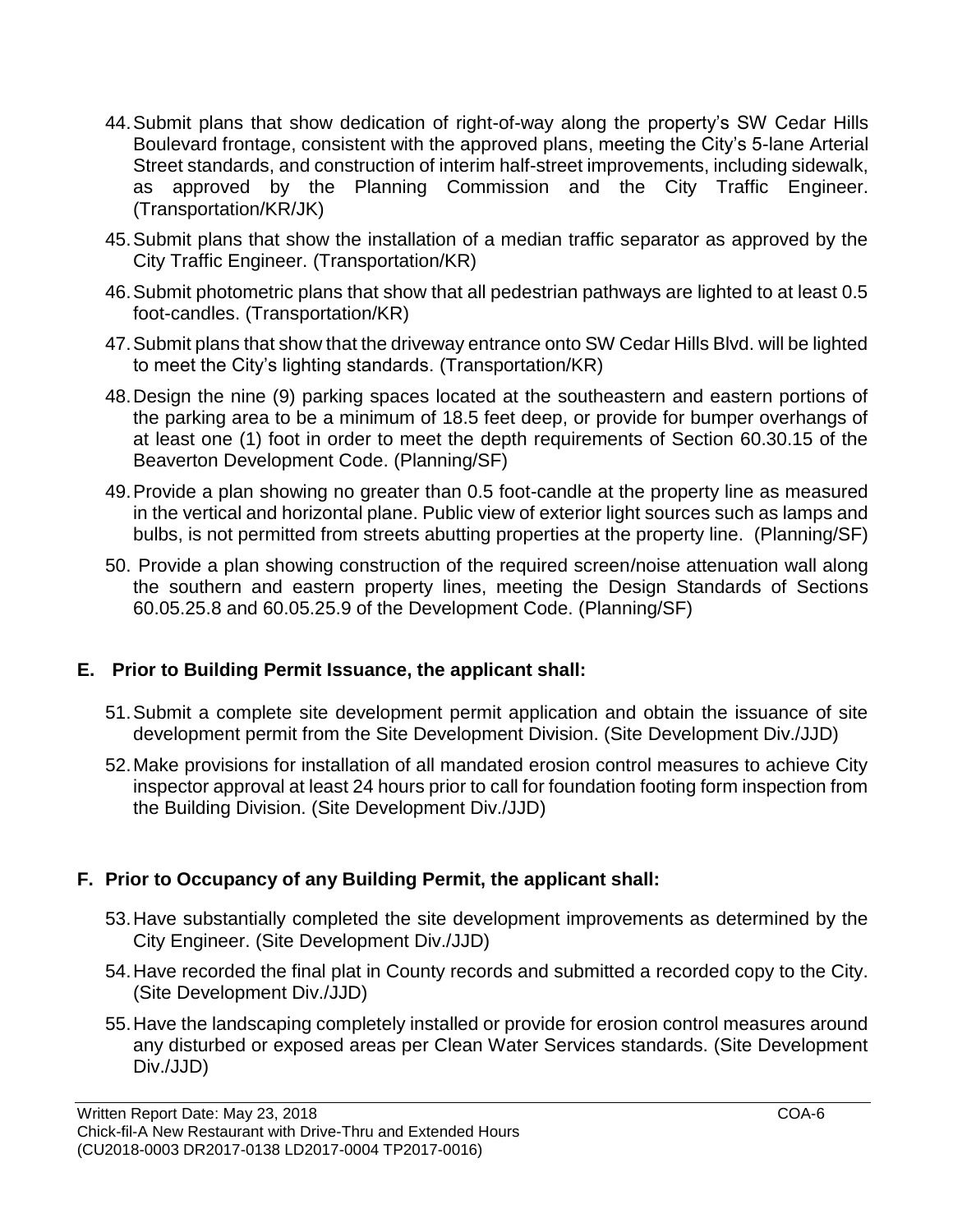- 56.Have placed underground all existing overhead utilities and any new utility service lines within the project and along any existing street frontage as determined at permit issuance. (Site Development Div./JJD)
- 57.Install or replace, to City specifications, all sidewalks which are missing, damaged, deteriorated, or removed by construction. (Site Development Div./JJD)
- 58.Have obtained a Source Control Permit (AKA Industrial Sewage Permit) from the Clean Water Services District and submitted a copy to the City Building Official if such a permit is required, as determined by CWS. (Site Development Div./JJD)
- 59.Ensure all site improvements, including grading and landscaping are completed in accordance with plans marked "Exhibit A", except as modified by the decision making authority in the Conditions of Approval (On file at City Hall). (Planning/SF)
- 60.Ensure construction of all buildings, walls, fences and other structures are completed in accordance with the elevations and plans marked "Exhibit B", except as modified by the decision making authority in the Conditions of Approval (On file at City Hall). (Planning/SF)
- 61.Ensure all construction is completed in accordance with the Materials and Finishes form and Materials Board, both marked "Exhibit C", except as modified by the decision making authority in the Conditions of Approval (On file at City Hall). (Planning/SF)
- 62.Ensure all landscaping approved by the decision making authority is installed. (Planning/SF)
- 63.Ensure that the planting of all approved trees, except for street trees or vegetation approved in the public right-of-way, has occurred. Trees shall have a minimum caliper of 1-1/2 inches and be adequately staked. (Planning/SF)
- 64.Ensure all landscape areas are served by an underground landscape irrigation system. For approved xeriscape (drought-tolerant) landscape designs and for the installation of native or riparian plantings, underground irrigation is not required provided that temporary above-ground irrigation is provided for the establishment period. (Planning/SF)
- 65.Comply with the B3-High screen buffer requirements as outlined within Section 60.05.25.13.D of the Beaverton Development Code along all property lines adjacent to residentially zoned property. The buffer adjacent to the City R2 zoned properties shall be a minimum of 10 feet in width, and a minimum of 20 feet adjacent to the Washington County R5 zoned property. (Planning/SF)

# **G. Prior to Release of Performance Security, the applicant shall:**

66.Have completed the site development improvements as determined by the City Engineer and met all outstanding conditions of approval as determined by the City Engineer and Planning Director. Additionally, the applicant and professional(s) of record shall have met all obligations under the City Standard Agreement to Construct Improvements and Retain Design Professional Registered in Oregon, as determined by the City Engineer. (Site Development Div./JJD)